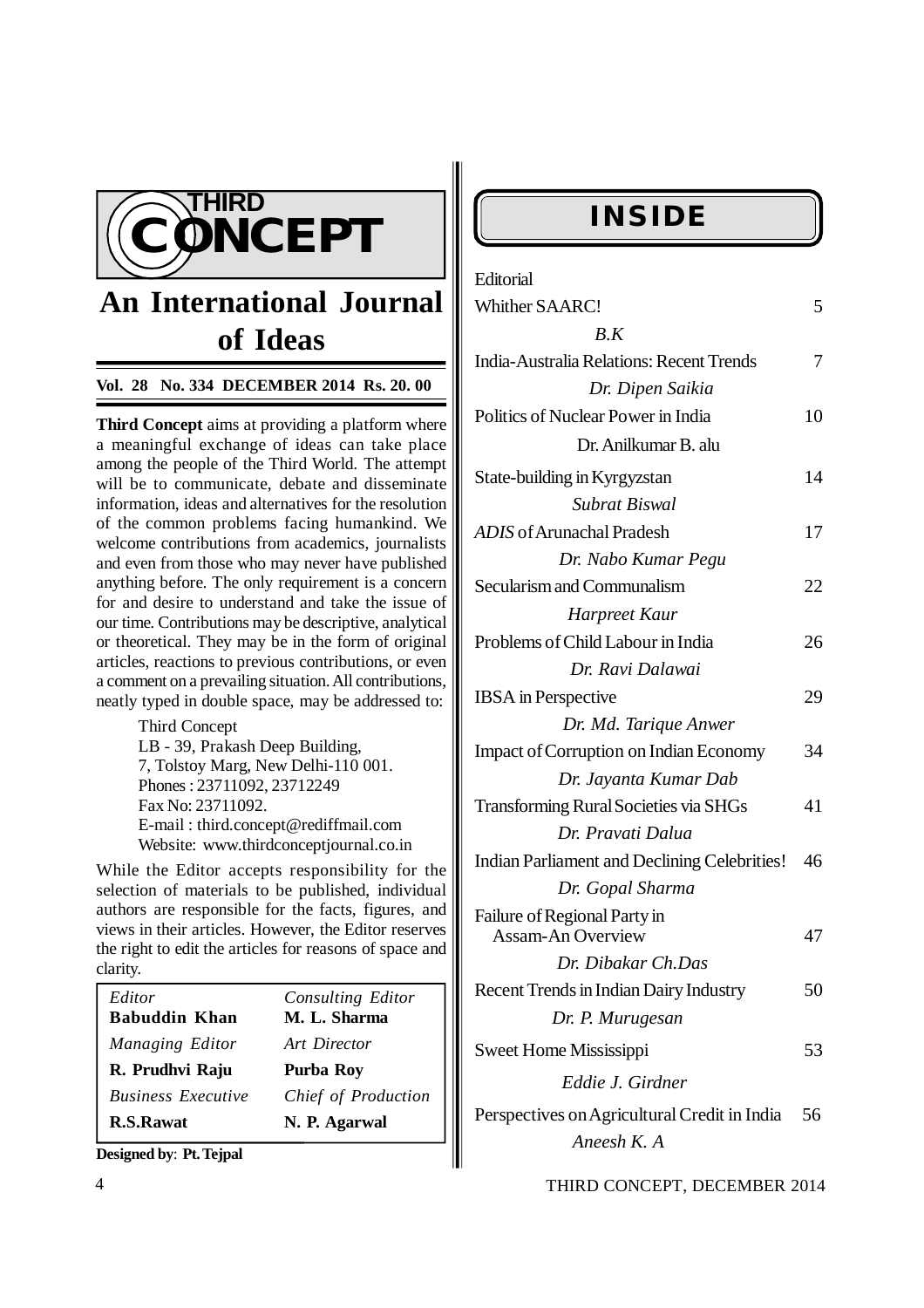## *Editorial*

# **Whither SAARC!**

The trends emerging from the recently concluded 18th SAARC summit in Nepal have presented a mix<br>bag of hope and despair, with despair outweighing the hope. The Indian Prime Minister's 'invitation<br>diplomacy' to the SAARC le he trends emerging from the recently concluded 18th SAARC summit in Nepal have presented a mix bag of hope and despair, with despair outweighing the hope. The Indian Prime Minister's 'invitation diplomacy' to the SAARC leaders at the inaugural ceremony of his assuming office came at a time May this year has seemingly ended in a fiasco just before the end of the year as can be discerned from outcome of the summit which has not produced more than a few face-saving agreements forged at the last moment. The fact of Nepal being the host of the summit was interpreted by some observers as an opportunity for India to 'squire the event' to a more substantial outcome and culminating it into a 'show of real solidarity.' However, it didn't happen.

Indian Prime Minister's avoidance of the Pakistani Prime Minister as the latter walked up to the podium during the inaugural session reportedly proved instrumental in casting a pall of chill over the entire summit which could not be dispelled even after the 'very warm' handshake between Indian and Pakistani premiers at the closing session. The summit's endorsement of India's call to combat terror, except Pakistan, is one of the important takeaways from the 18th SAARC summit. Terrorism is a common regional threat, and it can only be effectively tackled when all parties join hands. This has been proven time and again through cases of bilateral cooperation.

There were expectations that two important agreements on road and rail connectivity would be signed at the SAARC summit. However, this did not happen as Pakistan said that it did not have the necessary internal arrangements in place. The power agreement, which was eventually signed, however, may lead to more cooperation and improve the availability of power in the region. This would be an important step towards providing energy security for the region. The estranged relationship between India and Pakistan has always cast its shadow over the SAARC summits and the Nepal summit is no exception. In the absence of any fruitful talks between Indian and Pakistani Prime Ministers at the summit, the Indian Prime Minister did have talks with all other leaders who attended the summit. The substantial interaction that he had with them is expected to improve bilateral relations, since some of the matters that could not be brought to fruition will now be discussed bilaterally. India's announcement of a slew of measures, including visa facilitation, and a Special Purpose Facility to finance infrastructure projects in the region is likely to have a salutary impact in enhancing bilateral cooperation.

Undoubtedly, India has succeeded temporarily in foiling China's bid to enter the SAARC grouping; nevertheless, it is not a permanent solution because there are differences between member-states over the issue. As has been pointed out, India would do well to counterpoise China's economic weight by engaging its neighbours more deeply to formulate a consensus, instead of being seen as obstructing a closer SAARC-China engagement. India's proposal of a SAARC satellite is a right step in that direction coupled with the proposed project of connectivity with an added emphasis on "it is not enough to be close, but there is need to come together."

to be seen how much will be achieved by the next summit, which will be in Pakistan in two years.  $\_\_ {\rm BK}$ It is worth mentioning here that India should exploit the provisions of the SAARC Charter, especially those which allow two or more member states to work out agreements for 'Sub-regional Cooperation.' China, Japan and the United States, which enjoy Observer Status at the SAARC Summit, are keen to actively promote 'trans-regional' cooperation involving members of the SAARC and neighbouring regions such as East Asia and Central Asia. This brings the ball in India's court and in any case, if India signs bilateral agreements with its neighbours on connectivity and offers overland transit to all of them, a large part of the subcontinent will automatically get integrated. Apart from Pakistan holding up regional cooperation, India's own domestic politics in the form of opposition from West Bengal and Tamil Nadu has often undermined the possibilities for regional cooperation. The SAARC meet has facilitated more regional interaction. It remains

### THIRD CONCEPT, DECEMBER 2014 5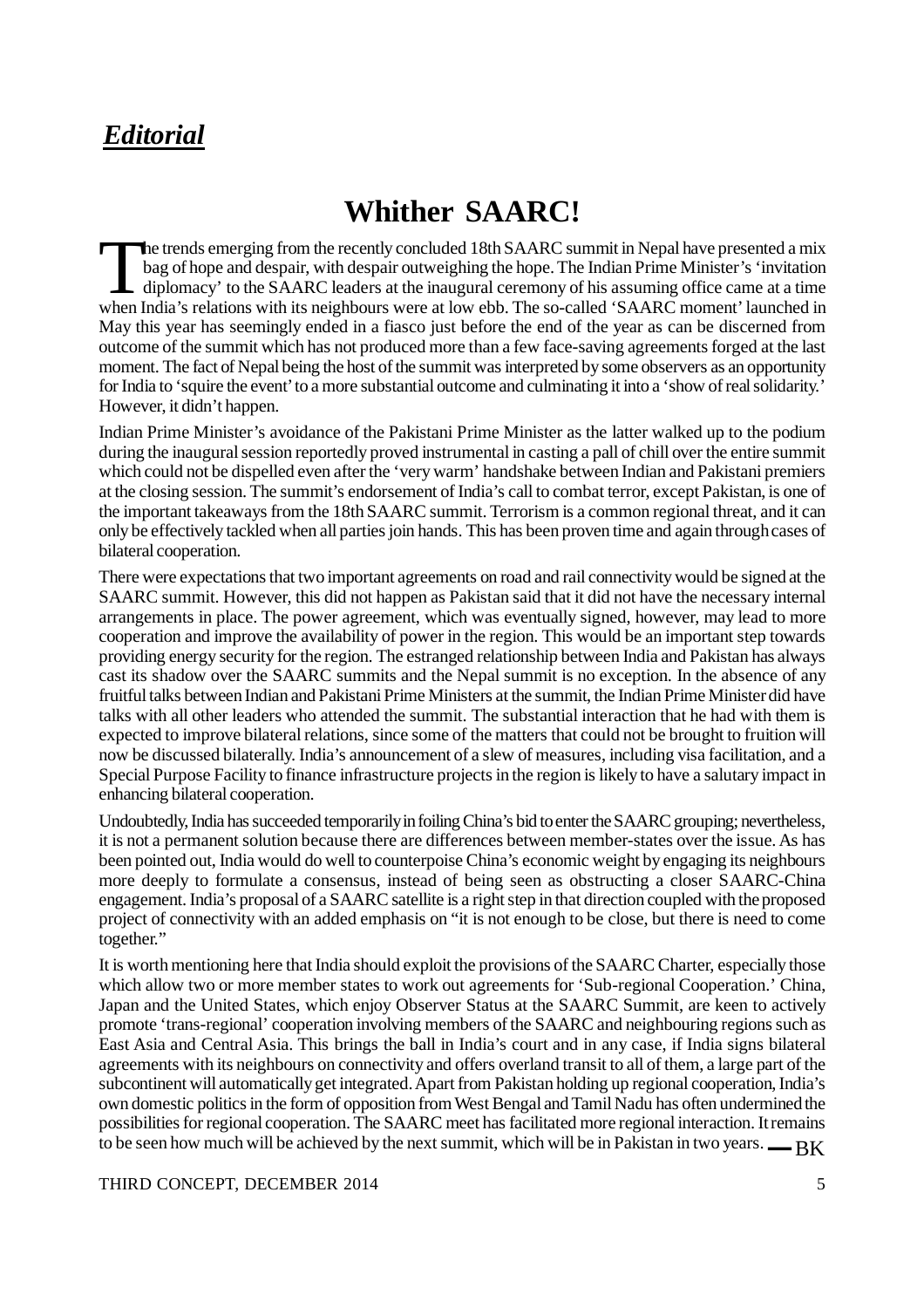THIRD CONCEPT, DECEMBER 2014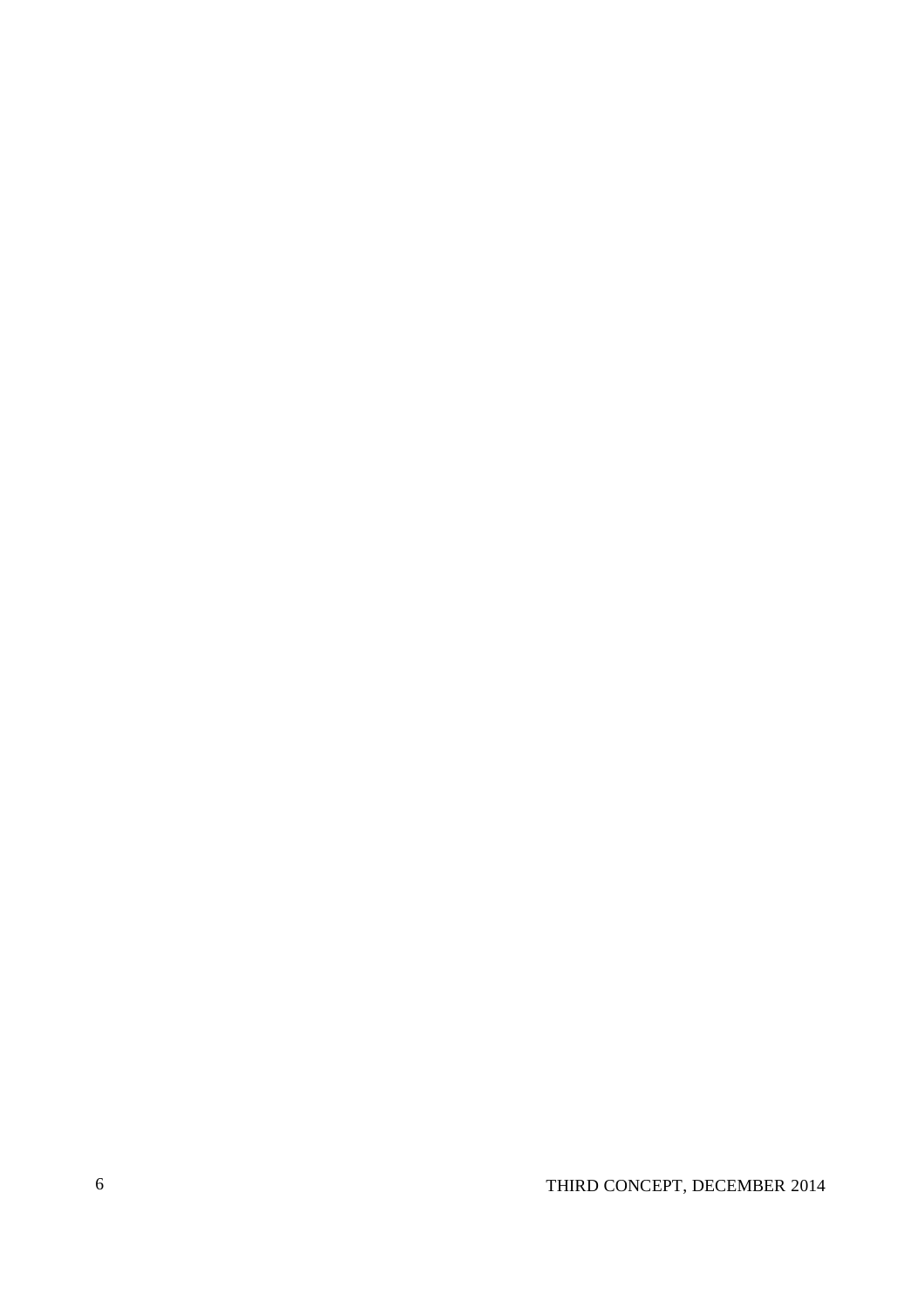## **India-Australia Relations: Recent Trends**

Dr. Dipen Saikia\*

[*This article briefly appraises recent upsurge in bilateral relationship between India and Australia which had maintained a low profile for the past three decades. While examining political interaction, it also deals with economic ties and defence and security cooperation between the two countries.* Ed.]

India and Australia share several commonalities,<br>which serve as a foundation for closer<br>cooperation and multi-faceted interaction<br>between the two countries. Both countries have ndia and Australia share several commonalities, which serve as a foundation for closer cooperation and multi-faceted interaction strong, vibrant, secular and multicultural democracies; a free press and an independent judicial system. Besides, the English language as an important link, the game of Cricket, and now the large numbers of Indian students coming to Australia for education, are significant elements in bolstering bilateral relations.

Over the decades, this relationship has grown in strength and importance, especially in the aftermath of India's economic reforms in the nineties and has made rapid strides in all areas - trade, energy and mining, science & technology, information technology, education and defence.

Bilateral ties, which had hitherto been constrained by slow progress owing to some reasons, received a fillip in the wake of Australian Prime Minister Tony Abbott's visit to India in September 2014 and the recent visit of Indian Prime Minister to Australia, thereby, scripting a new moment in India-Australia ties putting to rest the fitful gestures of drawing closer in the past.

### **Political Interactions**

The high-level exchange of visits of leaders between the two countries has been instrumental in cementing the friendly relations between the two countries.

While there has been a regular exchange of visits at Ministerial level, bilateral visits at Head of Government/Head of State level have been limited.

From the Australian side, Prime Minister John Howard visited India in July 2000 and again in March 2006. Prime Minister Kevin Rudd visited India in November 2009, when it was agreed to take the relationship to the level of a strategic partnership.

The then Australian Prime Minister Julia Gillard paid a state visit to visit India from 15-17 October, 2012, which culminated into signing of four MOUs between the two countries, namely, cooperation in Wool and Woollen Products; Student Mobility and Welfare; Civil Space Science, Technology and Education; and cooperation between Skills Australia and the National Skill Development Corporation of India.

Australia participated in the IOR-ARC Council of Ministers' meeting held in Gurgaon, India on 2 November 2012. India's then Foreign Minister Salman Khurshid visited Perth in end October/ beginning November 2013 for FMFD and IORA meets.

The Australian Trade Minister Craig Emerson visited India to co-chair the 14th Australia-India Joint Ministerial Commission (JMC) held on 28 January 2013 at New Delhi. Australian Trade Minister discussed trade and investment relationship between the two countries, as well as global issues such as food security, poverty alleviation and trade liberalization. Both sides also reviewed the progress

Associate Prof., Dept. of Pol. Sc., Moridhal College, Moridhal, Dist-Dhemaji, Assam.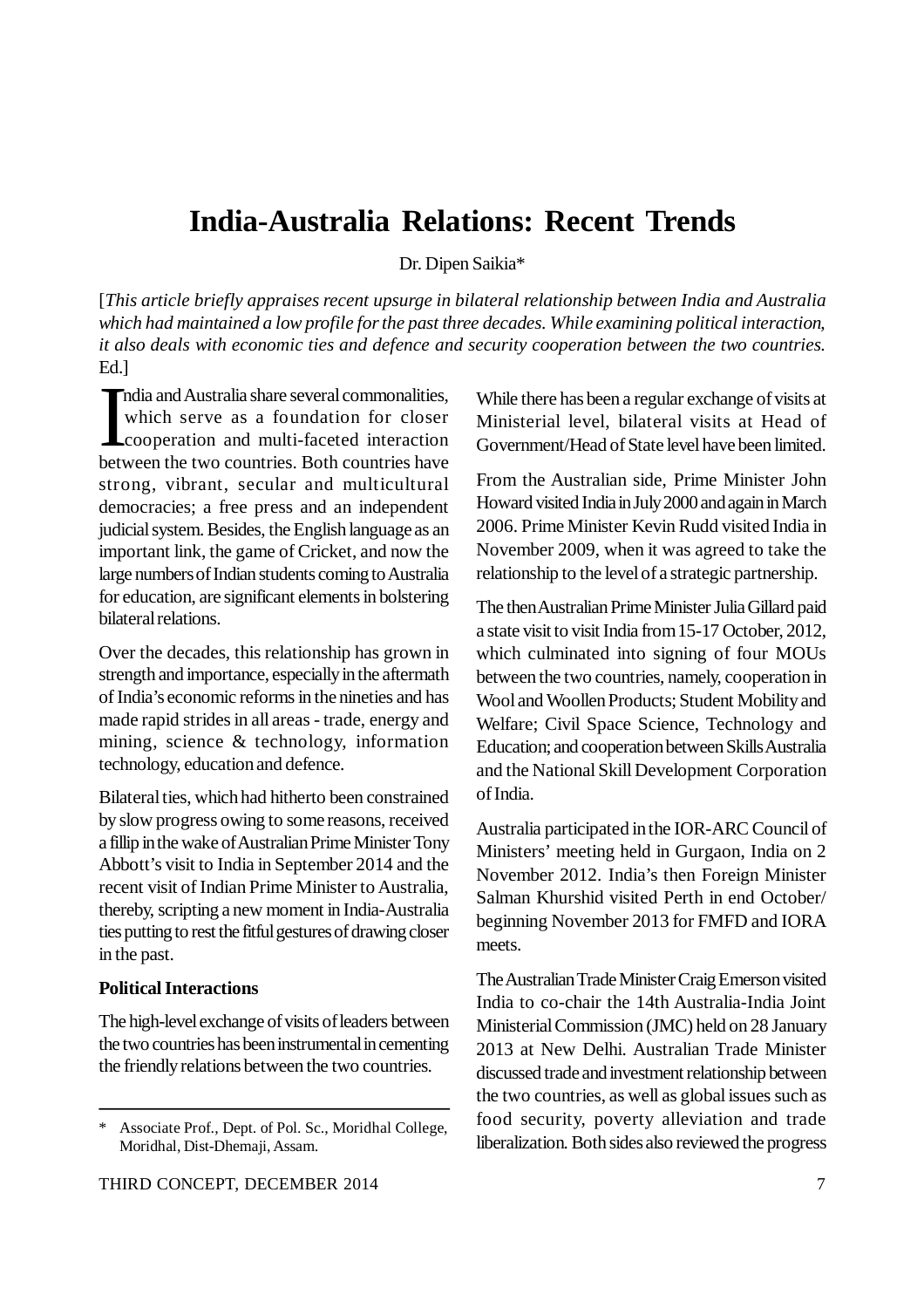on the CECA negotiations between our two countries.

A delegation led by Sachin Pilot, MoS (IC) for Corporate Affairs visited Australia between 3-8 June 2013. Dr. M. Pallam Raju, Minister for HRD, visited Australia for the Annual Education Ministers' Dialogue in July 2013. Beni Prasad Verma, Minister for Steel visited Australia in end January 2014. India's then Finance Minister P Chidambaram visited Australia on the eve of G20 Finance Ministers and Central Bank Governors meet in February 2014.

The Australian Prime Minister, Tony Abbott's visit to India in early September 2014 set the tone for infusing vitality into the bilateral relationship. This visit was utilized to sign a bilateral nuclear safeguards agreement, thereby, paving the way for Australia to sell India uranium.

Recent visit of Indian Prime Minister Narendra Modi has proved instrumental in further expanding the scope of bilateral cooperation to several fields. Prime Minister Modi has wooed Australian investors to India, saying the environment that is prevailing in the country is "welcoming" and easy to do business, besides having transparent and predictable policies.

Until recently, Australia was strategically of little relevance for India for it is so removed from most strategic theatres that concern India—and relations were adrift and deep economic engagement was missing.

Besides, the political leadership in both the countries has underscored the significance of each other and therefore the exchange of visits at the highest level has commenced in the wake of the present Australian Prime Minister Tony Abbott's visit to India within three months of Modi government assuming charge. The Australian Prime Minister's urgency in signing the much-stalled uranium deal with India was perhaps a sign that he was willing to take the initiative to make India-Australia ties meaningful.

India and Australia co-operate in various multilateral fora. Australia supports India's candidature in an expanded UN Security Council. Both India and Australia are members of the G-20, Commonwealth, IORA, ASEAN Regional Forum, Asia Pacific Partnership on Climate and Clean Development, and have participated in the East Asia Summits. Both countries have also been cooperating as members of the Five Interested Parties (FIP) in the WTO context. Australia is an important player in APEC and supports India's membership of the organisation.

#### **Economic Relations**

Economic interaction between India and Australia is gradually picking up the momentum and in the wake of recent highest level exchange of visits of the prime ministers of the two countries, a fresh boost in economic relations is expected to take place.

In 2012-13, Australia's trade in goods and services with India stood at A\$ 16.50(US\$17.68) billion with Indian exports of goods amounting to A\$ 3.38 (US\$3.59) billion. Australia's exports of goods to India were to the tune of A\$ 13.27(US\$14.09) billion. However, Australia's exports of goods to India had declined by an annual average of nearly 11 percent over the past three years.

This period was also characterized by drop in India's ranking among Australia's export destinations from fourth to fifth. India's exports of goods and services to Australia had increased by an annual average of 9 percent over the past 3 years. India's main exports to Australia are gems and jewellery, machinery and textiles while our major imports are non-monetary gold, coal, copper, crude and fertilizers.

India is Australia's largest export market for gold and chickpeas, second largest market for coal and copper ores and third largest market for lead and wool. Four products – coal, non-monetary gold, copper ores & concentrates and petroleum – accounted for over 80 percent of India's imports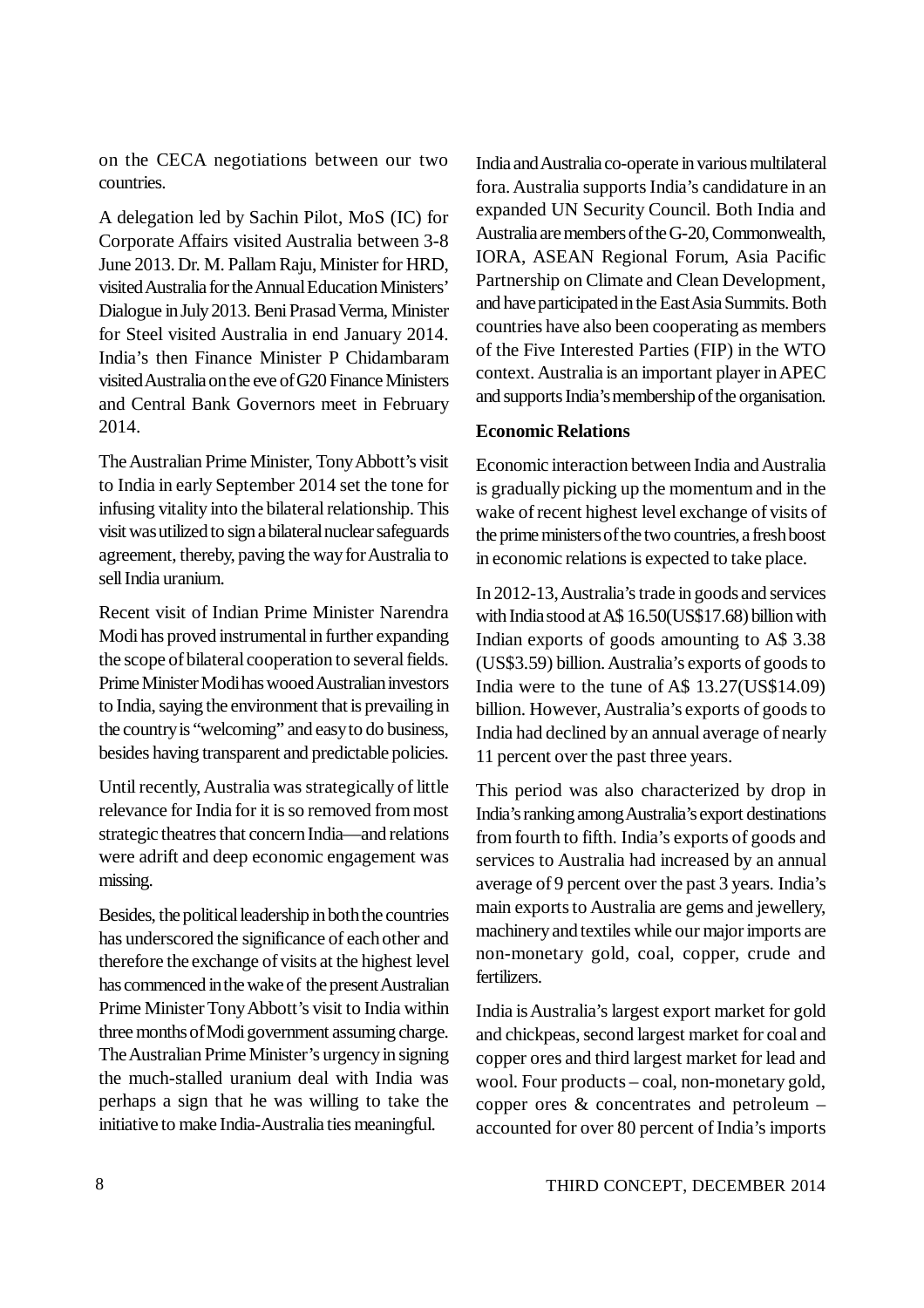from Australia, with coal and gold being the dominant imports in 2012-13. India's major exports to Australia in 2012-13 were pearls and gems, jewellery, medicaments and passenger motor vehicles.

The India-Australia Joint Ministerial Commission, established in 1989, has held fourteen meetings, the last one held in New Delhi on 30 January 2013. Negotiations for a Comprehensive Economic Cooperation Agreement (CECA) are already underway. In the aftermath of recent visit of the Indian Prime Minister to Australia, the economic relations between the two countries are likely to witness upsurge, especially in terms of increased investment bilaterally.

#### **Defence and Security Cooperation**

Recent years have witnessed significant expansion of defence cooperation between India and Australia. Both the countries have signed a MoU on Defence Cooperation as well as a Joint Declaration on Security Co-operation. There are frequent exchanges of visits including at the level of Service Chiefs, regular Naval, Air Force and Army Talks; joint naval exercises; regular exchanges at each other's training institutes and seminars.

The Australian Defence Minister Stephen Smith visited India in December 2011 for Defence Ministers' Dialogue. Subsequently, on June 4-5, 2013 India's then Defence Minister A. K. Antony paid the first ever official visit by an Indian Defence Minister to Australia and in the talks with Australian Defence Minister Stephen Smith, the two Ministers recognised the rapid progress made in Defence relations through the framework of bilateral talks.

In addition to annual summits, India and Australia will have meetings of foreign and defence ministers, senior diplomats, service chiefs, Track 1.5 dialogues, separate consultations on East Asia, regular maritime exercises and high-level dialogue on counterterrorism, maritime security and cyber security.

During the course of his recent visit to Australia, the Indian Prime and his Australian counterpart have agreed on a landmark framework for security cooperation across the spectrum in defence, cyber and maritime security and combating terrorism, including the threats posed by foreign fighters joining extremists groups.

Prime Minister Modi in his speech to a joint session of Australian Parliament while making a pointed reference to the need for expanding security cooperation and deepening international partnerships in the region, said: "But, what we do need is to work together and with others to create environment and culture that promotes the currency of co-existence and cooperation; in which all nations, small and big, abide by international law and norms, even when they have bitter disputes. We should collaborate more on maintaining maritime security. We should work together on the seas and collaborate in international forums. And, we should work for a universal respect for international law and global norms."

### **Conclusion**

Australia's geostrategic location being at the heart of the Asia-Pacific and the Indian Ocean region augments its strategic importance for India. Australia can be a major partner in every area of India's national priority, including infrastructure, skills, education, agriculture energy, manufacturing, finance and technology. India's high trajectory of growth can be the answer to Australia's search for new economic opportunities and its desire for a more diversified global economic engagement.

Significance of India for Australia was aptly summed by the then Australian Foreign Minister Stephen Smith in his key note address in September 2008 at the University of Western Australia: *"*It is underappreciated that Perth and Chennai are closer to each other than Sydney is to Seoul, to Shanghai, or to Tokyo…As the world sees the potential of an Asian/Pacific century unfolds, Australia sees India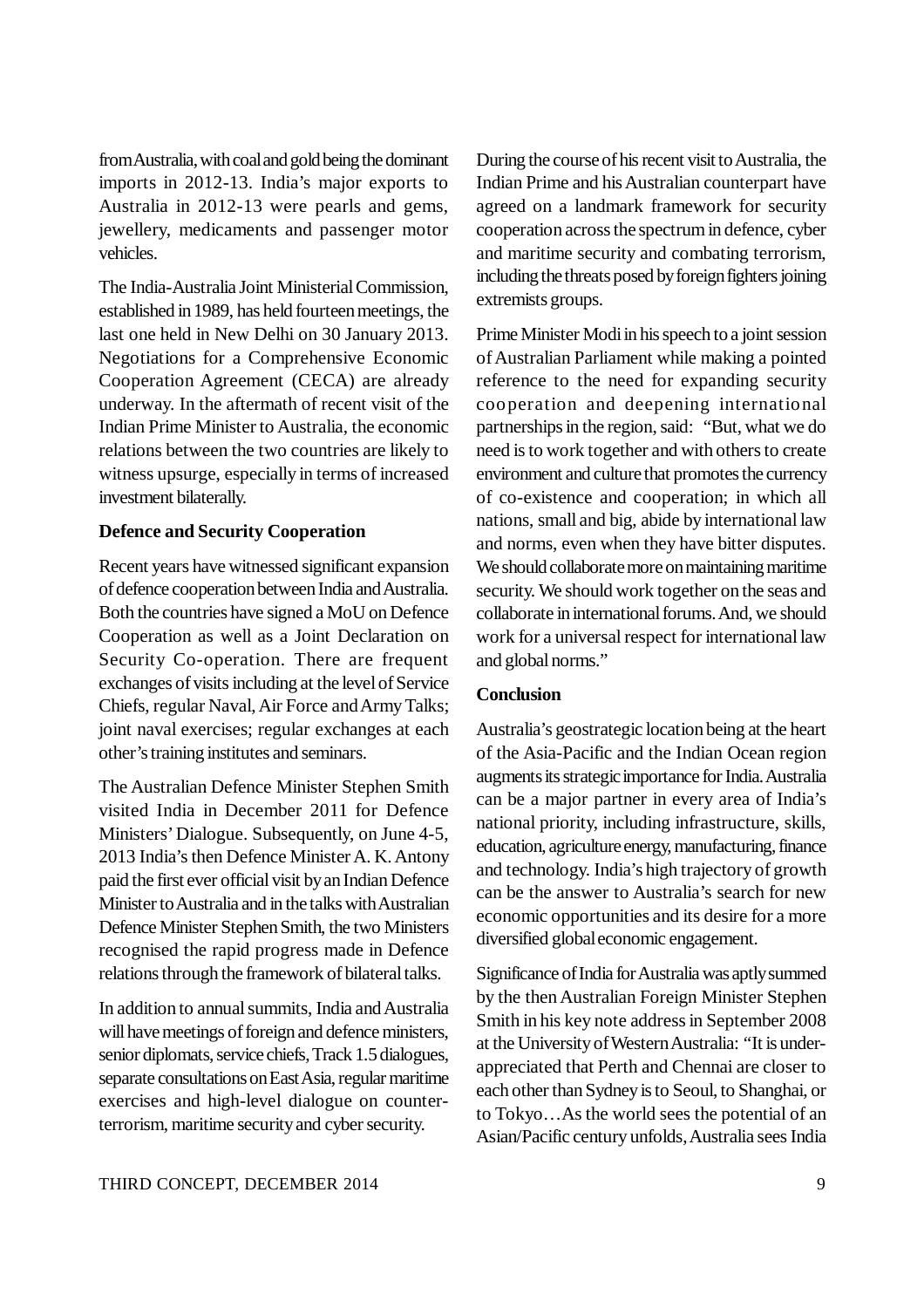at the heart of this historic shift in political and economic influence."

## **References**

- 1. Amitabh Matto, "Down Under up and Above on PM's Agenda", *The Tribune*, 23 November 2014.
- 2. Debabrata Das, "India-Australia N-deal: devil is in the deal", *The Hindu Business Line*, 15 September 2014.
- 3. Editorial, "New energy in India-Australia ties will boost local economies", *Hindustan Times*, 20 November 2014.
- 4. PTI, "Tony Abbott in India, nuke deal likely on agenda", *The Hindu*, 9 September 2014.
- 5. PTI, "India, Aus agree on framework for security cooperation", *Business Standard*, 19 November 2014.
- 6. Sourabh Gupta, "A new vision for Australia-India relations", *East Asia Forum*, 24 November 2014.

 $\rightarrow \rightarrow$ 

## **Politics of Nuclear Power in India**

Dr. Anilkumar B Halu\*

[*An increasing emphasis is being stressed upon energy security worldwide and India is no exception to this phenomenon. However, in view of the fast depleting resources of fossil fuel, coal and water as well as the adverse impact being cast by the ongoing process of climate change, added emphasis is being put on harnessing nuclear power. This article briefly deals with the prospects of nuclear power in India and the obstacles it currently faces.* Ed.]

There has been an increasing global penchant<br>for harnessing nuclear energy for promoting<br>economic growth and industrial development.<br>However, in the aftermath of the Chernobyl incident here has been an increasing global penchant for harnessing nuclear energy for promoting economic growth and industrial development. in 1987, the growth in the nuclear power industry has been lagging globally. For the past two decades, installed nuclear power capacity has reportedly recorded an annual growth rate of 1.3% amidst annual growth in electricity demand of approximately 3%. In the decade 1996-2006, while total global primary energy consumption increased by 26%, the aggregate increase of installed nuclear power was a mere 15%.

Concomitantly, some renewable energy technologies, notably wind and solar energy, recorded annual growth rates above 30%. However, fossil fuel price volatility and international pressures to abate CO2 emissions have revitalized nuclear power industry prospects.

## **Scenario in India**

Broadly speaking, India's primary energy consumption has more than doubled between 1990 and 2011 to nearly 25,000 PJ. Undoubtedly, power production in India has registered more than threefold increase with 1052 billion kilowatt hours gross produced in 2011 as compared to the 1990 output; nevertheless, it is not keeping in correspondence Assistant Professor & P.G. Co-Ordinater, Department<br>of Delitical Science Covernment College Culbrege.

of Political Science, Government College Gulbarga.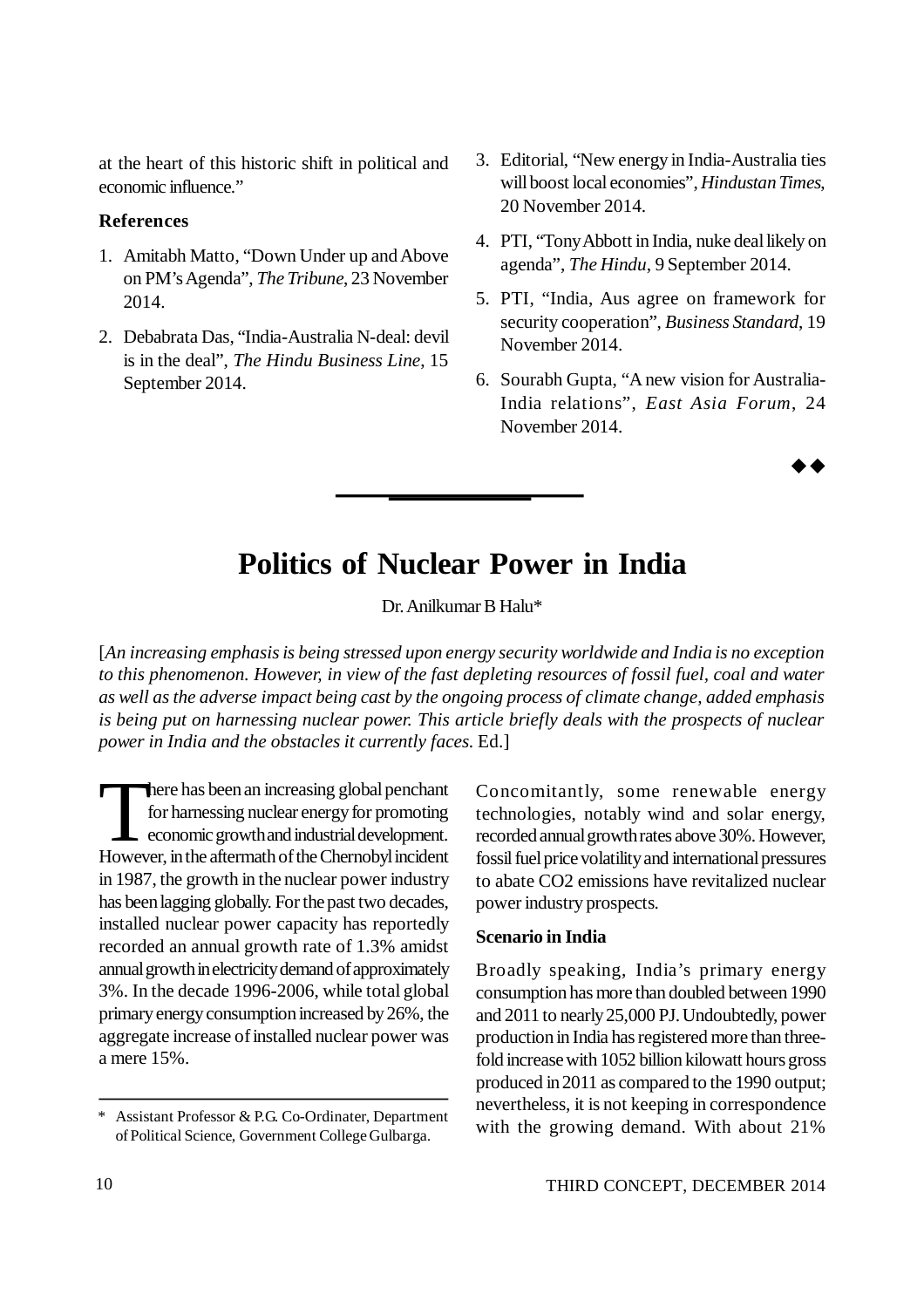transmission losses, electricity represented only some 750 kWh per capita for 2011.

According to broad estimates, in 2011 gross generation of electricity comprised 836 TWh from fossil fuels, 33 TWh from nuclear, 131 TWh from hydro and 53 TWh from other renewables. Currently, coal provides 68% of the electricity, but reserves are effectively limited. In 2013, India imported 159 million tonnes of coal and 533 million tonnes was produced domestically. Gas provides 15% of the electricity and hydro-electricity accounts for 12%.

Broad estimates show that the per capita electricity consumption in India is expected to double by 2020, with 6.3% annual growth, and reach 5000-6000 kWh by 2050, requiring about 8000 TWh/yr then. There is an acute demand for more and more reliable power supplies. One-third of the population is not connected to any grid.

While a 2007 KPMG report put the transmission and distribution (T&D) losses at worth more than \$6 billion per year, another 2012 report put the losses at \$12.6 billion per year. Another 2010 report showed big differences among states, with some very high, and a national average of 27% T&D loss, well above the target 15% set in 2001 when the average figure was 34%. Installed transmission capacity was only about 13% of generation capacity.

#### **Nuclear Power**

In India, nuclear power is the fourth-largest source of electricity after thermal, hydroelectric and renewable sources of electricity. Currently, India possesses 21 nuclear reactors in operation in 7 nuclear power plants, having an installed capacity of 5308 MW and producing a total of 30,292.91 GWh of electricity while seven other reactors are under construction and are expected to generate an additional 6,100 MW. The Government of India in October 2010 chalked out 'an ambitious plan to reach a nuclear power capacity of 63,000 MW in 2032.'

Rapidly growing demand for electricity to keep up the momentum of economic growth coupled with the ever growing problem of fossil fuels, increased attention is being paid to the nuclear investment for electricity, and 25% nuclear contribution is the ambition for 2050, when 1094 GWe of base-load capacity is expected to be required. Almost as much investment in the grid system as in power plants is necessary.

A target for nuclear power to provide 20 GWe by 2020 was fixed in 2004 by the Government of India and by 2007 it was realized that it was a 'modest' target which could be doubled with the opening of international cooperation necessitating substantial uranium imports. In July 2014 the new NDA government urged DAE to triple the nuclear capacity to 17 GWe by 2024.

In the aftermath of liability legislation starting to deter foreign reactor vendors, early in 2012, the Government of India said it wanted to see coal production increase by 150 Mt/yr (from 440 Mt/ yr) to support 60 GWe new coal-fired capacity to be built by 2015. This entails huge new investment in rail infrastructure as well as substantial import of coal.

#### **Nuclear Fuel Reserves**

India is endowed with small reserves of uranium and it is dependent on uranium imports to fuel its nuclear power plants. According to one source, India's uranium resources are modest, with 102,600 tonnes U as reasonably assured resources (RAR) and 37,200 tonnes as inferred resources in situ (to \$260/kgU) at January 2011. In February 2012, 152,000 tU was claimed by DAE. Accordingly, India expects to import an increasing proportion of its uranium fuel needs. In 2013 it was importing about 40% of uranium requirements.

Russia has been a major supplier of nuclear fuel to India since early 1990s. In the wake of dwindling domestic uranium reserves during 2006-2008, electricity generation from nuclear power in India declined by 12.83%. However, a waiver from the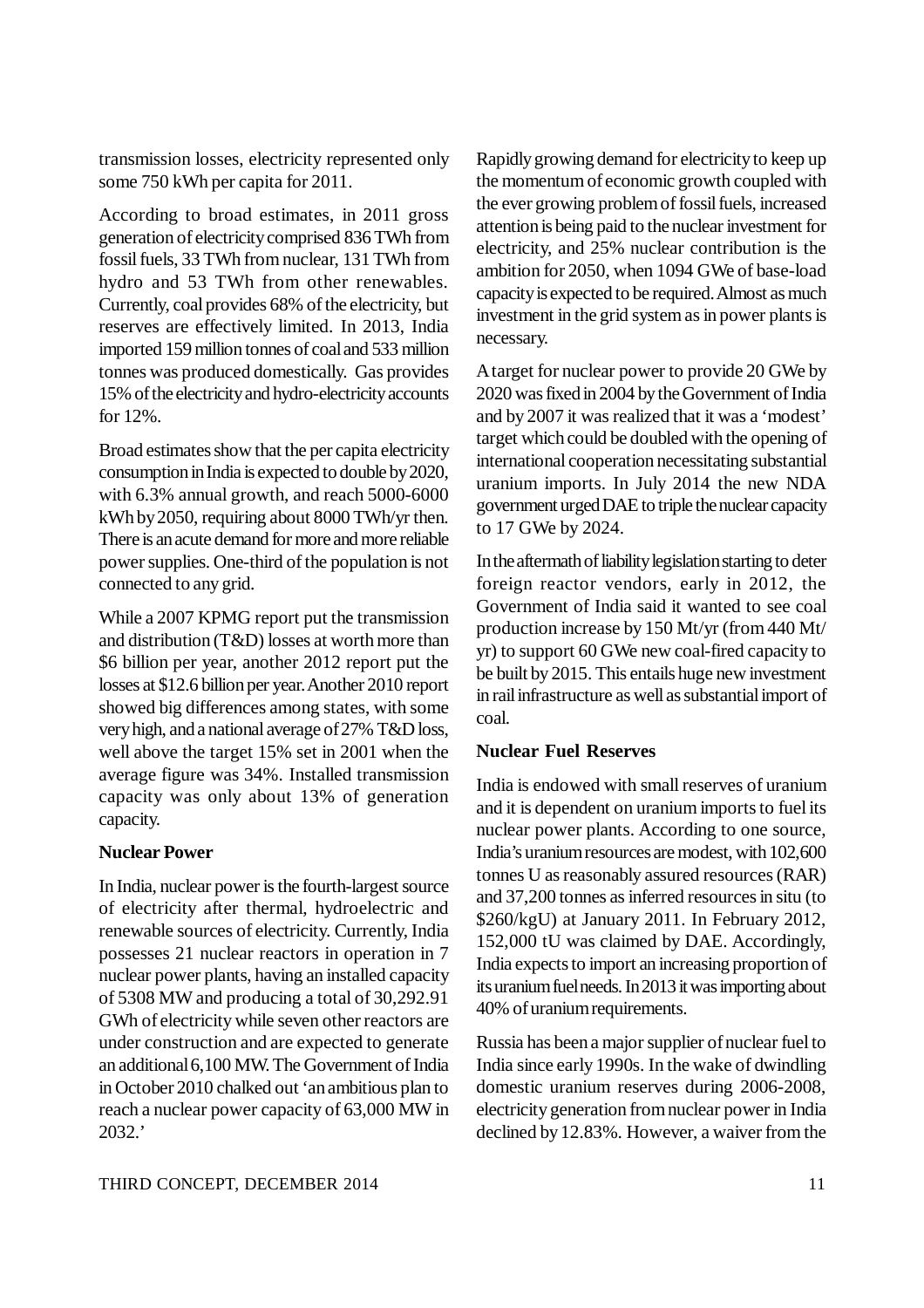Nuclear Suppliers Group (NSG) in September 2008 proved instrumental in facilitating India to commence international nuclear trade.

Subsequently, India has signed bilateral deals on civilian nuclear energy technology cooperation with several other countries, including France, the United States, the United Kingdom, Canada and South Korea. India has also uranium supply agreements with Russia, Mongolia, Kazakhstan, Argentina and Namibia.

## **Anti-nuclear Protests**

The occurrence of nuclear disaster at Fukushima (Japan) in March 2011 triggered a wave of protests around proposed Indian nuclear power project (NPP) sites. There have been mass protests against the French-backed 9900 MW at Jaitapur in Maharashtra and the 2000 MW Koodankulam Nuclear Power Plant in Tamil Nadu. The Government of West Bengal has denied permission to a proposed 6000 MW facility near the town of Haripur that intended to host 6 Russian reactors.

According to media reports, a Public Interest Litigation (PIL) was filed in October 2011 against the government's civil nuclear programme in the Supreme Court, which specifically asked for the staying of all proposed nuclear power plants till satisfactory safety measures and cost-benefit analyses are completed by independent agencies. However, the Apex Court said it was not an expert in the nuclear field to issue a direction to the government on the nuclear liability issue.

One observer has opined that the recent protest movements in different parts of the country show as to how 'national' nuclear power projects are increasingly coming into clash with 'local' stakeholders' livelihoods and land rights. As with power plants, local people are also becoming restive about uranium mining and milling.

## **Nuclear Liability**

Since all civil nuclear facilities are owned and must be majority-owned by the Central Government, the liability issues arising from these installations are the responsibility of the Government. The Civil Liability for Nuclear Damage Act related to third party liability passed by the Parliament in August 2010, places responsibility for any nuclear accident with the operator, as is standard internationally, and limits total liability to 300 million SDR (about US\$ 450 million) "or such higher amount that the Central Government may specify by notification". Operator liability is capped at Rs 1500 crore (about US\$ 285 million) or such higher amount that the Central Government may notify, beyond which the Central Government is liable.

Media reports in October 2010 indicated that NPCIL proposed to set up a fund of Rs 1500 crore (\$250 million) for nuclear liability "with the Centre addressing anything over this level". Subsequently in March 2014 India reached some sort of agreement with Russia to provide liability insurance through the government-owned General Insurance Corporation of India (GIC), though the actual arrangements for a nuclear liability insurance product had yet to be worked out. GIC apparently discussed reinsurance with international companies, but without any agreement, due partly to the unlimited provisions of the 2010 Act, so was unable to proceed.

In April 2014 DAE approached the Ministry of Finance to urge the setting up of a nuclear insurance pool as a high priority, since insurance risks for third party liability alone amount to Rs 1500 crore. NIAEP-ASE, contracted to supply Kudankulam units 3&4, has insisted on the government providing reinsurance. In September 2014 the DAE and Ministry of Finance asked the GIC again to contrive a model for circumventing the right of recourse under the Civil Liability Act.

There is a need for making this Liability Act more viable to attract foreign investment and technology in India's nuclear power sector while safeguarding the national interests as well.

## **Conclusion**

India's priorities of economic growth and poverty alleviation require accelerating the pace of development by harnessing energy resources. However, India's dependence on imported energy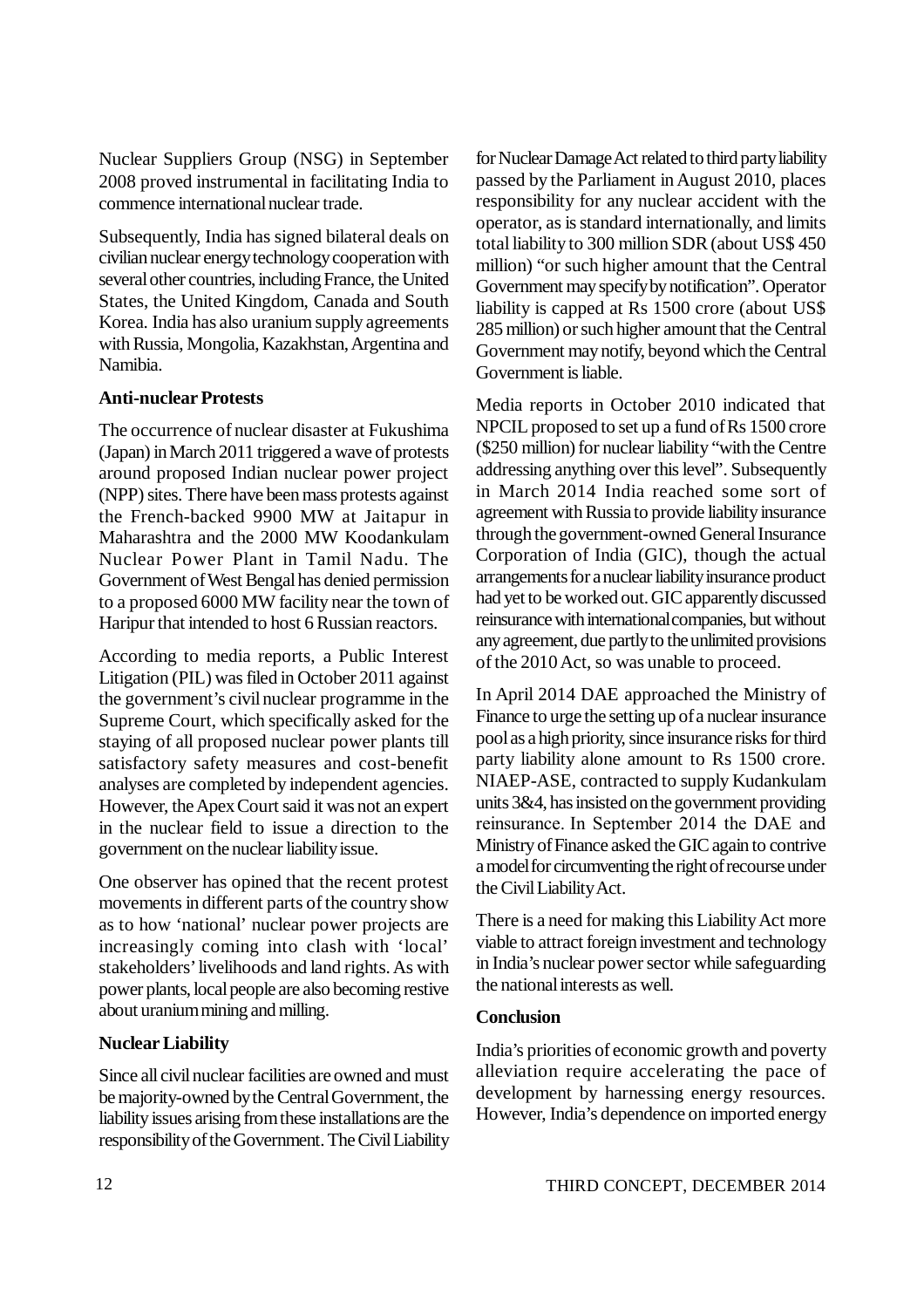resources and the inconsistent reform of the energy sector are challenges to satisfying rising demand.

In order to meet the energy crunch, India's dependence on coal has increased and accordingly the Government of India has declined to set targets ahead of the 21st Conference of the Parties on Climate Change to be held in Paris in 2015. India's environment minister in September 2014 said it would be 30 years before India would be likely to see a decrease in CO2 emissions.

It is in this backdrop that nuclear energy is likely to emerge as the symbol of progress and power. India's non-accession to the Nuclear Non-Proliferation Treaty had generally hampered its development of civil nuclear energy until 2009. Foreign technology and fuel are now expected to provide a fillip to India's nuclear power plants considerably.

However, a fundamental incompatibility between India's civil liability law and international conventions limits foreign technology provision. Nevertheless, India has a vision of becoming a world leader in nuclear technology due to its expertise in fast reactors and thorium fuel cycle.

## **References**

1. Banerjee B, Sarma N., *Nuclear power in India: a critical history,* New Delhi, India: Rupa & Company; 2008.

- 2. Basrur RM., "Nuclear weapons and Indian strategic culture", *Journal of Peace Research*, 2001; 38 (2).
- 3. Chellaney, Brahma, "False promise of nuclear power", *The Hindu*, 19 November 2014.
- 4. Hart D., *Nuclear power in India: a comparative analysis*, London, UK: George Allen & Unwin; 1983.
- 5. Mathai MV., "Elements of an alternative to nuclear power as a response to the energyenvironment crisis in India", *Bulletin of Science, Technology, & Society*, 2009; 29(2).
- 6. PTI, "India calls for international action to strengthen nuclear security", *The Hindu*, 6 November 2014.
- 7. Rajagopal S. India's nuclear power program: Challenges and opportunities. Paper Presented to the Emerging Challenges to Energy Security in the Asia Pacific International Seminar. Chennai, India: Center for Security Analysis, 16 -17 March 2009.

8. Singh, Mahim Pratap and Alok Deshpande, "From nuclear diplomacy to energy selfsufficiency?", *The Hindu*, 21 September 2014.

## **PERSPECTIVES ON WOMEN Edited by**

#### **Babuddin Khan**

**A compilation of Select Articles from 25 Years of THIRD CONCEPT**

**On Emancipation and Empowerment of Women across the world with special emphasis on**

**Indian Women**

**Price: Rs 695**

## **Special Discount of 25% for Third Concept subscribers**

 $\rightarrow \rightarrow$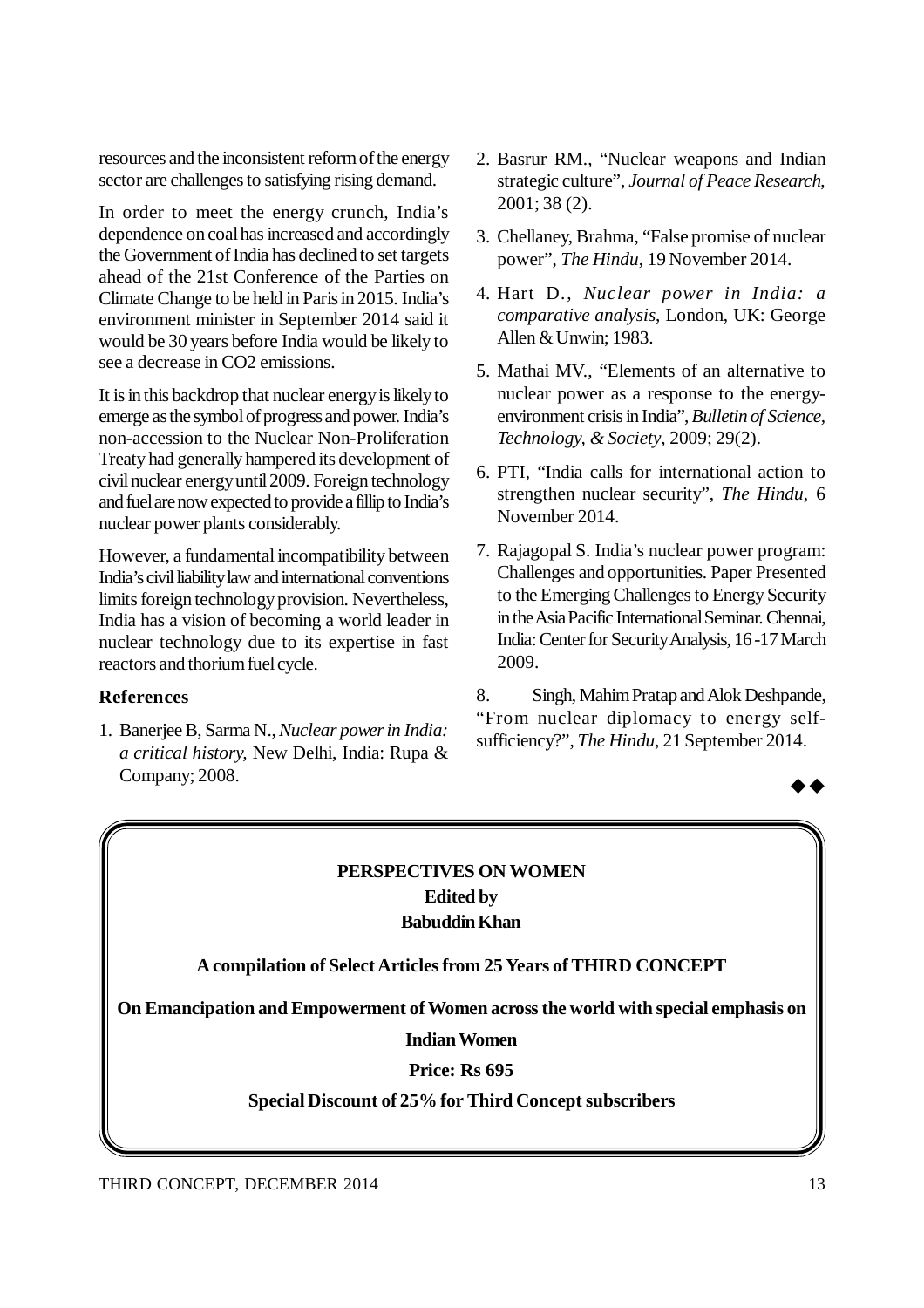# **State-building in Kyrgyzstan**

Subrat Biswal\*

[*This article deals with the task of state-building in post-Soviet Republic of Kyrgyzstan located in Central Asia. The author provides a brief overview of the introduction of democratic and economic reforms in the state on the eve of attainment of independence in 1991 and the subsequent developments that occurred in the state up to 2009 by portraying the obstacles that impeded the process of state-building there*. Ed. ]

emocracy is a worldwide phenomenon. It<br>is nothing but just a form of state. It is quiet<br>conspicuous that hails from the people,<br>exercised by the people and works for the interests emocracy is a worldwide phenomenon. It is nothing but just a form of state. It is quiet conspicuous that hails from the people, of the people. And Representative is nothing but just an agent that presents the views on behalf of the people and works for their benefit. They are also held accountable for their each act to the state.

Democracy is a system of government by which political sovereignty is retained by the people and exercised directly by citizens. The essential idea of it is that the people have the right to determine who governs them. Freedom is only possible in democratic political systems in which the governments are accountable to their own people, the rule of law prevails, and freedom of expression, association, and belief, as well as respect for the rights of minorities and women, are guaranteed.

## **Democracy in Kyrgyzstan**

Kyrgyzstan is the first country in Central Asia which declared itself as a full-fledged democratic country in the post-Soviet period. Its only belief was that democracy can bring reforms in politics and economy in the country. It started to provide all the privileges and amenities to the citizen as a welfare state. It is properly guided by the democratic principles.

The post-Soviet Kyrgyzstan is termed as the bulwark of democracy in the region or Switzerland of Central Asia. It is the consequence of adoption of political and economic liberalization and democracy after the dissolution of the erstwhile Soviet Union.

In the independent Kyrgyz republic, Askar Akayev was elected as president who was a pro-West. His adoption of democratic principles proved instrumental in transforming the market economy which made him complacent to the Western world and helped in fetching economic aid to strengthen deteriorating Kyrgyz economy.

In the early period, he ensured the freedom of speech and media and liberalized the language policy. Parliament functioned well due to the separation of powers between the legislatures and executive. However, the democratic system did not last long.

It started to breakdown like the proverbial house of cards owing to deterioration of economy in mid-1994. So Akayev decided to dissolve the house in September 1994 and he justified that the democratic process was impossible in a multilingual and multi ethnic state and authoritarianism was the only solution to the violence.

Through a constitutional amendment effected in October 1995, he vested enormous powers in the presidency under him. He curtailed the powers of the Parliament and used his veto power to suppress the opposition. He introduced the hierarchical and patriarchal structure of family in the government which was opposed by the people.

The power at all level was personalized and based on the family and clan and this in turn led to corruption and lack of people's participation in

<sup>\*</sup> CRCAS/SIS, Jawaharlal Nehru University, New Delhi.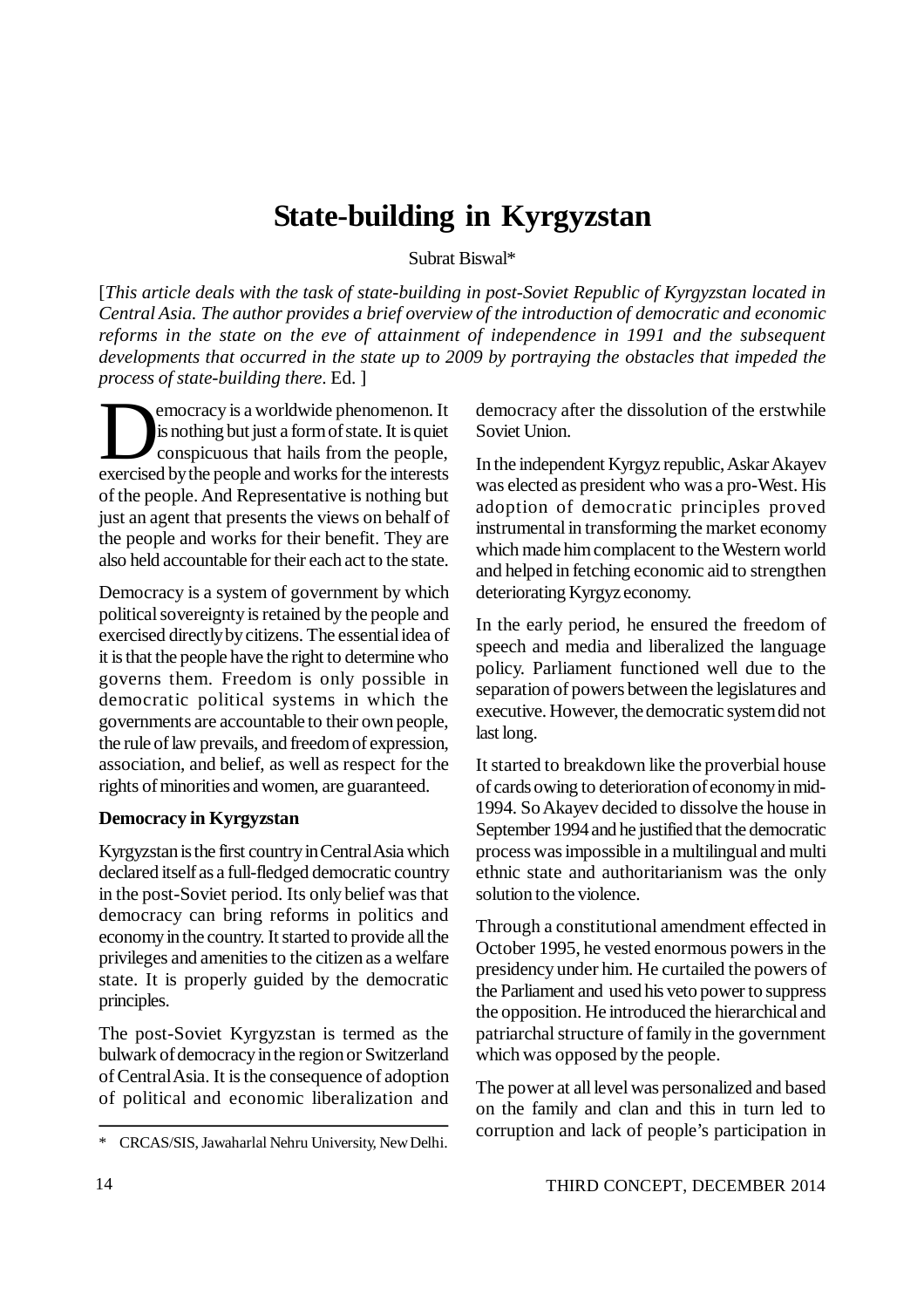inclusive party system. It seemed a clear trajectory from democracy to authoritarianism (Paul Kubicek, 1998).

This paper mainly starts with the discussion from the second president's assumption of power in 2005. Unlike Akayev, Bakiev was a reformist leader. Before and after the 'Tulip Revolution', he consistently supported the changing of constitution and delegated the powers of the President to Parliament. But he also failed to play the card well.

However, he failed to implement the contemplated reforms and by 2006 his stance also underwent a change. In late 2006 he opted for the amendment of the constitution and consolidated more powers in president like Akayev. People started protesting against the cumbersome powers of the President and the replication of Akayev era.

Many protesters showed placard quoting "for reform" (Barro: 1996). Taking this opportunity of protesters, he supported them and forced the exit of Kulov the then prime minister of the party who was trying to overcome the powers of Bakiev. After Kulov's vanquish from the political scene, Bakiev was certain that nobody in the country could compete against him and which is why he did not try to maintain the balance of power.

So again it seemed as the formal institution with the formal president was shaping an informal power structure around him. Thereafter he also supported in 2007 for the referendum of the constitution to augment his power (Burnell: 2004). As expected, power structure zoomed drastically around his single pyramid system.

Later Atambayev, being the opposition leader, forged into the squad. People even started to think that there was no difference between the government and the opposition. By 2009 the parliamentary system, media freedom, and independent judiciary had already been in worse condition as it were before the 2005 Tulip Revolution (Hale, 2011).

#### **State Consolidation in Kyrgyzstan**

State building has been a far cry for Kyrgyzstan since its independence. There have been some

sporadic amendments in the constitution in an attempt to bring stability. But the hegemonic role played by the president makes it tough to materialize; despite various actors' unprecedented role in embarking on to the consolidation of state.

The unprepared independent Kyrgyz republic faced much political turmoil since its independence. In order to bring stability, the reformist president Akayev adopted enormous provisions but unluckily all seemed short before the threat to the state (Diamond: 2004).

Opposition primarily came from his own party in the parliament which was opposed to the reforms of Akayev. They wanted to embed with Soviet policies in the small, land locked and mountainous state faced with economy fall out. But the president was chained helplessly in his hand. And by and large the economic condition was also demolished by the president himself.

After independence he followed the language policy which made learning of Kyrgyz language compulsory (Bunce: 2005). So there was huge migration of Russians, Kazakhs, Jews, Turks, and Uzbeks to their own states. Importantly, they were contributing to the development of the state being residents in urban areas.

Akayev's this step was as axe on his own leg. Ethnic conflict predominantly contributed for the upheaval of the state. Uzbeks are mainly concentrated in the southern part of Kyrgyzstan (Li: 2005).

The reasons behind the violence between the south and north are apprehensive nature among them. The division between the north and south is fueled by the dominating and treacherous role of the north. For instance, the governance of the south oblast is filled by the north leader. Similarly the land policy, external security, intra-ethnic differences also exacerbated the conditions in the state (Anders Olofsgard, 2012).

Since the gaining of independence in 1991, the Kyrgyz republic has undergone a difficult transition from a command economy to market economy, embracing a democratic system of governance. The government had strongly promoted decentralized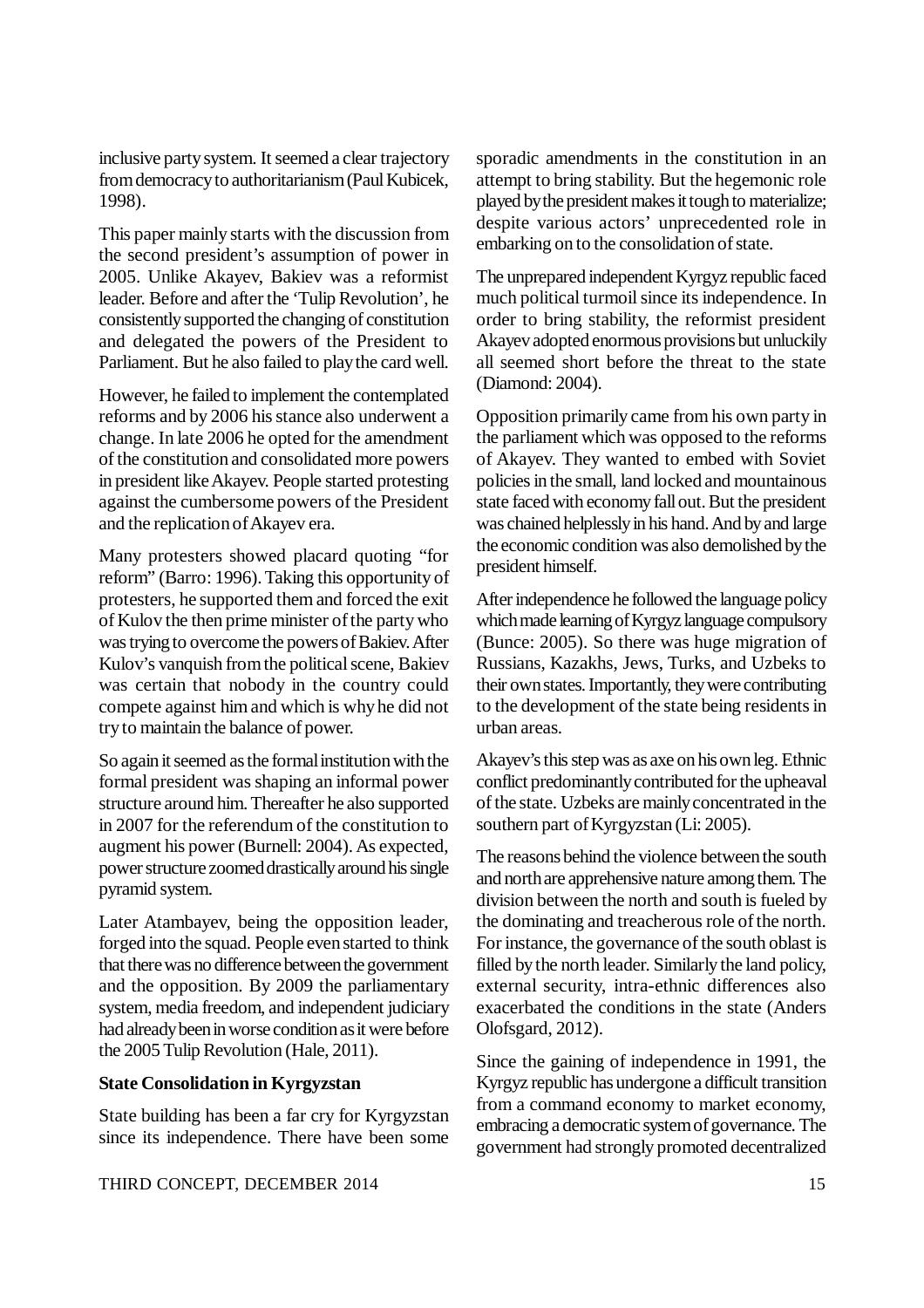local governance and community development through the formation of local self-governing bodies and emphasis on intensive mobilization of human resources and local capital at the grassroots level (Matlosa: 2006).

Effective and sustainable local governance requires effective participation, not only at the institutional level rather at the community level as well. Community dynamism can be ensured by full participation through the local self-governing institutions at the grassroots level.

Sustainable institution promotes socio-economic development (Przeworski: 1999). This helps people to enhance their capacities and work together for household and community initiative. Decentralization initiatives in Kyrgyzstan were geared toward developing the capabilities of local communities and local self-government at the village level (Kalyan Pandey, 2001).

## **Bibliography**

- 1. Becker, P. and J.A.A. Raveloson (2008), *What Is Democracy?* Friedel Diaiber (ed.), and translated by A.R. Alice, Germany: Antananarivo.
- 2. Hale, .H.E. (2011), "Formal Constitution in Informal Politics: Institution And Democratization in Post-Soviet Eurasia", *World Politics,* 63(4): 581-617.
- 3. Barro,R.J (1996), "Democracy And Growth", *Journal Of Economic Growth,* 1(1): 1-27.
- 4. Burnell,P. (2004), *Building Better Democracies: Why Political Parties Matter*, Westminster Foundation For Democracy.
- 5. Diamond, L.J. (1994), "Towards Democratic Consolidation", *Journal of Democracy,* 5(3): 4-17.
- 6. Bunce, V. (2005), "Rethinking Recent Democratization: Lesson from Post-Communist Experience", *World Politics,* 55:167-192.
- 7. Li, O. (2005), "Does Democracy Promote or Reduce Transnational Terrorist Incidents?" *The Journal of Conflict Resolution,* 49(2):278- 297.
- 8. Matlosa, K. (2006), *Consolidating Democratic Governance in the SADC Region: Transitions And Prospects For Consolidation,* Johannesburg: EISA.
- 9. Przeworski, A. et Al. (1999), *Democracy, Accountability and Representation,* Cambridge: Cambridge University Press.
- 10. Han, Z. and Lihe Dong (2006), "Democracy as A Way to Social Compromise", *Frontiers of Philosophy in China,* 1(1): 1-5.
- 11. Campbell, D.J.F. (2008), *The Basic Concept for the Democracy Ranking Of the Quality of Democracy,* Ph.D. Thesis, Vienna: University Of Klagenfurt.
- 12. Kropstein, J. (2006), "The Transition Divide Over Democracy Promotion", *The Washington Quarterly,* 29(2): 85-98.  $\rightarrow \rightarrow$

 *To our Contributors.....................*

**& Original articles are welcome.**

- **& Only Original copy of the manuscript, neatly typed in double-space should be sent. Please do not send carbon, cyclo-or photo-copies.**
- **& Please check up grammatical & typographical mistakes before sending. Editor will not be responsible for these lapses.**
- **& Editor reserves the right to reject/ modify / edit an article without assigning any reason.**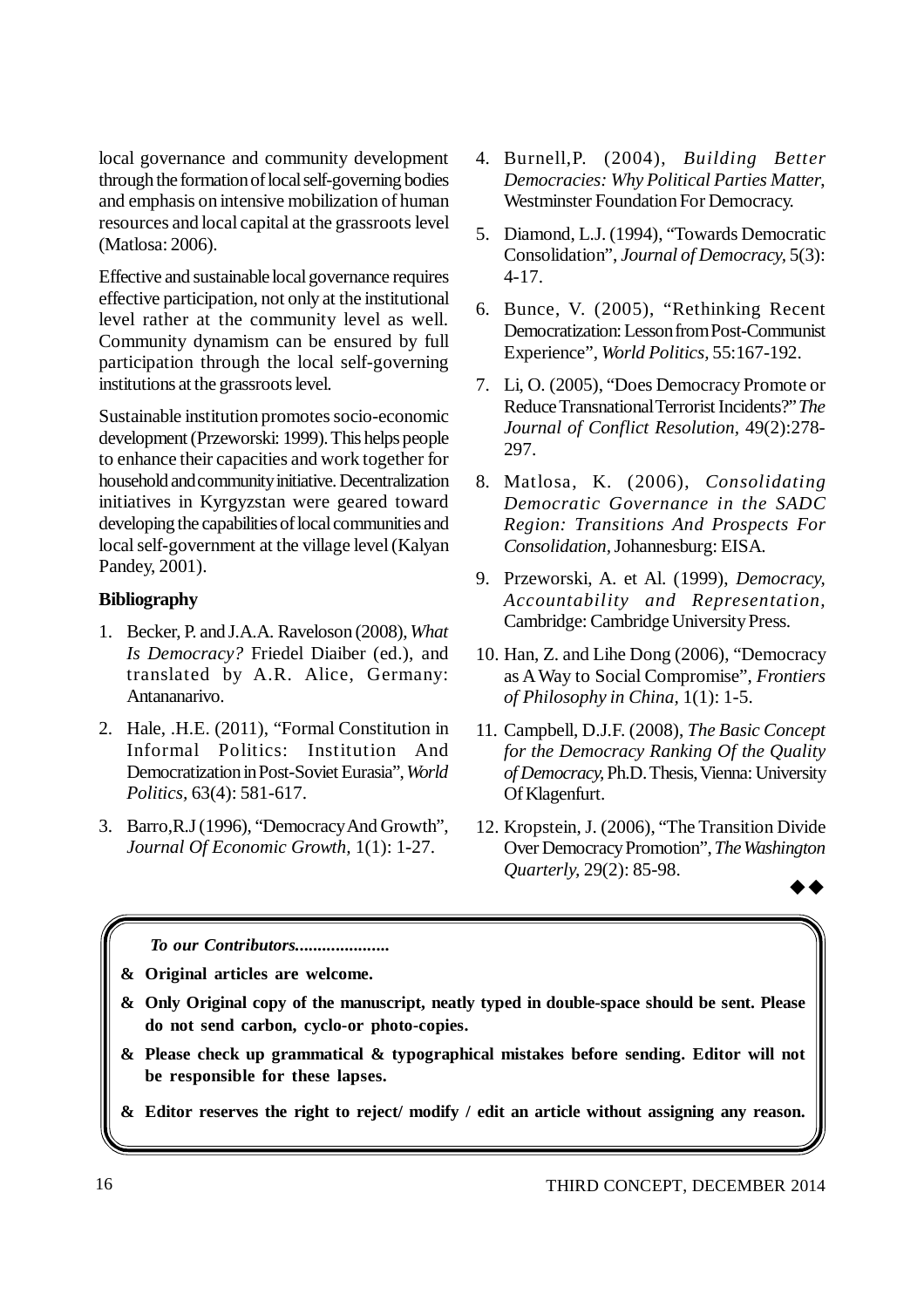## *ADIS* **of Arunachal Pradesh**

Dr. Nabo Kumar Pegu\*

*The Adi tribe refers to a group of tribes who have common belief pattern, language, customs and social tradition and also distinct territorial area in Arunachal Pradesh. 'Adi' means hill. The tribes who call themselves an 'Adi' were living in the erstwhile Siang and Subansiri districts of Arunachal Pradesh.*

are also here are varied narrations with regard to the origin of the tribal groups living in the northeastern region of the country. The Adis are also no exception. The 1961 Census of India, long back recorded that all the tribes living in the areas of Arunachal hill region claim their origin from one race or tribe settled in Killing in China and subsequently journeyed through Siyom river and occupied the hilly country between the river Subansiri and Brahmaputra (Census of India 1961).

Again, some other scholars described that they migrated from Tibet and settled permanently in the areas covered by the district of undivided Siang and Subansiri of present Arunachal Pradesh. Some sections of them again moved from Siang district and migrated to the plain areas of the Assam (Elwin 1959; Pinggam 1971; Bhattacharyyas 1977; Nyori 1993).

The sections of people who have migrated towards the plains later on identified themselves as 'Miris' or 'Misings'. These tribes speak the same language, follow the same faith and believe in the same cult related to the Sun and Moon God (Donyi-Polo), common social customs and practices and way of life.

## **The term 'Adi'**

For a long past, the Adis of Arunachal had been known as 'Abors'. But in the present times the Adis themselves have discarded the appellation 'Abor' and have instead wanted that they be called 'Adis'.

Tai Nyori, an Adi scholar, is of the opinion that the word 'Abor' is generally believed to be of Assamese origin, and is a compound of two

Silapathar College, Silapathar (Assam).

Assamese words- *A* and *Bori*, 'A' is a negative particle means 'not', while '*Bori*' means 'submitted' or 'subjected' and together they form '*Abori*' or '*Abor*', which means one who does not submit or one who does not owe to any allegiance to anybody, and is thus an independent.

There are however, various explanations with regard to the term Abor. It appears that 'Abor' is an Assamese word meaning 'non-submissive', 'insubordinate' or 'inaccessible for victory'. But during the British period some writers had used the term 'Abor' in the senses of 'barbarous', 'rude', 'unruly', 'savage' etc, besides 'disobedient'.

Such derogatory sense borne by the term is one of the reasons why the Adis of today do not like to call themselves as Abor.1 However, the main reason of their disliking of the term Abor is that they never called themselves by the term, but always called themselves and have preferred to be called as 'Adi' which in their own language, literally means 'hill' and thus in its extended and final sense 'the people living in the hills' or briefly 'Hillmen'.

Accordingly, the Adis have discarded the old term Abor in favour of Adi, and have insisted that they he called by this name and not by the term coined for them by others (Nyori 1993:4).

#### **Migration**

There are diverse viewpoints about the migration of the Adis. Many scholars are of the opinion that the original homeland of the Adis has not yet been studied. Some have attempted to trace out the early home of the Adis and tried to determine the period of migration. The Adis comprise various sub-tribes and so, scholars put their opinion that each of these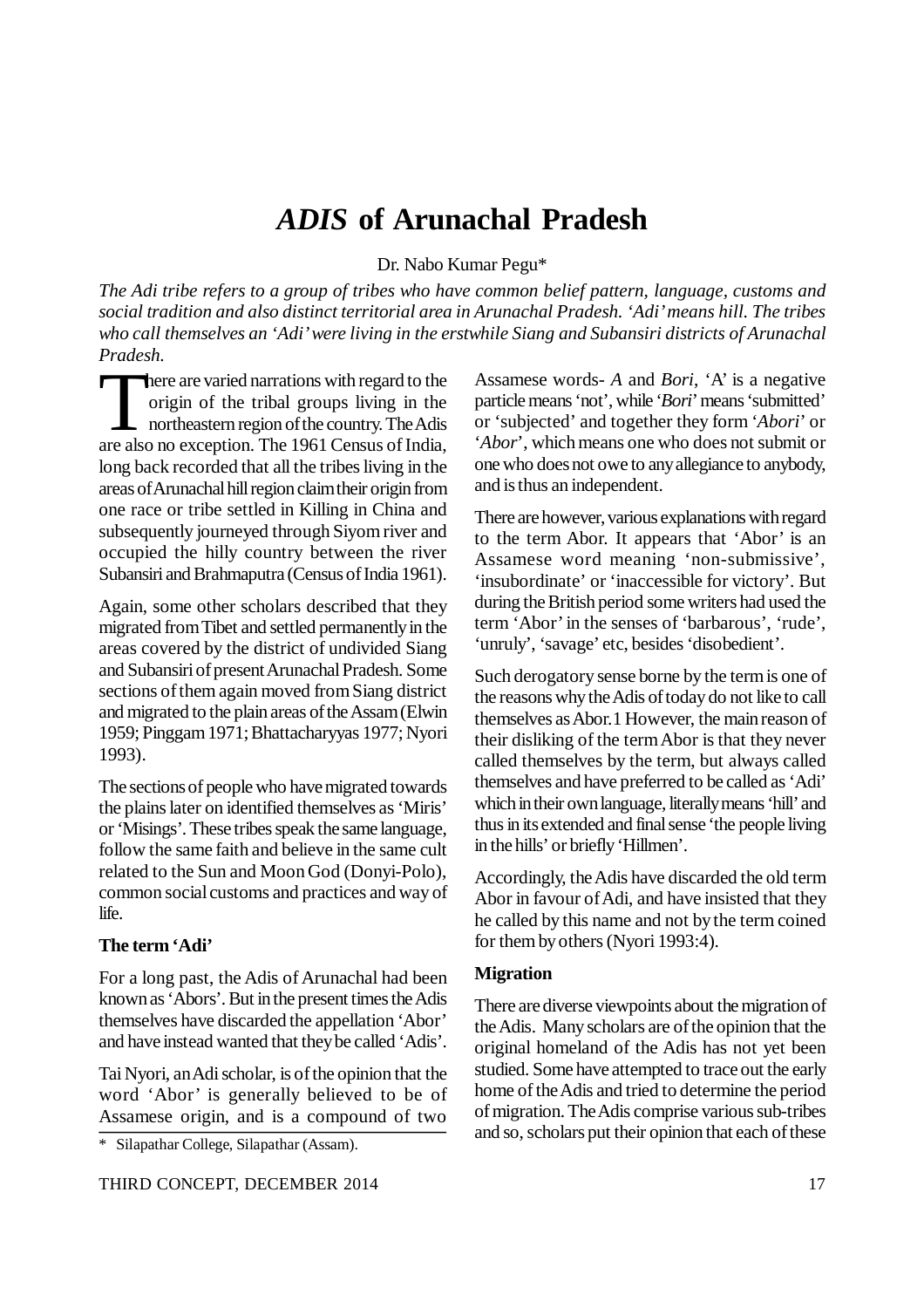sub-tribes has migrated from their original homeland in different periods of time.

The social historians believed that the legends, myths or stories associated with the origins of the tribes and sub-tribes are also the individual respective history of migration. For such reasons there are varied interpretations about migration of the Adis.

However, Sachin Roy came to a conclusion that the Adis came to India from the north across the Himalayan barrier. The real cause of their immigration cannot be ascertained at present. It may have been occasioned by some great natural upheaval of their homeland or by large-scale racial movement set in motion by political happening in these regions. Nor can it be said whether they came in a single mass or gradually in small batches in successive waves through centuries (Roy 1960: 16).

According to Lego-'The Tibeto- Burman subfamily of the Tibeto-Chinese race might have first migrated from their cradle land on the upper courses of Yang- Tse Kiang and of the Howang – Ho river towards the Irrawady river and of the Chindwin and external Tirap and Changlang district by the Tirap river after crossing Patkai Hill ranges' (Lego 2006:3).

T.K. Bhattacharyya (1977) noted that the ancestors of Tani group including the Adis and the Misings followed one of the tributaries of Salween and Irrawady towards Riang (upper vicinity of Lohit district of Arunachal Pradesh). From there, they pushed on and followed the course of a river, which the Adis called *Nylun Siang* which is the Zayul river in China and Lohit river of Arunachal Pradesh (India). They stayed in Zayul valley for sometimes.

It is stated that from Zayul valley, the *Tani* group moved further along the river called *Chindruk* and reached the high pass called Dojing-La in Chinese language and *Dojing-Ego* in Adi language. They crossed it and came upon the *Po* river which the Adis called *Mamgong* Siang. *Po* is a large tributary of the *Tsang-Po* (Siang) river, which flows through the area, which is known to the Adis as *Taro* country.

From there, they moved down south and ultimately settled in the present area of Arunachal Pradesh. Thus, the Adis and the Misings have their chequered history of origin and migration.

## **Social groups**

The Adis are divided into two broad groups on the basis of some differences viz. (i) the Padam-Minyong and (ii) the Galo. The first group comprises the subtribes such as – Padams, Pasis, Panggis, Minyongs, Milangs, Karkos, Shimongs, Tangams, Ashings and Bori. The second group comprised of four subtribes viz. Galos, Pailibos, Ramos and Bokars (Nyori 1993:4).

These two groups occupy almost two equal halves of the total area of the Adi- inhabited districts. The river *Sido* and *Siyom*, form the dividing line between the two groups, leaving the first group on the eastern and the second group on the western halves. Thus, on the basis of distribution and the location, the Adis can be again called the 'eastern Adis' and 'western Adis' (Nyori ibid, p. 4).

## **Social System**

Like any other tribal society of northeast India, the Adi society of Arunachal Pradesh is constituted by clan, family, marriage, economy, polity, religion and cultural systems.

## **Clans**

Each sub-tribe consists of a number of clans and sub-clans. For example, according to Nyori, the Lego is a clan of Padam sub-tribe and this clan again has a number of sub-clans such as – *Sike, Rankong, Rapok, Limong, Kopak, Lakku, Lagrang, Lagbing, Lombe, Lomsar, Raik, Iksing, Sik, Serne, Manyear, Nadbul* and *Nane*. Again, in the *Paktu* clan of the Galo Sub-tribe, there are subclan divisions namely – Bagra, Doje, Ete, Echi, Nyodu, Kyorak, Ado, Lollen, Loya and Logi (Nyori 1993:203).

Practically, the Adi society is based on the clan organizations. Each clan and its sub-clans normally trace their descent from one common ancestor.

The sub-clans are usually exogamous. Any sexual relation between the members of the sub-clans is considered as incest, and in the past they were strict in maintaining this principle. The members who are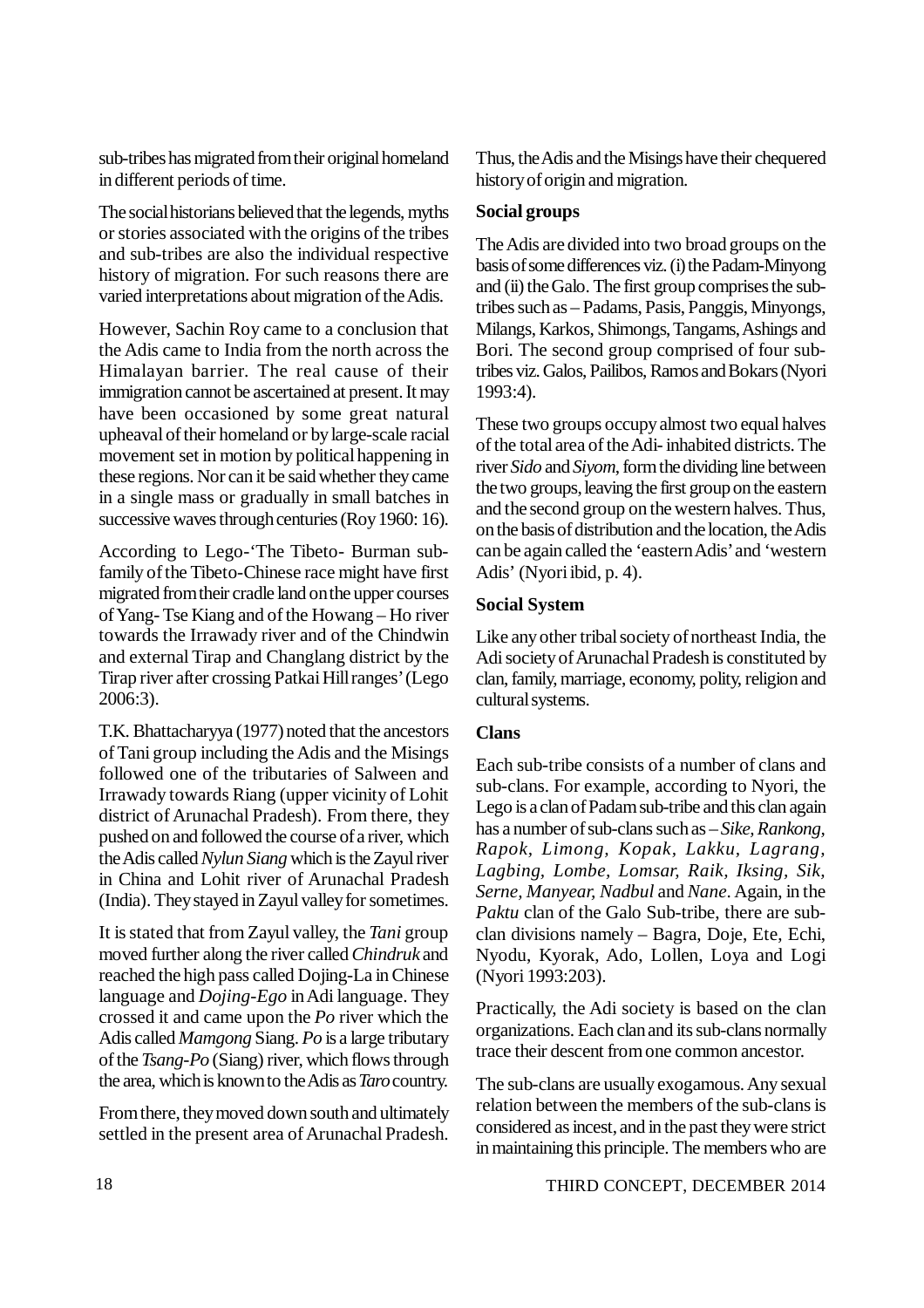involved in violating such affairs are punished severely and are even excommunicated. But today, however, some clans do not maintain this custom very strictly. For instance the *Loyas* and the *Loyis* who are the sub-clans of the Paktu, now intermarry (Nyori 1993: 204)

Besides the division of the tribe into groups, subtribes and clans on the basis of their genealogies, the Minyong and the Galo sub-tribes have some divisions of their own. The Minyongs are divided into two divisions called *moities*- the *Kuming* and the *Kuri*. Similarly, the Galos are also divided into two groups called- *Nyiji* and *Nyira*.

## **The Family System**

The smallest unit of the Adi family is the married couple and their offspring. In the joint family the parents and their brothers with their children living in the same house, possess the same paddy fields and granaries. A joint family may also be composed of unmarried and married uncles with their wives and children, unmarried sisters of the father, married and unmarried brothers, sisters, nephews, cousins, grand children, slaves with their wives and children. But presently, such types of families are usually not found in existence among the Adis society.

The society of the Adis is matrilineal and patriarchal. The sons inherit the property of the family and take the title of the father. Daughters do not get any immovable property.

## **Marriage**

Marriage system of the Adis varies slightly from one group to another, but both monogamy and polygamy forms of marriages are prevalent among them. The Adis do not allow polyandry form of union. The consent of both boys and girls through love affairs in *rashengs* (Youth dormitory) is accepted and ultimately recognized in form of marriage.

The Adi people consider marriage as a scared bond, which cannot be broken by any human action. The widows are either inherited by the brother of her deceased husband or allowed to remarry, particularly, if they were without a child (Mibang 1994:41).

Among the Adis, marriage is generally negotiated between the presents of the boys and the girls. The groom has to pay the bride price to the guardian of his wife. Among the Minyongs, the parents have to consult all the elders of their clans as soon as the boy proposes to marry a girl.

Marriage by exchange is also prevalent among the Minyongs. According to this system the family of the boy marrying a girl from a family has to give a girl of its own to the family of the bride in marriage.

The Galos also follow the system of arranged marriage. In this system, the parents of the boy approach the girl's parents asking for their daughter for the son of the former.

## **Religion**

Religious institutions in the tribal world are peculiarly complex. The religion of the Adis is also shrouded in numerous myths and traditions of the tribe which are as old as the tribe itself. The history of origin, the routes of migration and adjustment thereof, the ways that the tribal population discovered to be freed from all sorts of diseases, misfortunes, sufferings etc. have unfolded immense curiosities to overcome such hurdles in life and gave birth to a number of explanation in the form of myths.

These were embodied in the ballads called *Aabangs*. The high hills, rocky mountains, snowy peaks, rough rivers, deep gorges, dense forests, heavy rains, storms, landsides, earthquakes, wild animals, disease, epidemics etc. are all considered as natural factors which as they believe always stood against the normal life of the people.

For the tribal people these always remained mysterious to them and the curious mind of the tribal people searched for ways to overcome them. The origin of the Adi religion also rests on such explanations (Nyori 1993:266).

The Adis believed that all beings and things of the universe have been created by a supernatural power or a god, which they called *Sedi-Melo*. According to their beliefs, the *Sedi-Melo* disappeared after creating the universe including the sun and moon. To their utter belief, the other things, both animate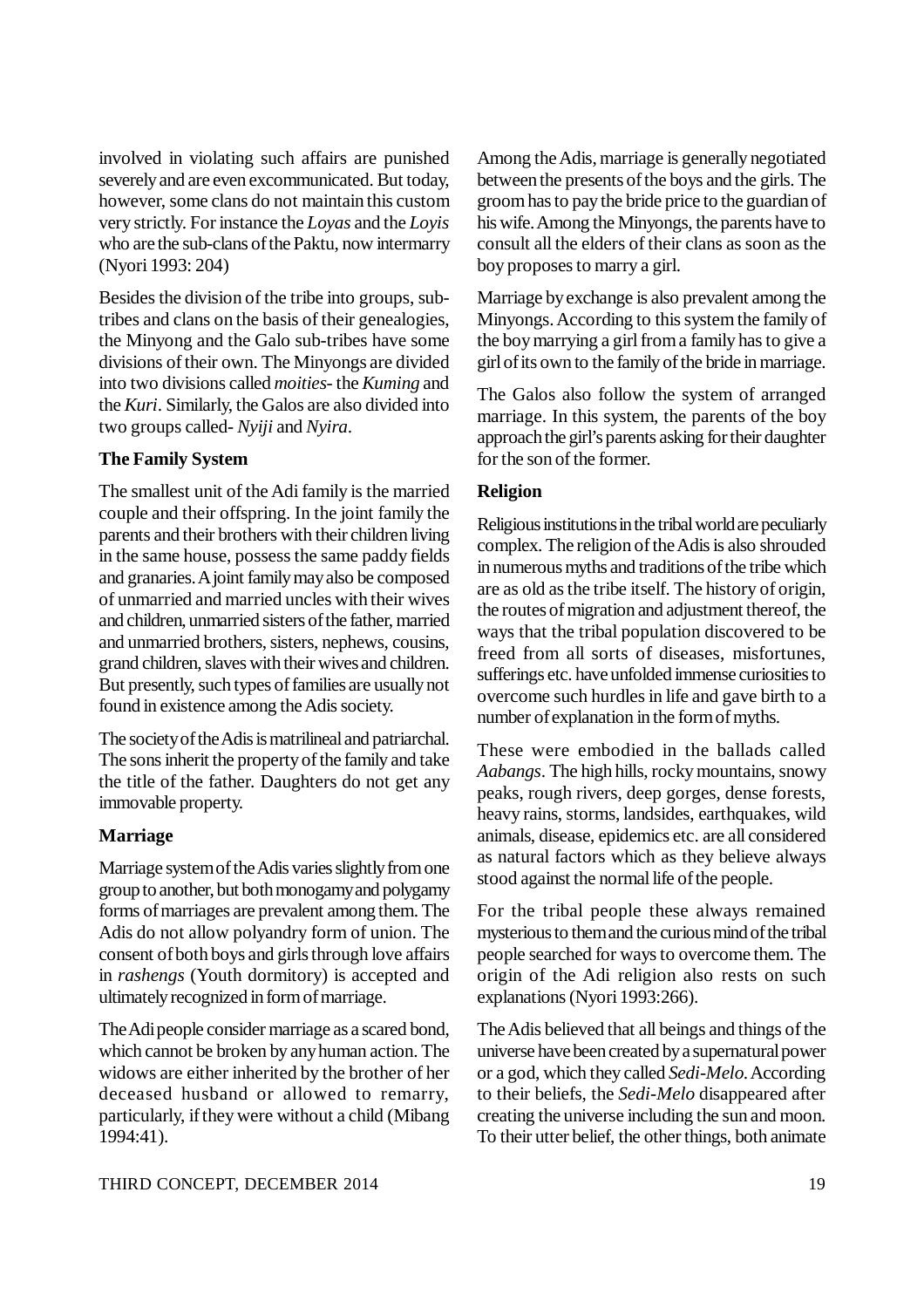and inanimate, came into existence by the forces of the sun and moon.

In popular pantheon, however, the name of Donyi-Polo (the sun- moon god) comes next to Sedi- the creator. The Adis called the sun and moon as their progenitors and they themselves called the progenies of the sun and the moon, which they called the *Ane Donyi* (mother sun) and the *Abu Polo* (father moon).

As the belief goes, the creator becomes obscure and silent after the creation, so no sacrifice is offered to him. They (Adis) on the other hand, give popular divine dignity to Donyi-Polo. It is a combined divine figure of Donyi (the sun) and Polo (the moon) who is regarded as the protector or saviour, thus, Donyi-Polo becomes their God.

Different groups or sub-tribes have different beliefs and practices, but one common system is that all of them believe in the existence of same malevolent and benevolent spirits, which do harm or good to man respectively. Accordingly, they worship the spirits by offering live sacrifice. They have also a number of regular rituals and festivals performed in connection with death, birth, diseases, accident, sufferings and for wellbeing of family, village, community etc.

As mentioned earlier, the different sub-tribes or communities have their own deities and they (the tribes) worship and offer sacrifices to these deities at regular periods and intervals. The gods and goddesses like- *Donyi Bote, Yidum Bote, Pedong Nane, Kongke- Bote, Boki-Mone, Bomong-Mone, Kine-Nane, Dadi-Bote* are prominent among the Padam Minyongs and they worship these as benevolent deities.

The Adis have their own priest called *nyibo* or *nyibu* or *miri*. He performs all sort of religious rites and ceremonies of the tribe. He is considered mouthpiece of the people to communicate their grievances and sufferings to the spirits and to request them for redress. Thus, the *nyibo* is the intermediary between the spiritual world and the human world. He performs the divination, offers sacrifices to and invokes blessings of the spirits on behalf of the people (Nyori 1993:272).

The Adis believe that death was not the part of the original order that was planned by the maker of the world. It has to come to man for his disobedience to the divine order, his greediness and wrong deeds.

The Adis believe that the life of a man does not cease with death. It only changes the material life for the spiritual one. They believe that there is a land beyond the grave where man continues his existences in the form of the *uie* (spirit). Thus, the Adis believe that everybody has a soul called *yalo*.

The Adis bury their dead. The graves are drug at the outskirts of the village, or at the place earlier chosen by the diseased and such practices are still continuing among them.

## **Rites and Festivals**

Like many other groups of Arunachal Pradesh, the Adis also perform a number of rites and rituals through their life cycles. Some of them are performed at individual family level in connection with personal problems like suffering from disease, accident, death, birth etc.

Again, many other rituals are performed on community basis. Some of the community- based festivals are – *Dongen, Dolung, Etor, Mopin, Aran, Solung* and *Mopin* festivals. It is to be noted that the various sub-tribes of the Adis are intimately connected with some of festivals like- *Dongen* or *Genne* festival, which is performed very enthusiastically by the Boris.

*Dolung*s is a main festival of the three major subtribes like the Padams, the Boris and the Minyong groups, *Mopin* is an important festival of the Gallong group etc. The Padam and Minyong groups of the Adi society celebrate their socio- religious *solung* festival annually.

## **Dongen Festival**

The Boris, a small group of the Adis inhabiting the upper central region of Siang district, celebrate *Dongen* festival usually during February-March of every year. Usually, this festival runs for a period of two fortnights and performed after harvesting and storing in the granary. Another significant feature of this festival is that the newlywed couples of the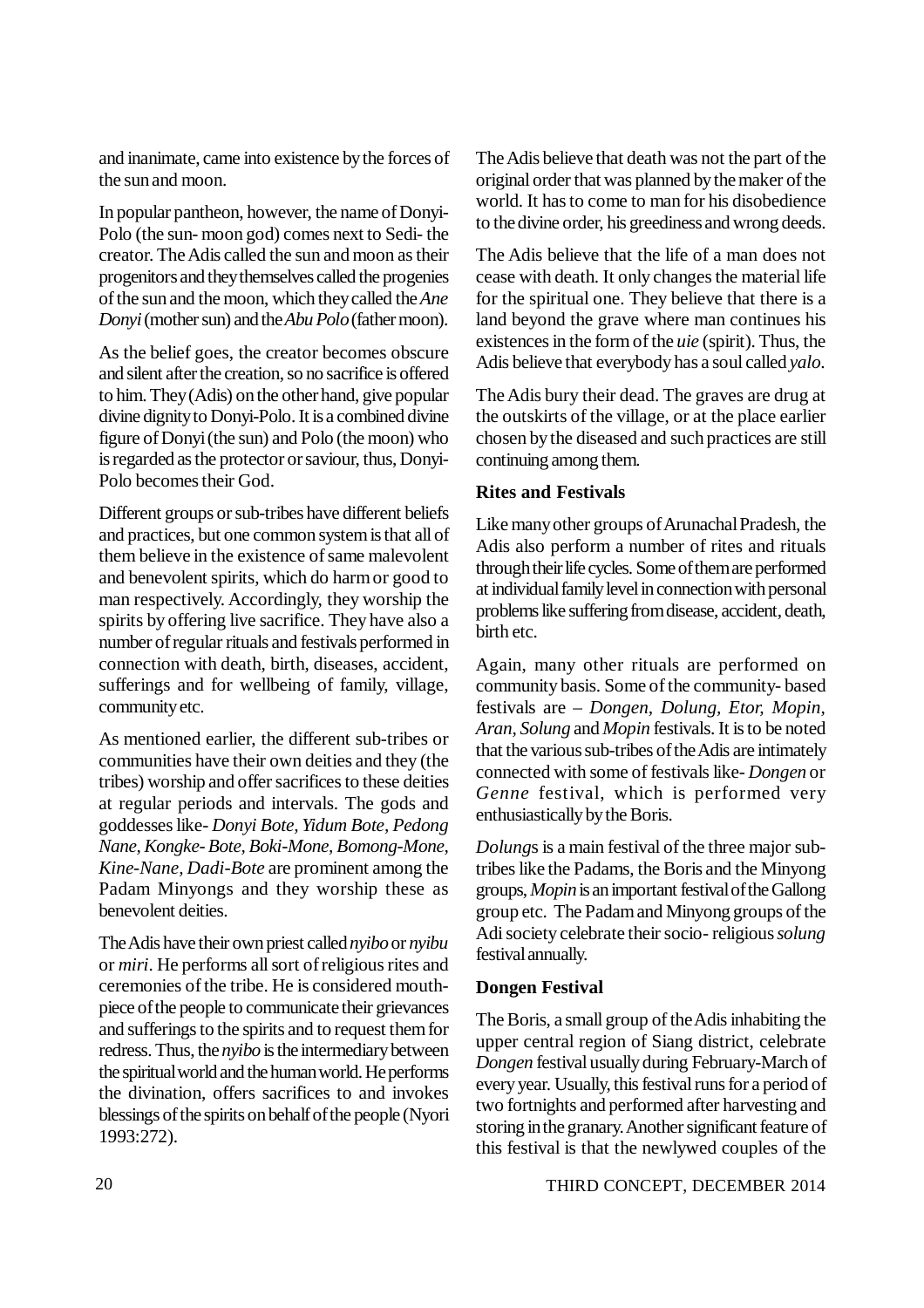previous year of the village perform the festival in order to solemonise their marriage.

## **Dorung Festival**

*Dorung* is a festival of the Padam-Minyong Adis of East Siang district. This is a festival of community hunting and usually celebrated during winter months between December and February. Before the commencement of the festival, a *Kebang* (council of village elders) is held to decide the date of the festival.

## **Aran Festival**

This festival is generally celebrated during the months of March- April and it lasts for about 15-20 days. As per Padam – Minyong legends, the name of the festival has been derived from the name of *Siki-Nane's* son – *Kiran* or *Aran*. Before the commencement of the annual festival, the male members organize a community hunting.

*Aran* is a concluding festival of jungle clearance of plot for jhum cultivation. In other sense, the celebration of *Aran* festival is the worship to the household deity, which guards the family, the dwelling house and the granary, as they believe.

## **Mopin Festival**

Of all the festivals celebrated by the Adis of West Siang district of Arunachal Pradesh, *Mopin* is one of the most important agricultural festivals of the Gallong group. This is the festival of worshipping the goddess of wealth held in the period between the months of March and April. The goddess is prayed for food harvest, good wealth and prosperity and the festival lasts for about five days.

## **Solung Festival**

Solung festival is one great annual festival of the Adi sub-tribes like- Pasis, Padam, Minyong, Milan, Komkar, Karko, Simong, Panggis, and Boris. Solung festival may be said as the life-blood and constituting the main feature of Adi culture (Rukbo 1986: 1-5).

In this festival the Adis worship *Doying Bote* (the divine protector), *Kiine-Naane* (the mother goddess of prosperity) *Dadi Bote* (the god of

THIRD CONCEPT, DECEMBER 2014 21

domestic animals) and *Gumin soyin* (the god of household and family or the village).

Solung is the youngest festival- according to the genealogical list of the Adi festivals. Literally, the word 'Solung' denotes combination of two words-*Eso* (mithun) and *Alung* (a flock). To combine these two words into one, the first syllabi of two words is dropped, then it comes as  $ESO + ALUNG =$ SOLUNG (Rukbo 1986). This festival is celebrated during the month of July-August annually. Now, the Solung festival is celebrated as one of the greatest festivals among the Adis.

The above description shows clearly that the world of Adi religion is shrouded with great variety of faith, beliefs, practices, habit and behaviour. These not only provide the fundamental values and qualities of life, but are transmitted from generation to generations. From the available writings and perception, the gist of Adi religion can be specifically outlined thus-

The Adis believe in a supreme God, creator- the *Sedi*-*Melo*, who is just benevolent and good. The supreme God is silent and invisible; the Donyi-Polo (sun-moon god) is regarded as the great witness in the sky and upholder of truth (Nyori, 1993: 286).

The Adi religion is a genuine emphasis on the spiritual realities. The Adis believe in an unseen world, in which gods and men, the living and the dead, are one great family (Elwin 1959:212).

The Adi religion is built up on an elaborate mythology and these myths are considered as foundation of thought and philosophy. Oshong Ering established the idea that the teaching of Donyi-Polo is to unite the tribes and to make a sense of discipline. Faith in Donyi-Polo is a teaching to follow a truthful path, to cultivate wisdom and justice, to enjoy the warmth of equality, to cultivate selflessness, to follow path of continuity and straight forwardness, to cultivate kindness and mercifulness (Ering 1983: 25-26).

## **References**

1. Bhattacharejee, T.K. 1977: *Myths of the Shimmong of Upper Siang,* Shillong. Census of India, 1961: Vol. 1, Part V-B (ii).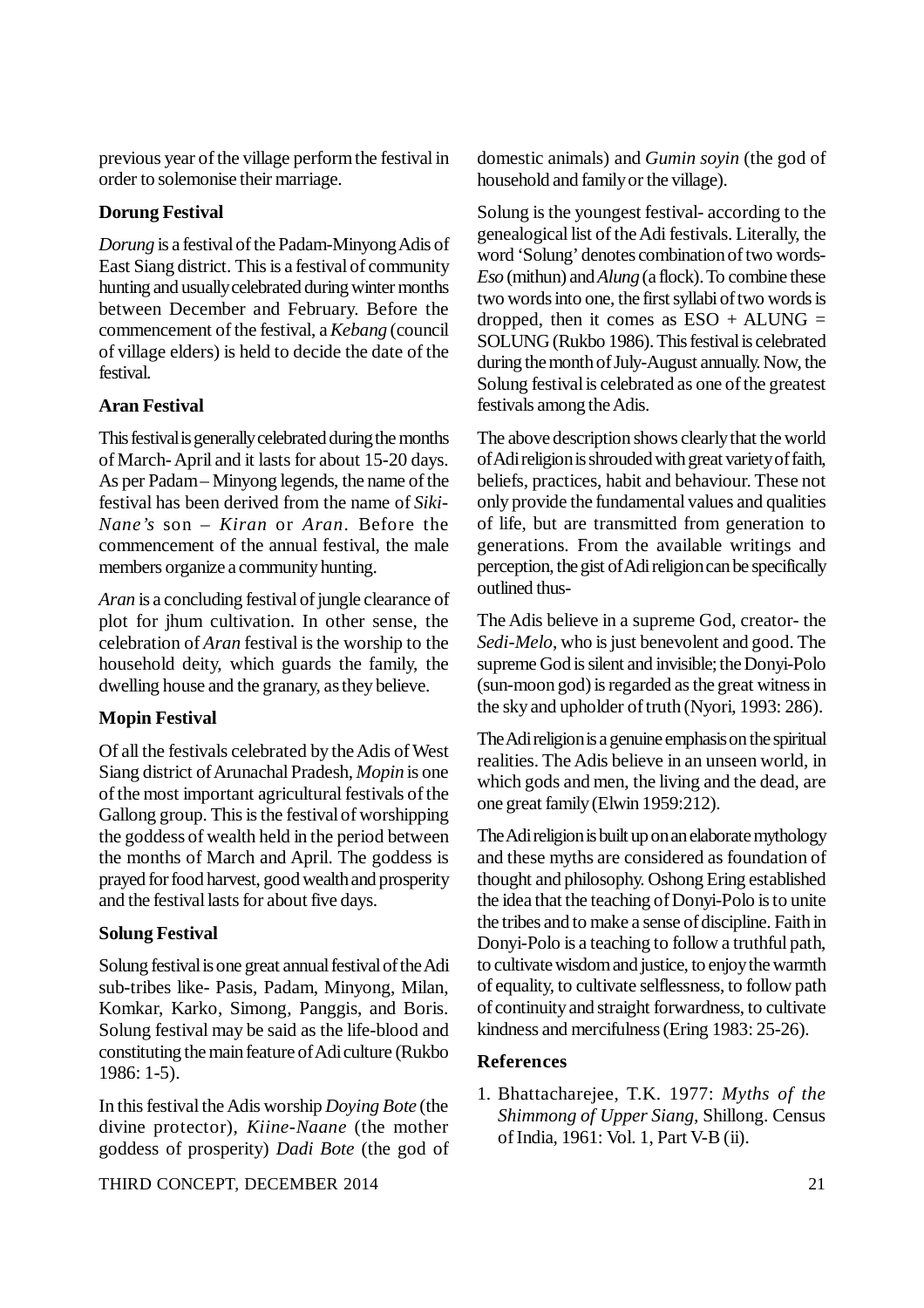- 2. Elwin, V. 1959: *Philosophy for NEFA*, Shillong, op.cit.
- 3. Erring, Oshong 1983: Adi Belief and Faith, *Arunachal News*, August-Sept, pp. 25-26.
- 4. Lego, N. 2006: *Ancient and Medieval History of A.P.* (From the Earliest Time to 1824).
- 5. Mibang, Tamo 1994: *Social Change in Arunachal Pradesh*'–Omsons Publication, New Delhi.
- 6. Nyori, T. 1993: '*The History and Culture of the Adis*', New Delhi.
- 7. Pinggem, Tabin 1971: 'Donyi Polo', *NEFA Information*, pp. 30-31.
- 8. Roy, Sachin 1960: *Aspects of Padam Minyong Culture*, NEFA, Shillong.
- 9. Rukbo, Talom 1986: Solung Festivals- The Main Feature of the Adi Culture, *Kali Monthly*, Vol.1, No. 10, Oct.

 $\rightarrow \rightarrow$ 

# **Secularism and Communalism**

Harpreet Kaur\*

[*In this article the author provides a cogent overview of secularism and communalism in the Indian context. Apart from providing definitional parameters and legal aspects of the two concepts along with the factors responsible for their emergence, the author also suggests remedial measures to curb the growth of communalism.* Ed.]

Secularism is a difficult and complex<br>phenomenon particularly in a country as<br>culturally diverse and multi-religious as India.<br>In India, secularism acquires added significance ecularism is a difficult and complex phenomenon particularly in a country as culturally diverse and multi-religious as India. keeping in view the crucial fact that Indians have been deeply weeded to religious considerations in the past and hold on to such considerations even today.

Mahatma Gandhi, the father of the nation, was a great believer in communal harmony, national integration and secularism as "Sarva Dharma Sambhava" i.e. equal respect for all religion. In 1946 the communal strife became very acute, he declared: "All those who are born in this country and claim her as motherland whether they are Hindu, Parsi, Christian, Jain or Sikh are equally her children and are therefore, brothers united together with a bond stronger than that of blood."<sup>1</sup>

The debates in the Constituent Assembly affirmed that secularism was not a religious or anti-religious concept. Sarva Dharma Sambhava is the central idea of Indian Secularism, which means equal respect of all religious communities by the state. The concept of secular was first used in Europe where the Church had complete control over all types of properties and nobody could use property without the consent of the church. Some people raised their voice against this practice. These people came to be known as 'Secular', which meant "separate from church" or against church.

The word secularism is derived from the Latin word "Sacculum", which means "not concerned with the religion," "not sacred", "not monastic." Although the term secular was not included anywhere in the Constitution as it was originally passed in 1949; nevertheless, the framers of the constitution were clear in their mind as to what they meant by secularism.

Dr. B.R. Ambedkar, while participating in the debate on Hindu Code Bill in 1951 explained the secular concept as thus: "It (secular state) does not mean that we shall not take into consideration the religious sentiments of the people. All that a secular state

<sup>\*</sup> Lecturer in Pol. Sc., Govt. College, Ropar.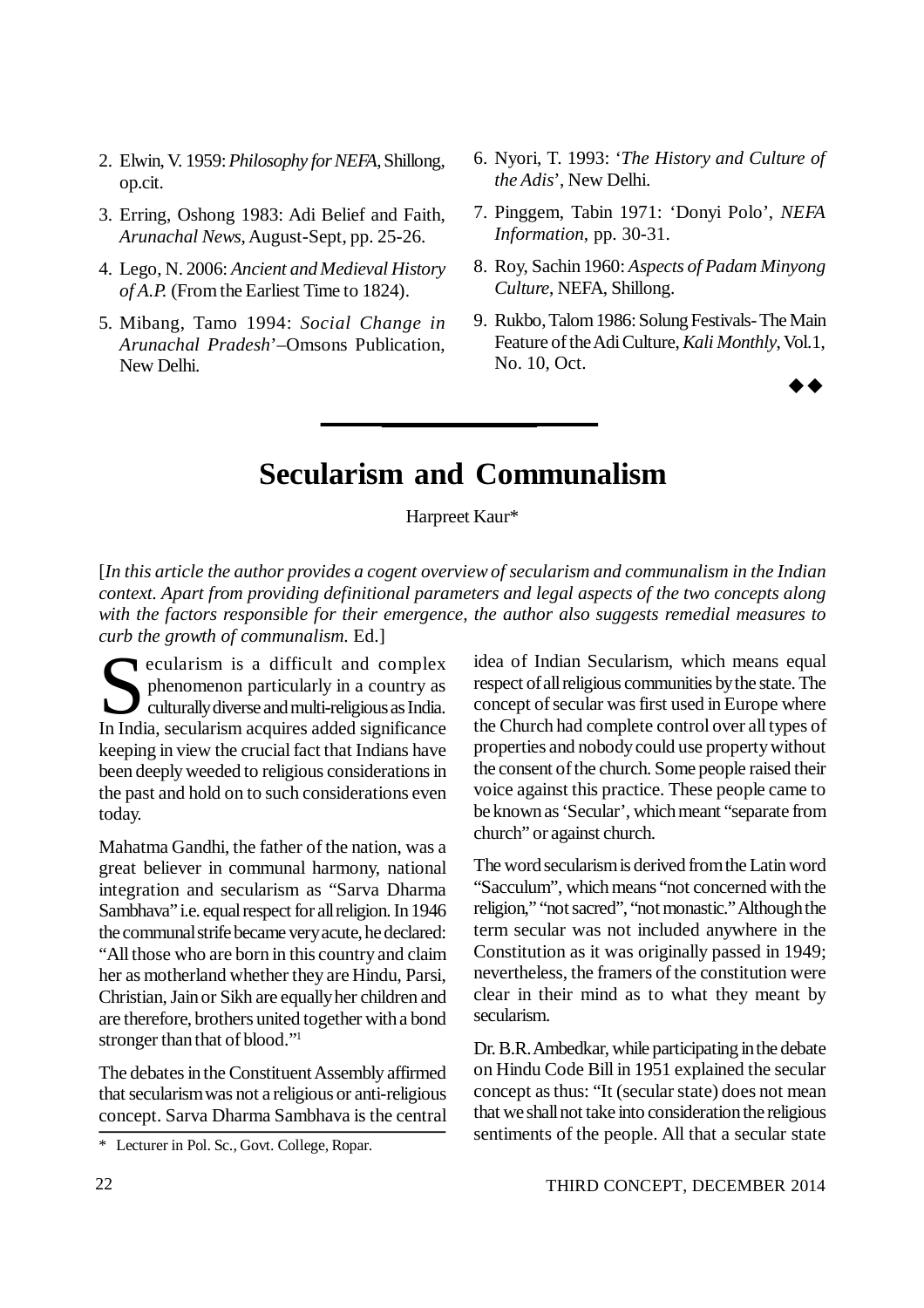means that this parliament shall not be competent to impose any particular religion upon the rest of the people."<sup>2</sup>

The word secular did not first occur either in Article 25 or 26 or anywhere in the Preamble of the Constitution. The 42nd Amendment of the Constitution of India (1976) sought to make the position explicitly clear by inducting the word secular as a part of the Preamble of the Constitution of India.

In State matters, secularism is neutral. It neither endorses nor disapproves of religiousness. The provisions would indicate that our constitution endeavours to build in India the philosophy of secularism based on freedom, equality and tolerance in the field of religion.

It is neither anti-God nor pro-God. It eliminates God from the matters of the state and ensures that no one shall be discriminated against on the ground of religion. The Constitution guaranteed freedom of conscience and the right to profess and propagate religion. States will have no religion; all citizens irrespective of their religious faith will be equal.

Secularism implies equal respect for all religions because Indian citizens have equal rights to follow a religion of their choice, or not to follow any religion. It does not mean banning of religion from social or public life. The concept of secularism has been defined by various scholars.

Encyclopedia Britannica defines secularism as "nonspiritual, having no concern with religious or spiritual matters."<sup>3</sup> According to D.E. Smith: "A state which guarantees individual and corporate freedom of religion deals with the individuals as a citizen irrespective of his religion is not constitutionally connected to a particular religion not does it seek either to promote or interfere with religion."<sup>4</sup>

The Webster New World Dictionary defines it as "the belief that religion and ecclesiastical affairs should not enter into the functions of the state especially into public education."<sup>5</sup>

It can be said that it is separation of religion from the functions of the state which means that the state should not be linked to any particular religion or

denomination and there is no official religion. It does not mean negation of religion. It is full of subtle shades involving internal contradiction but there are discernable common ideas embodied in all of them.

There are certain basic principles of secularism that all the divergent shades of secularism seems to have in common.

- 1. Its essential principle is to seek human development and progress through material means alone.
- 2. Secular knowledge is founded upon the experience of this life and can be maintained or tested by reason at work with experience.
- 3. The relation of secularism to religion is defined as mutually exclusive rather than hostile.

Secularism serves as the oxygen without which a multi-religious nation like India cannot survive. It overcomes the negative effects of religions. It is the consummation of a nation building process in the pursuit of a cherished national goal.<sup>6</sup>

The different parties are using religion as a vehicle to-come to power. This has led to the new debate between Secularism and Communalism. Let us examine whether these two terms are contradictory to each other or can a party which is branded as communal party can be also a secular party? Can these two terms co-exist? If not what are the ways in which we can make distinction between the two? Such questions are bound to arise in India as each individual looks at these concepts with a different perspective. It has to be examined as to what is communalism and secularism.

Why these terms are emotionally surcharged and politically misused. The word 'communal' is derived from the word 'commune 'striking the meaning of a feeling of oneness or consciousness or friendliness."<sup>7</sup> The word communal means mistrust, hatred, rivalry etc. among the people of different religions.

It is characterized by tension or conflict between culturally distinct, but geographically mixed communities.<sup>8</sup> It is the belief because a group of people follow a particular religion they have as a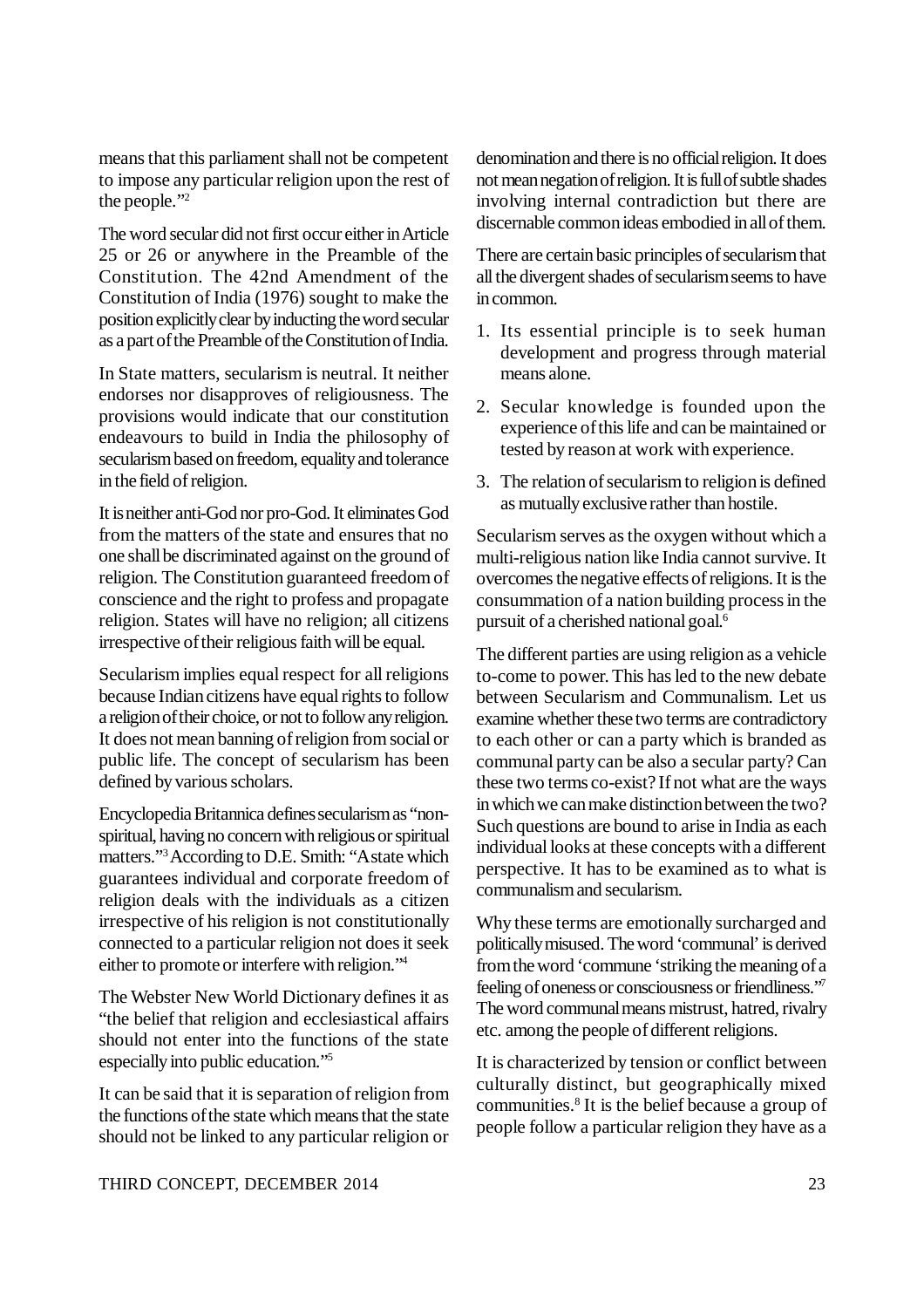result of common social, political and economic interests.<sup>9</sup>

Each individual being born in a community naturally has a closer relationship or connection to the community members, their customs and practices and to love that community and think of the welfare of that community is branded as being communal.

Secularism is a Western concept which means to think of the secular interests without being influenced by religious considerations. In Communist states it may mean even the absence of religion in the functioning of the state and concentration on economic or material welfare of citizens.

Till today, thousands of communal clashes have taken place as a result of which thousands of people have died and property worth billions of rupees has been destroyed. Communal violence erupted in Uttar Pradesh, Andhra Pradesh and other parts of the country as a result of which the people got frightened. Many people died as a result of communal violence which took place in Gujarat in March 2002 and such incidents have become quite frequent.

The Gujarat communal massacres and violence that followed shortly thereafter were also carried out according to carefully prepared plans, which resulted in the burning alive of men, women and children; the selective looting and burning of shops and homes and call for boycott of persons belonging to minority community.

Parties in power have frequently used the government machinery to further communalize society. The communalization of society is being done at a time when people of all religions are facing problems of poverty, unemployment, lack of access to education, health, communal division and decline in values.

Several communal organizations are found in India which create hatred among the people of different religious communities through their propaganda. These inter alia include Shiv Sena, Hindu Mahasabha, RSS, VHP etc. Socio economic and educational backwardness is also responsible for communal behaviour in a given situation.<sup>10</sup> The mutual distrusts and apprehensions, along with the so-called hate campaigns between the two main communities, leads to upsurge in communalism.

## **Preventive measures to curb communalism**

Communalism is a disease which wraps the mind. It is, in fact, the irreligious exploitation of religious doctrine to safeguard certain interests. The menace of communalism threatens the very fabric of our society. The threat of communalism is very real and requires immediate attention. Following suggestions can prove helpful in eradicating the polluted atmosphere of communalism.

- 1. Communal harmony should be made compulsory syllabi in schools and colleges so that the citizens are fully sensitized to this problem from the childhood.
- 2. Instructions to T.V., Media to avoid coverage of news and views likely to promote communal prejudice.
- 3. Severe punishments like life imprisonment for instigating communal riots and death sentence for committing communal violence must be prescribed in the law.
- 4. Educational institutions should serve as 'agencies' to extend this message to all the communities. These institutions should encourage the celebrations of festivals among various communities.
- 5. The communalization of civil society also needs to be checked because it leads to more communal riots and violence.
- 6. Communal press should be banned and legal actions can be taken against communal writers.
- 7. Preventive measures include educative efforts to inculcate among the people mutual respect and tolerance towards all the religions.
- 8. Communalization of the state and of the political elite in power has to be checked because it leads to inaction against communalism.
- 9. Every community which prevails in society should learn to separate religion from politics.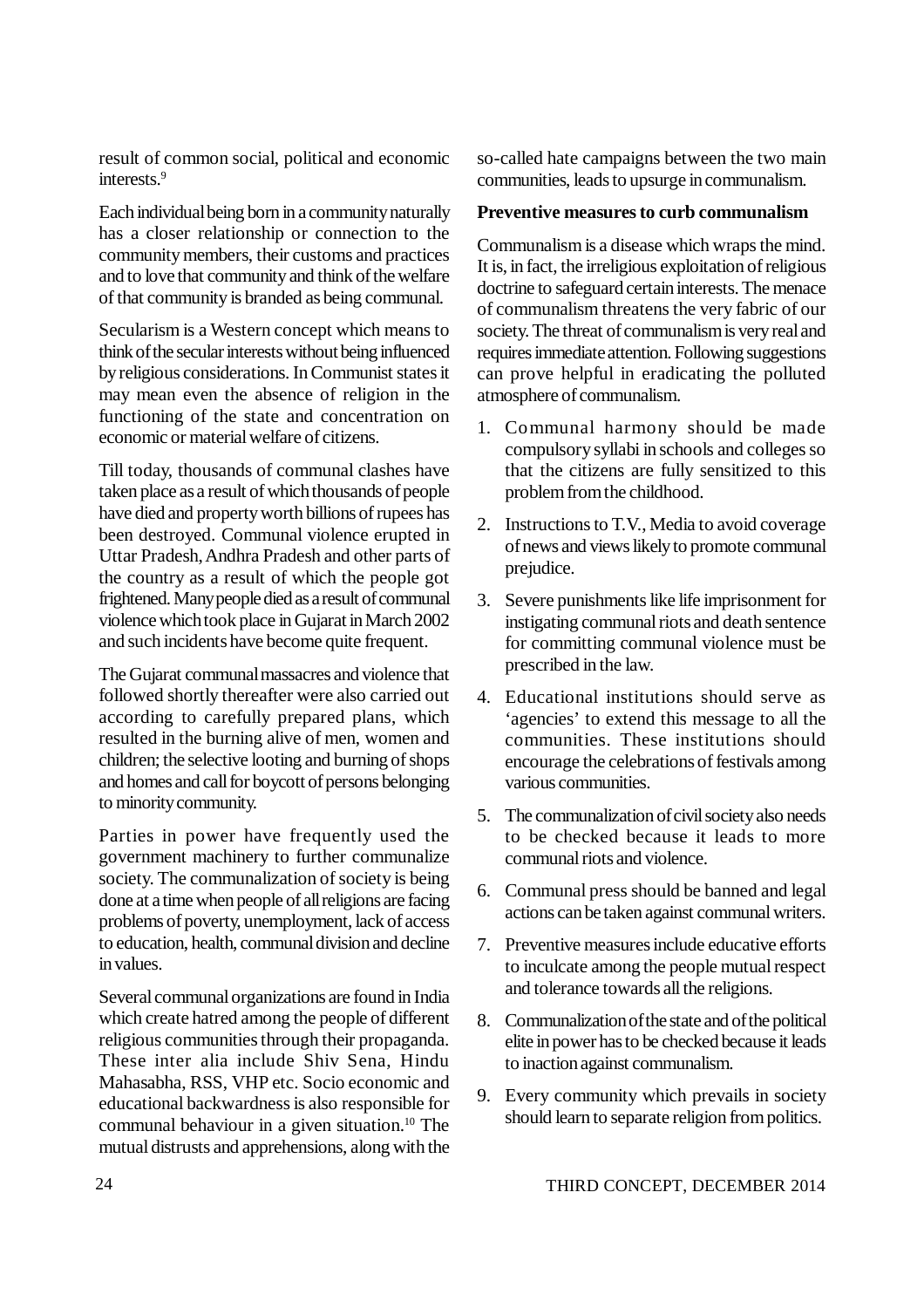- 10. Communal parties should be banned and peacekeeping samities should be appointed.
- 11. There should be special courts to try cases of communal violence so that those who indulge in them may be punished.
- 12. An anti-riot force with substantial minority representation should be set up.
- 13. Strict watch must be kept on places of religious worship and they should not be allowed to be used by communal elements.
- 14. Political parties must look to the citizens not as voters but as people and people must consider each other belonging to same nation and be compassionate with each other and also part of humanity in the interest of communal harmony.

Thus, multi pronged measures are needed to contain the communal tensions and bring about communal harmony in the country. The practice of religion in accordance with these provisions cannot be called communalism. But the activities in the name of religion beyond these parameters are communalism.

Secularism is an antidote to communalism in our country. It is not an entity by itself. Even the members of the Muslim and Sikh communities are convinced that the growing tension can be stopped if politicians are somehow prevented from exploiting people for their narrow interests. Social scientists and intellectuals have to evince serious interest in controlling the national malaise of communalism and in related issues like religious violence, terrorism and separatism.

## **References**

- 1. Ipseeta Satpathy, "Secularism the key to unity and integration in India", quoted in Surya Narayan Misra, Subas Chandra Hazary, Amareswar Misra (eds.), *Constitution and Constitutionalism in India*, APH Publishing Corporation, New Delhi, 1999, p.89.
- 2. M.V. Pylee, *"*Constitution of India*", Competition Success Review*, Vol. XXXII, No. 10, April 1996, p.75.
- 3. Dr. V.M. Bachal, *"Freedom of Religion and the Indian Judiciary : A critical study of Judicial Decision,* Shubhananda A. Saraswati, Poonam, 1975, p.13.
- 4. D.E. Smith, "*India as a secular state"*, Oxford University Press, Princeton, 1964, p.4
- 5. www.teaching about religion. Org.
- 6. M.M. Sankhdher and Sharda Jain, "*Political Science Annual 1998-99: Focus on Theory"*, Deep and Deep Publications, New Delhi, 2000, p.227.
- 7. Saral Jhingran, *Secularism in India*, Har Anand Publications, New Delhi, 1995, p.147.
- 8. Ratna Naidu, *Communal Edge to Plural Society, India and Malaysia*, Vikas Publishing House, New Delhi, 1980, p.9.
- 9. Bidyut Chakrabarty, *Secularism and Indian Polity,* Segment Book Distributors, New Delhi, 1990, p.117.
- 10. Ruchi Tyagi, "Communalism in Indian politics"*, South Asia Politics*, Vol. 2, Issue 1, New Delhi, May 2003, p.34.

 $\rightarrow \rightarrow$ 

**THIRD CONCEPT** *welcomes your valuable comments on articles published in each issue. Suggestion to further improve quality and get up of your favourite magazine, which has a record of uninterrupted publication since 1987 are also*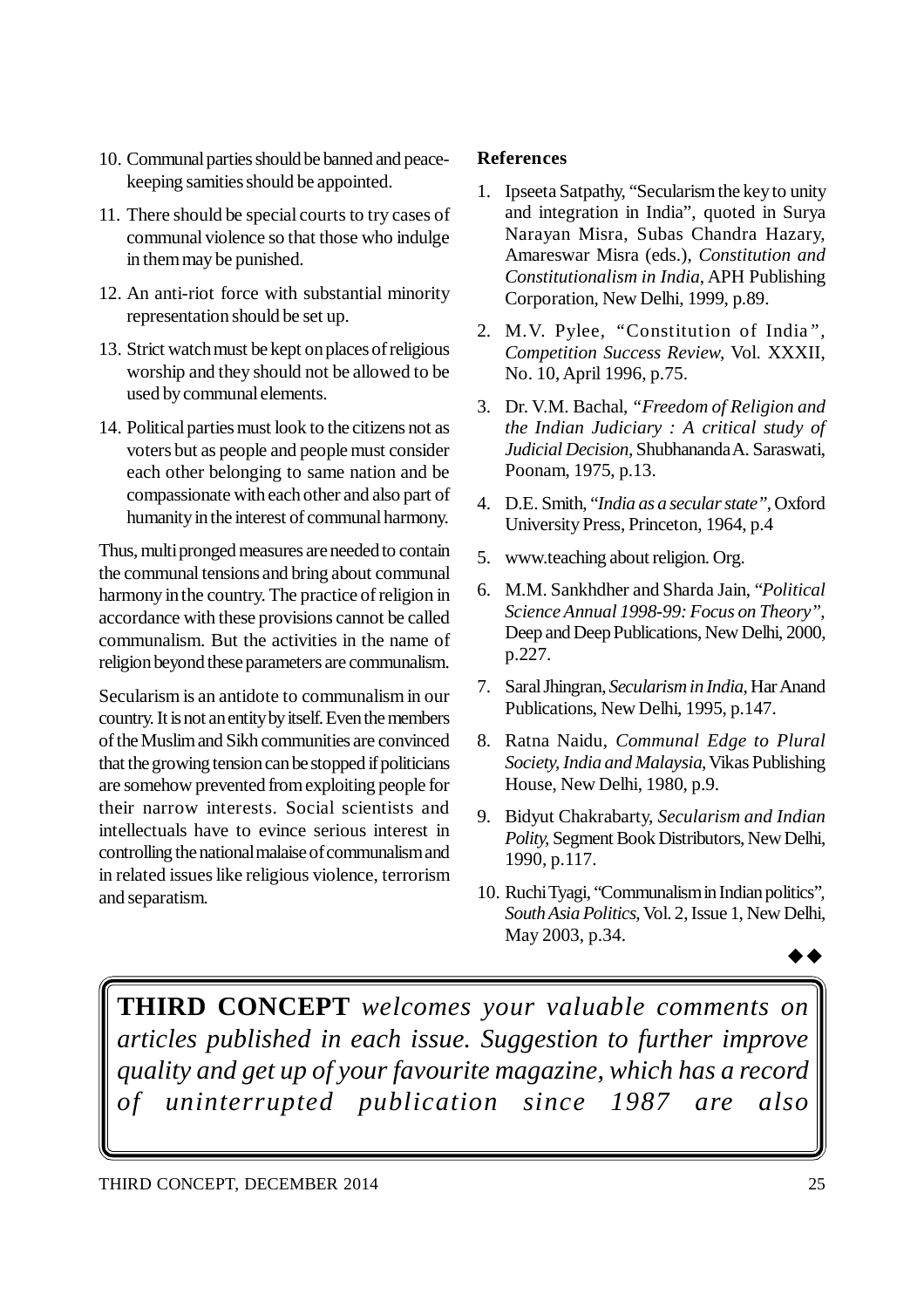# **Problems of Child Labour in India**

Dr. Ravi Dalawai\*

*[Just looking around one can see a babe washing heaps of plates or lifting up building materials or throwing away grubby garbage or serving tea and coffee at a canteen, who is certainly not an amateur but working for existence. This is the plight of a child labour which puts the adults to shame.]*

The property where a child is compelled to invest his childhood to earn bread for himself and family, remaining far away from playground, school, nequivocally, child labour is a social crime, where a child is compelled to invest his childhood to earn bread for himself and healthcare and his childhood loves in search of money. Children are the only kind of workers who have no union; hence no unrest, demanding facilities and wage hike. As a result, they are the most lowpaid ceaseless workers in a labour market not only in India, but also all over the world, particularly in the developing countries.

Who is responsible for such a plight of innocuous children? The whole system, including the inequitable socio-economic-political ambience, makes children vulnerable to punishment for no fault of theirs, but of their elders. This issue of child labour, which is hitherto subsided, has recently started creeping into the gamut of the Governments and people's major concerns like many other problems.

## **Background of the problem**

In the good old days we hear of boys going to Gurukul, where they would do all kinds of work, like milching the cow, collecting fuels in the woods, washing clothes in addition to other mental and physical training. That was considered a vital part of their learning and essential to catch them young.

The English had not only introduced capitalism in India, but also let the prevailing village economy to be swept away by it. India was linked up with the ongoing Industrial Revolution in Europe with all its symptoms and effects. Consequently, indigenous, self-sufficient villages with existing cottage handicrafts gave way to opening up of small and heavy industries, big business houses and centers.

More and more workers were needed for textile industries, tea and coffee processing, finishing of raw material, indigo and jute plantation due to commercialization of agriculture and in the transit of goods. Subsequent scarcity of food materials and price hike of commodities obliged the villagers to come out of their cells towards newly made towns to try their luck in the labour market to make a living.

### **Historical purview**

The British who looked down upon Indians as lowpaid workers soon found children more sincere and tireless lot than their elders, who could be paid still further less. Making the best use of Indian children's simplicity and penury the English employers got them engaged in deep mines, factories and chemical production centers and forced them to work 12 to 13 hours at a stretch paying very meager wages.

Naturally, the children got preference over their parents in the labour market. Picking up the issue of the *modus operandi* of such employers and exploitation and abuse of children, Lord Ripon, the then Governor General and Viceroy of India, passed the resolution of 1st Factory Act in1881.

The Act envisaged that children between the ages of 7 to 12 years could not be made to work for more than 9 hours a day. By and large, the trend of employing children passed on though the years and it is in vogue even today, after 65 years of independence. It is getting the bulwark of success for profit-seeking industrialists and businessmen.

Two-fifths of India's population is reported to have been below 14 years. A considerable number of them are working from dawn to dusk at houses, hotels, building sites and rumbling factories. In rural areas, the girls work more in numbers than the boys, because the parents prefer sons to daughters to

<sup>\*</sup> Asst Prof. in Sociology, RC University, Belgaum.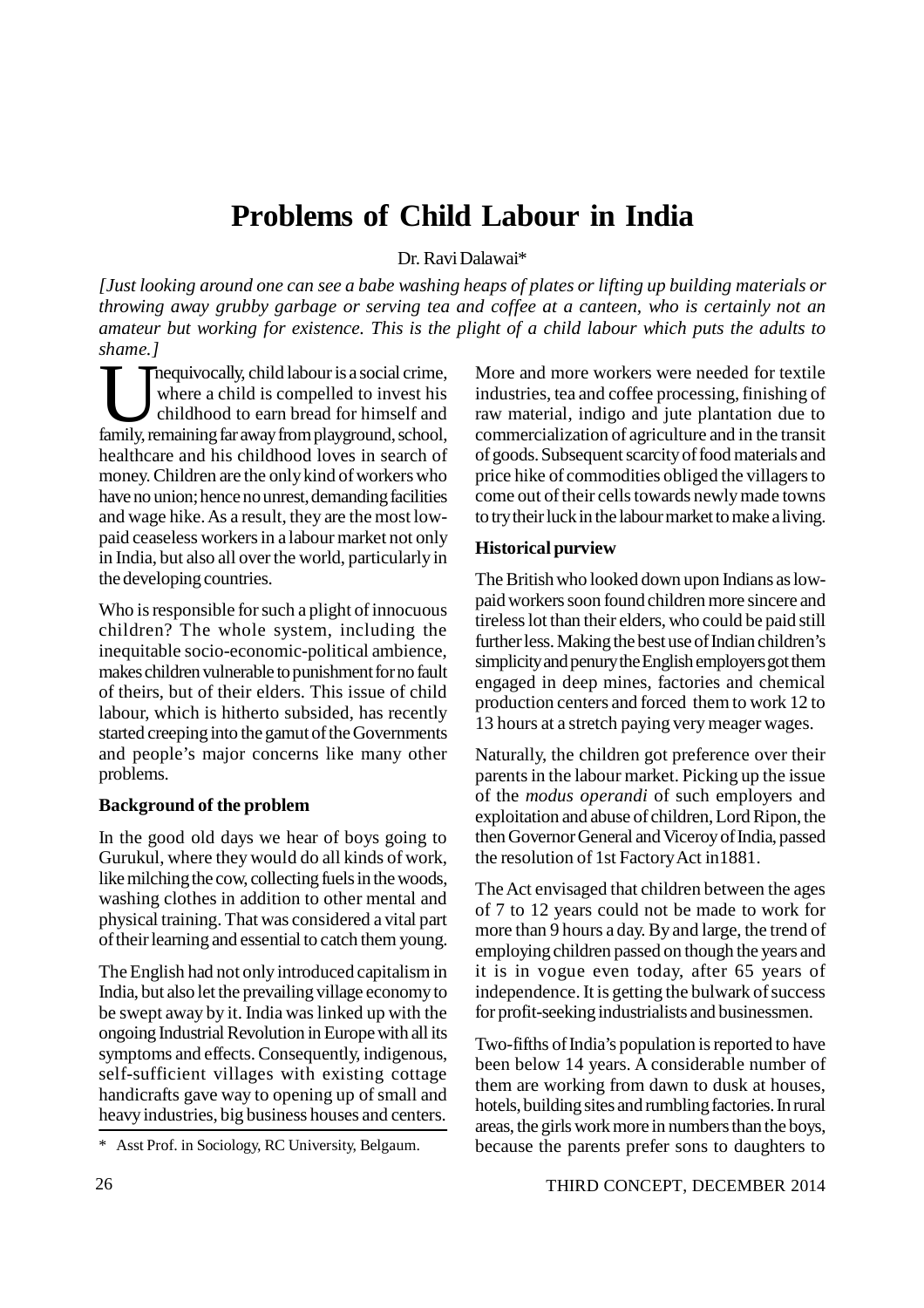send school , thinking that girls' education is a wild goose-chase.

Remarkably, while the elders do not get any work, the children are flooded with offers. Because to employ an elder is less profitable as he often demands fixed wages and fixed working hours, while the children could be made workaholic even at a tender age. Despite their income and the same of their parents put together, children can seldom raise their status beyond poverty line.

In the metros and other cities, child workers come from the stock of slum dwellers and even some stay on the footpaths. The sight of boy with pants hardly fitted and gripped to his waist, with an odd-size and odd shaped upper garment or sometimes without, totally unkempt, rushing towards a factory or a construction site at sharp 6 a.m. and coming back fatigued with utter exhaustion and slow paced walk would hardly go unnoticed.

What sort of impact does this have on the society in general and persons concerned in particular? The girls as child workers do a lot of strenuous work. After having grown to an age, they get married, while some of them continue to do the job, give birth to traditional five to six children or more, do all the domestic work and suffer the lot of a woman in a male dominated society. Then, she sends her daughters to work elsewhere as she herself was doing as child.

Thus, the vicious circle gets completed. Same is the case with boys. A boy gets ample scope of employment as a child, but dramatically the offer ceases to him in his manhood. As a result, he sits idle at home, caviling at his wife and children and beating them up, picking quarrels with his neighbors since idle brain is devil's workshop, while the kids are out to earn money.

Thus, the whole system goes paradoxical in making child the father of the man. Rousseau's legendary remark: "Man is born free but every where is in chains" is also applicable more to kids than the adults.

Child labour hijacks the world of their imagination, kills their creativity by putting them into a mechanized way of life. It deprives them of education, the most precious possession of human being, and hinders their mental and physical growth. As per data collected by some voluntary agency, the common health hazards among such children are asthma, tuberculosis, rupture of eardrums, in addition to chances of loosing limbs while working.

#### **Laws**

Several constitutional and humanitarian moves have been taken at international and national level to do away with the child labour. First international consciousness for redeeming the rights of the children was called for in 1924 in the Geneva Declaration, revised in 1948.

It resulted in the ten-point declaration on the rights of the children, defining how they ought to be handled by the society, loved and cared for by the adults, looked after by the Government, was unanimously adopted by the General Assembly of the United Nations on 20th November 1959. On November20, 1989 exactly thirty years after, the UN adopted another convention providing an international package of basic rights for children making out education as their birth right and raising heavy funds for the fulfillment of obligations towards them.

The framers of the Constitution of India had not let the 'little ones' issue' go as little issue. They incorporated important provisions for the redemption of the rights of these upcoming citizens, affirmed their faith on the dictum – children are the wealth of the nation.

India's constitution has made the protection of the children below 14 years as guaranteed and enforceable fundamental right under Act 24 which reads" No child below the age of 14 years shall be employed to work in any factory or engaged in any other hazardous employment". The Advisory Committee on Minorities and Fundamental Rights headed by Sardar Patel desired for embodiment of some more directives in this regard which find its expression through Article 39-e and –f and Article 42 of the constitution.

Article 39 (f) of the directive Principles of State Policy requires the state to direct its policy that children are given opportunities and facilities to develop in healthy manner and in conditions of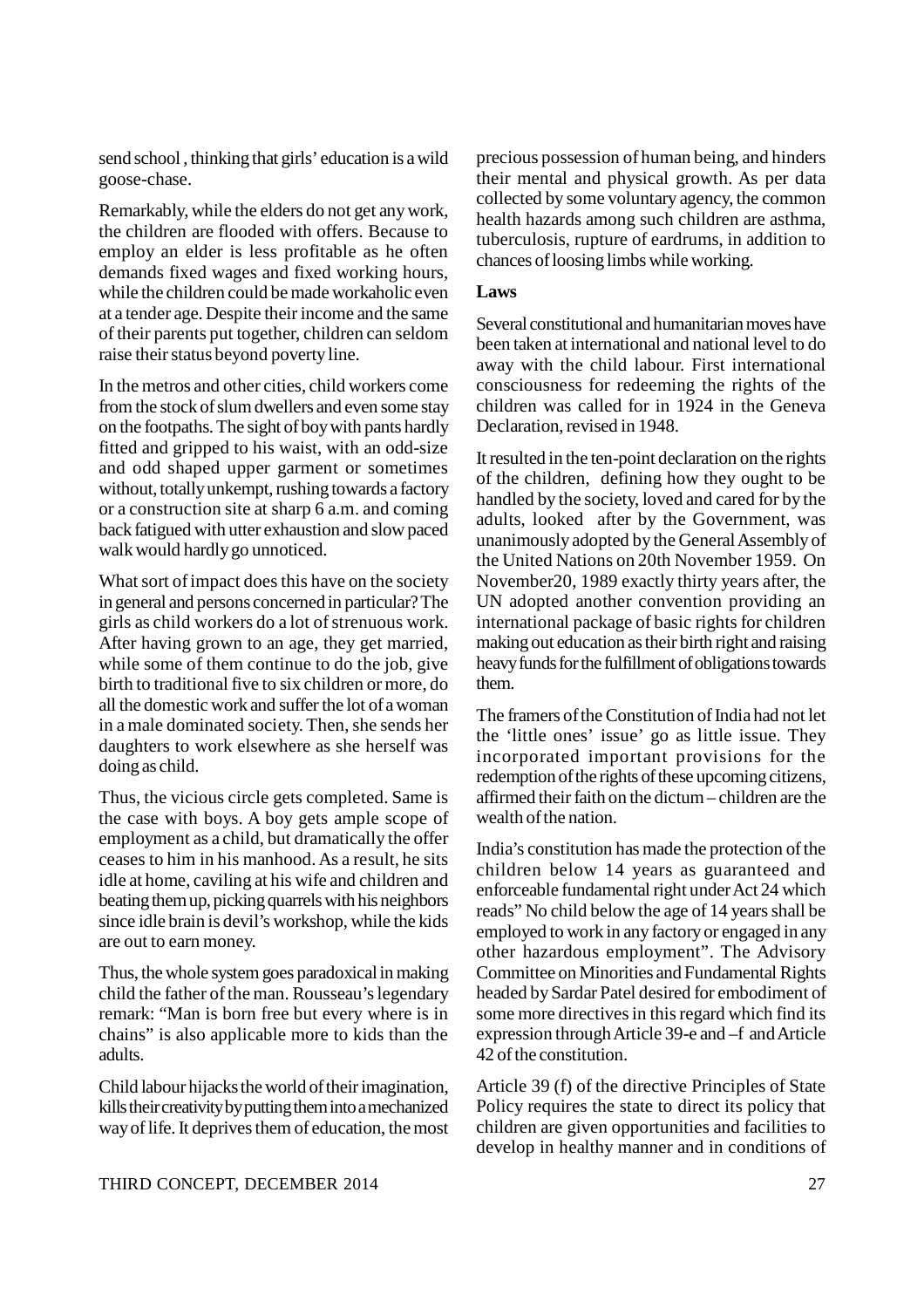freedom and dignity that childhood and youth are protected against exploitation".

Another directive of the constitution that paves the way to repel child labour is Article 45 which reads, "The state shall endeavor to provide by the year 1960 free and compulsory education for all children until they complete age of 14."

Owing to the lack of sincere implementation of above constitutional clauses in our country, these shrink to the category of unkempt promises. There are no children's representatives in the form of MPs and MLAs to make their *cri-de-coeur* heard in the legislation.

However, our Government had passed the Child Labour Bill in December 1986, followed by a New National Policy concerning the same in 1987. Both of them seek the strict enforcement of the provision of the Child Labour- Prohibition and Regulation Act, the Factories Act, 1948, the Mines Act 1950, the Plantation Labour Act 1951 and other Acts related to employment of children.

But all these are not enough to counter the prevailing plight of working kids, as mere legislation will not work. Social awakening as well as the Government's will and endeavour to boldly carry out the existing laws and working out some new ones are essential.

Shakespeare remarked, "you are taking away my life by taking the means whereby I live." There are several other important steps which may be followed by the Government and voluntary agencies dealing with such problem of child abuse. Besides encouraging the children to go to school, promotion of a single mean system there, giving books free to such students etc., will reduce the financial burden of such families. So, poor parents would not hesitate to send their children to school. Orphans should be allowed free boarding facilities in the campus.

Proper care needs to be taken that there is ample scope for the recreation for students, with specific emphasis on learning through playing and demonstrations, using electronic media, vocational training, lessening the number of textbooks in the curriculum, so that instant interest to study develops in the children. Concerned organizations have to make area-specific research-oriented action plan to get mostly the tribal children to schools and rehabilitation centers.

The children in the age group of 12 to 14 years, apart from providing education facilities, should also be imparted training for two to three hours daily in learning handicrafts like toy making, bead making and other non-hazardous work, which can be marketed and may act as a financial help to the organization concerned.

Side by side, the students skilled in various crafts would find an easy way of self-employment in their future. The children in the age group of 12-14 years can be employed, in some cases, in non- hazardous works at a wage rate on par with their adult' counterparts. Exactly, these are the things which are under consideration by the Orissa Government.

Freedom of life and liberty guaranteed by Article 21 is not only violated when physical punishment scars the body; but that freedom is also violated when it scars the mind of the child and robs him of his dignity.

By and large, the removal of the child labour would facilitate the urge for small family norm among the masses. Parents would no longer assume that more the children they have more the bread-earners they get. The programme can be further beefed up by the impeccable functioning of various employment guarantee schemes of the Government.

It devolves on the authorities to see that the poorest of the poor families are being covered by such schemes, since merely depriving them of their children's income will not be justified. The Government may impose ban on products of particular companies that are allegedly employing children.

Individually, we may report about an employment of child labourer to nearby voluntary or Government organization dealing with such cases, or may even extend personal attention and help at least some working children to get them out of the rot. It is better to light the candle than to curse the darkness.

## **Conclusion**

While summing up, pointing the effects and aftermath of child labour to the parents, tightening the grip of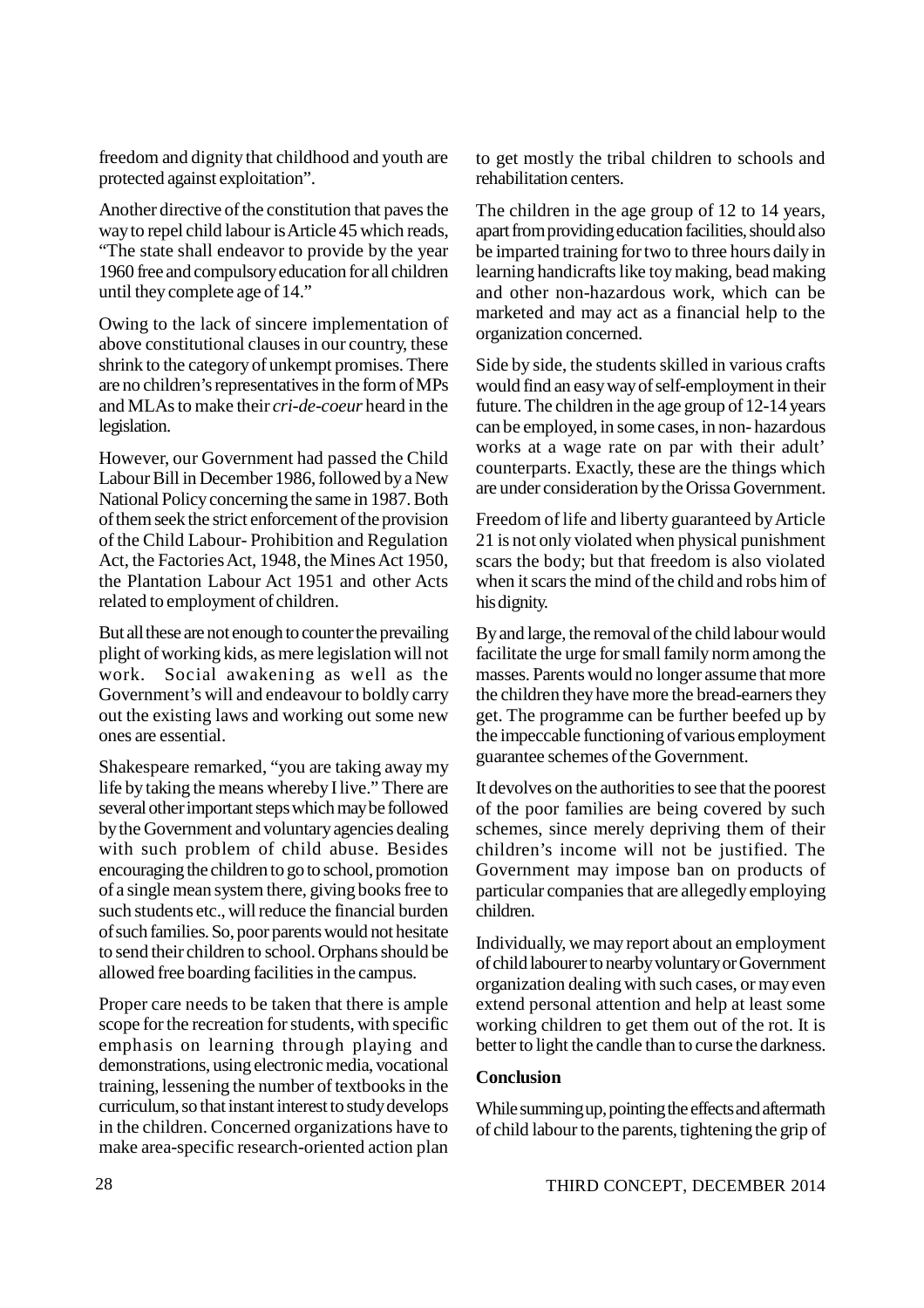the law by reducing the time taken in the course of law in dealing with such offences, raising voices against the system far and wide are to be done, not by the suffers themselves, but by the elders as well. Otherwise in the light of Shakespearean adage, when the children are born they cry, because they have come to this great stage of fools and the fools would be none others than we the elders, if we fail to remedy this stigma.

The need is now felt to create an enabling environment to improve the plight of the child workforce and quantify their economic contribution to the nation's income. The unorganized sector is a large chunk absorbing child workers. Creation of necessary training and vocational institutes to upgrade the skills of child workforce and provision of critical economic assets to enable them to carry out economic activities independently would go a long way in bringing improvement to their economic status

#### **References**

- 1. Factory Act in1881
- 2. The Plantations Labour Act 1951,
- 3. The Merchant Shipping Act 1958
- 4. Child Protection & Child Rights Child Labour (Prohibition and Regulation) Act 1986
- 5. Shakespeare "Merchant of Venice"
- 6. Constitution of India Act 1950.

## **IBSA in Perspective**

#### Dr. Md. Tarique Anwer\*

[*IBSA marks the beginning of a new era of South-South cooperation and is described as a 'unique forum' as well. It has come to be seen as a viable strategy. It is an attempt at presenting a workable model of South-South cooperation. Its decision making is simple as compared to other South-South forums such as the G-77 because it involves less number of countries.]*

**ESA** was set up following agreement between<br>the Heads of State/Government of India, Brazil<br>and South Africa when these three states met at<br>the G-8 meeting at Evian in 2003. Subsequently, BSA was set up following agreement between the Heads of State/ Government of India, Brazil and South Africa when these three states met at IBSA was launched through the adoption of the 'Brasilia Declaration' at the trilateral meeting in Brasilia, which called for removing protectionist policies and trade distorting practices by improving the multi-lateral trade system.

#### **Background**

After the failure of Cancun Conference of the World Trade Organization (WTO), the developing countries felt the need to strengthen their cooperation in trade, investment and economic diplomacy. The IBSA forum provides the member countries with a

platform to engage in discussions for cooperation in the field of agriculture, trade, culture and defence. It plays an increasing role in the foreign policies of India, Brazil and South Africa.

The three large multi-cultural and multi-racial democracies of Asia, South America and Africa have become instrumental for promoting ever closer coordination on global issues and contributed to enhancing trilateral India-Brazil-South Africa cooperation in sectoral areas. The then Foreign Minister of India, Yashwant Sinha; Foreign Minister of Brazil, Celso Amorim; and Foreign Minister of South Africa, Nkosazana Dlamini-Zuma met in Brasilia on 6 June 2003, where the IBSA forum was formalized through the adoption of 'Brasilia Declaration'.

The foreign ministers of the three countries agreed on the urgent need for reforms in the United Nations,

 $\rightarrow \rightarrow$ 

Guest Faculty, Dept of Pol. Sc., School of Open Learning, University of Delhi,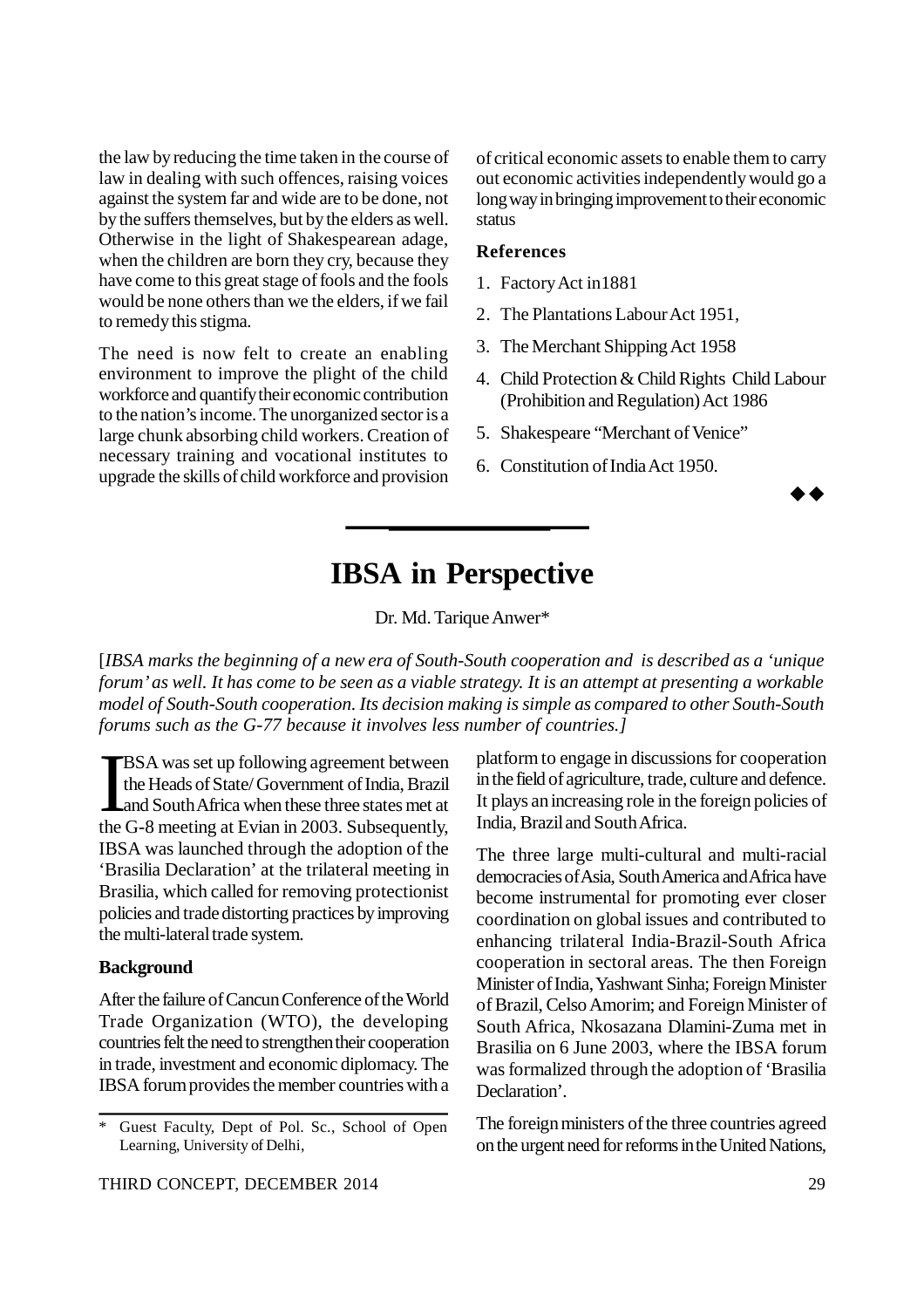especially the Security Council. IBSA forum facilitates regular consultations at senior officials' level, government (Summit) levels as well as amongst academics, intellectuals and other members of the civil society.

The Declaration asserted that the UN Security Council should reflect the current world scenario. It also touched upon the subjects of international terrorism, trans-national crime and illegal arms dealing, stating that such threats to international peace must be effectively tackled with respect for the sovereignty of states and for International Law.

## **Objectives of IBSA**

The main objectives/ aims of the IBSA Dialogue Forum could be summarized as follows:

- **³** To promote South-South Cooperation and build consensus on issues of international importance.
- **³** To promote trade and investment opportunities among the three countries of which they are part.
- **³** To promote international poverty alleviation and social development with focus being on equitable development.
- **³** To promote family-run farms, food security, health, education, human rights and environmental protection.
- **³** To promote the social empowerment makes better use of human potential, contributing to economic development in a significant manner.
- **³** To promote the importance of elimination of racial discrimination and gender bias while framing.
- **³** To promote and develop Small-Scale agroindustry and improve production and diversify horticultural crops.
- **³** To promote clean and efficient sources of energy such as bio-fuels, giving an opportunity to exchange information about renewable energy and use of non-conventional energy sources.
- **³** To promote the trilateral exchange of information, international best practices, technologies and

skills, as well as to complement each other's competitive strengths into collective synergies.

**³** To promote cooperation in broad range of areas, like agriculture, climate change and global warming, culture, defence, education, energy, health, information technology, science and technology, social development, trade and investment, tourism and transport.

## **Role of IBSA**

As already discussed about, IBSA is known as a 'unique forum' and it marks the dawn of a new era in South-South cooperation. Decision-making process of IBSA is simple in comparison to other South-South fora like the G-77, owing to the involvement of less number of countries. The largest three fast growing democracies of the World on three different continents is brought together by IBSA.

India, Brazil and South Africa are well known for their multi-ethnic, multi-lingual and multi-cultural characteristics. They are also known for their megadiversity. At the regional level, these three countries play an important role in regional forums also. Brazil is a member of MERCOSUR. South Africa is a member of SACU and AU. India is a member of SAARC, BIMSTEC and other forums.

The IBSA Forum affords an opportunity to the three to discuss regional and international issues. These countries are engaged in enhancing mutual cooperation in multi-lateral fora and speak in a common voice representing the views of developing countries.

These states have identified several concrete areas of cooperation. The location of these three is separated by great distances on three different continents. Therefore, a major theme of IBSA cooperation is improving connectivity among the three countries. This includes air, shipping, visa and people-to-people connectivity. It has also improved the contacts between parliamentarians and women. Furthermore, the world is changing fast and diverse interests are emerging daily.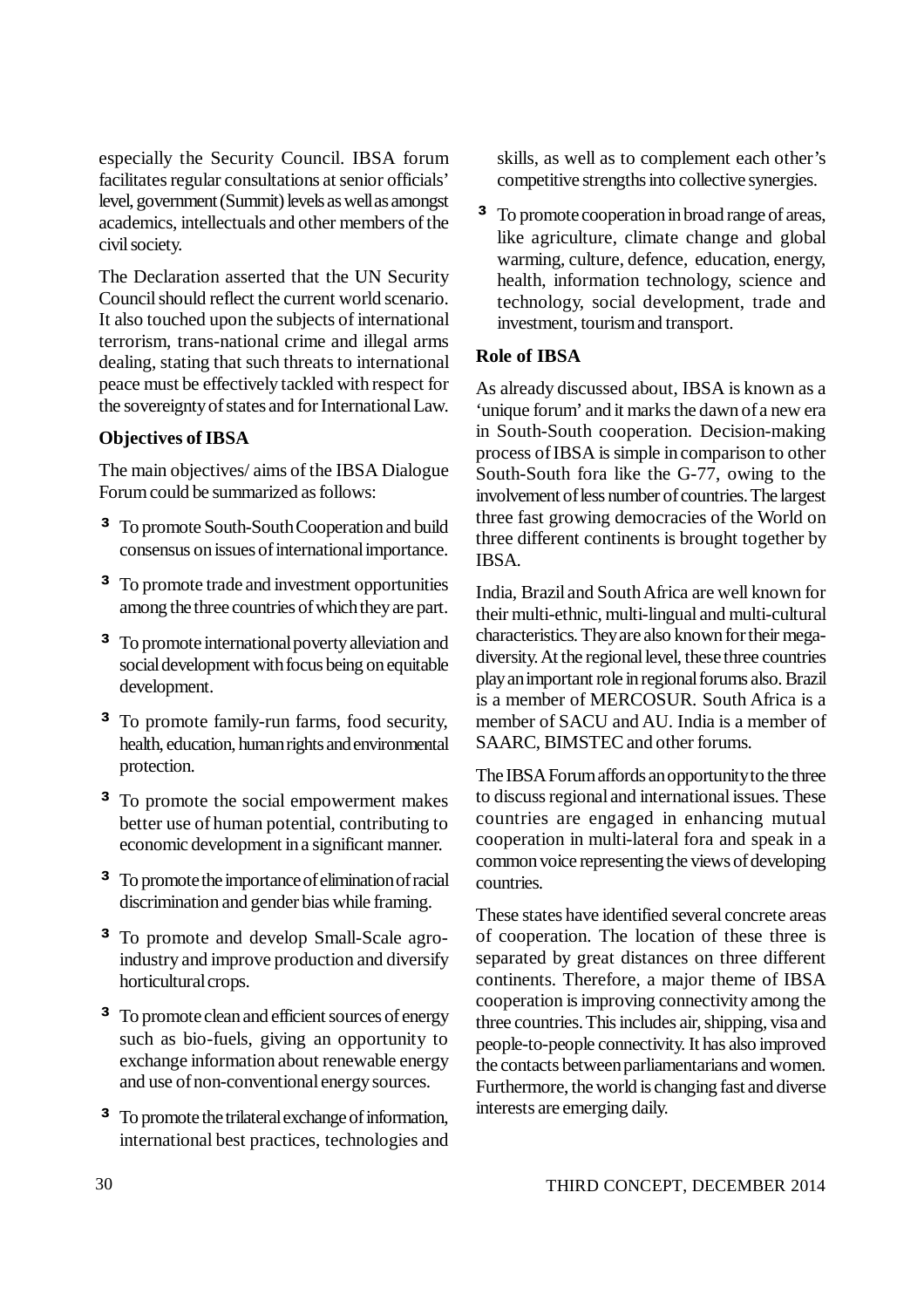To grow in an environment of varieties of regional cooperation, global impacts, etc. must be learnt by India. All three have ambitions of playing an important role in global affairs. These countries are also contenders for a permanent seat in the UN Security Council from their respective regions. There is a need for the expansion of Security Council membership in the permanent as well as nonpermanent seats.

The issue gains even greater importance with regard to India, Brazil and South Africa, which are the most important mega diverse countries. The IBSA provides a forum for these countries to organize their efforts and take unified, coordinated and a concerted effort in mobilizing the support in the international forums.

Also, the agreements individual members have signed with other international organizations or entities can have an impact on the coordination and functioning of the forum. Moreover, South Africa sought to join BRIC starting August 2010 and in December 2010 was officially invited to join. South Africa attended the April 2011 summit and the group is now known as BRICS, with S standing for South Africa.

BRICS now represents a superset of the countries that IBSA represents. Furthermore, lack of political will and funding have been the reasons for under performance of such multi-lateral organizations. Therefore, such initiatives are usually run top-down by bureaucracies.

#### **Areas of Cooperation**

IBSA has recognized education as a vital instrument for achieving social equity. In the education sector, India is the lead country. Three major areas of cooperation have been identified for collaboration like open and distance education, higher and professional education, and universal education with focus on gender equality.

One Round Table Conference on one of the themes was hosted by IBSA in which India adopted universal education, Brazil chose higher and professional education, while South Africa adopted open and distance education. Furthermore, science

THIRD CONCEPT, DECEMBER 2014 31

and technology has been identified as one of the key areas of tri-lateral cooperation.

A list of approved areas of research cooperation and the corresponding lead countries has been charted out. India opted in the area of HIV/ AIDS and Nano-technology, Brazil opted in the area of research like Malaria and Oceanography while South Africa opted for the research field in Tuberculosis and Bio-technology. Activities in each area are implemented by Area Coordinators, who are experts in their respective disciplines. Workshops in the above mentioned disciplines have been held in the three countries regularly.

The fundamental character of IBSA fund aims at disseminating the best practices in alleviation of poverty and hunger. The member countries have reaffirmed the importance of participation of institutions – governmental as well as nongovernmental – in projects financed by the fund. They also recommended that UNDP, as an administrator of the fund, will find means to make it possible.

IBSA reviewed the progress made with regard to the operationalisation of the IBSA Facility for Hunger and Poverty Alleviation. They also agreed to commit an additional amount of US \$ 1 million to the IBSA fund and launch of the facility in Guinea-Bissau, which they hoped would raise the profile of the fund amongst private sector and members of civil society.

They also received and accepted the recommendations of Technical Monitoring Committee (TMC) to Guinea Bissau. It urged the UNDP office in Bissau to work closely with UNDP Special Unit for South-South Cooperation in New York, the coordinator of the project and Guinean Bissau national authorities.

The IBSA countries exchanged their views on UN Security Council reforms and reiterated their stand that representation of developing countries from Asia, Africa and Latin America as permanent members in the council was essential. The IBSA were of the view that the current composition of the UN Security Council is not representative of the current world scenario. The need for bringing about reforms which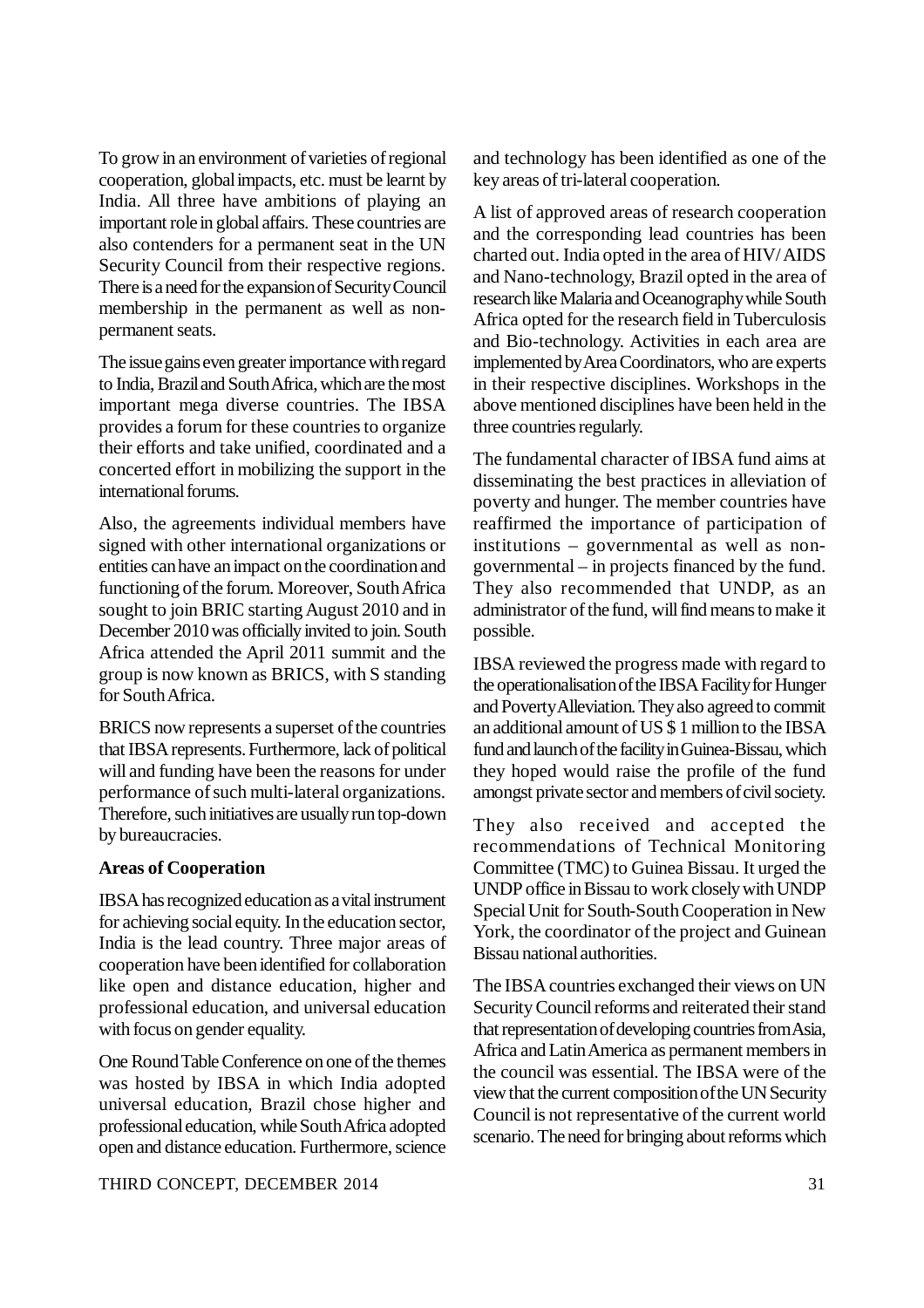would make the Security Council reflect the contemporary realities was also highlighted.

They emphasized the need for expansion of Security Council membership in the permanent as well as non-permanent seats. They welcomed the creation of Peace-building Commission and United Nations Human Rights Council, adding further that now UN reform process must include Security Council reforms. With respect to Security Council Reforms, the leaders of the IBSA welcomed the General Assembly's decision of September 15, 2008 which determined that the negotiations for Security Council reforms shall begin not later that February 28, 2009.

IBSA recognized the need to put people at the centre of development. They emphasized the need to formulate people-centric policies which would ensure equitable development. In Brazil, IBSA organized a trilateral cultural fair of music, dance and cinema, as the three countries have a rich cultural history with strengthening of cultural ties.

Recalling the Brasilia declaration, the ministers agreed upon sharing of expertise in diverse areas such as food security, health, education, human rights etc. Brazil also endorsed a proposal to host a seminar on "Economic Growth with Social Equity" with the aim to promote better knowledge among IBSA members of their national policies and strategies in promoting economic and social development.

IBSA reviewed the working of sectoral working groups and decided to add agriculture and culture as two new sectors. In the context of Information Technology, IBSA was of the view that their governments had many e-governance schemes having many similarities, owing to which they might share some information, best practices and identify projects for cooperation.

They promoted the production and use of bio-fuels as a clean and eco-friendly alternative. More emphasis will be placed on exchange of information in areas of energy conservation and hydrogen energy. Specific areas of agriculture have also been identified for trilateral cooperation.

IBSA was of the opinion that trade relations between the three nations can strengthen the South-South cooperation. As a feasible solution towards attaining the said objective, it was suggested for substitution of imports from northern countries by imports from southern countries. Logistics, custom procedures, lack of information and distances were identified as main barriers which needed to be eliminated for the trilateral trade to flourish.

The logistics problem was sought to be solved by suggestion of a study to further address the issue. In order to simplify many regulations and streamlining the process, problems regarding customs procedures were sought to be tackled by ensuring more cooperation among the governmental institutions. The private sector was also of the view that number of flights between India, Brazil and South Africa need to be increased, which eliminate the barrier of distances and lack of information.

IBSA agreed on mechanism to identify and eliminate non-tariff barriers which impede mutual trade. Some of the mechanism considered inter alia included customs cooperation, food processing and agriculture, sharing of expertise in the field of energy, tourism and financial and banking services.

IBSA aims at cooperation between the three countries in the areas of air-link expansions, trading and knowledge exchange in airports and airspace management, port management, including capacity building in ship-building. For creation of a South-South highway, development of trans-shipment facilities which integrate sub-regional connection between Mercosur, Southern African Customs Union and Indian region, is a priority area for the working group.

IBSA also agreed to intensify their cooperation in the WTO multi-lateral trade negotiations in the leadup to the WTO Ministerial Conference of 2005 held in Hong Kong. This cooperation aimed to realize the Doha development agenda and to enhance trade opportunities in a free and fair manner with transparent rules based multi-lateral trading system.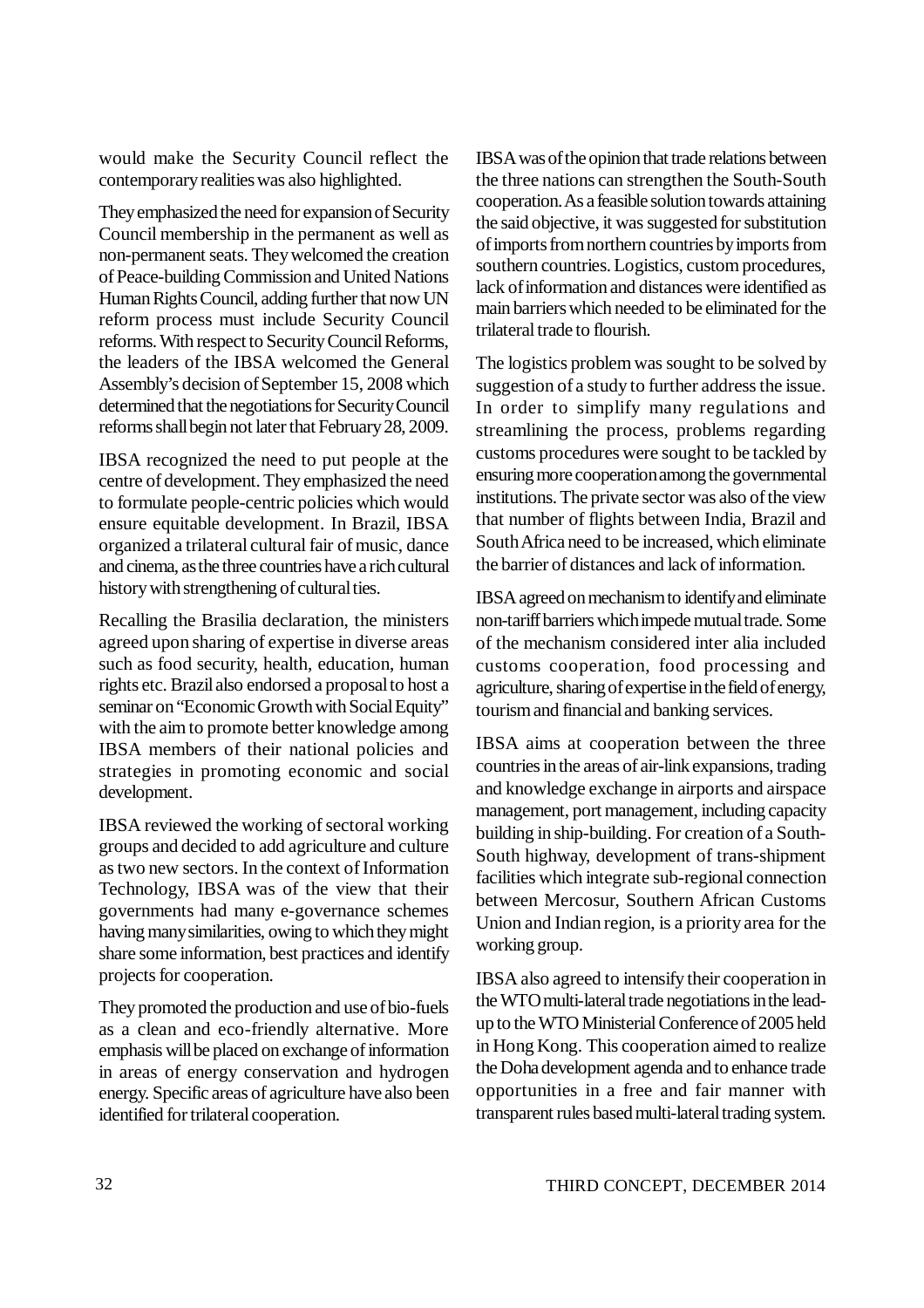The leaders of IBSA reiterated the importance of development objectives of Doha Round and called upon the developed countries to demonstrate greater flexibility to address the development concerns so that members could collectively achieve a positive and development oriented outcome.

### **Challenges**

The leaders of IBSA forum face severe challenges and competition from other countries of their respective regions for the leadership role. For example, India faces challenges from Pakistan, Indonesia and Malaysia; Brazil from Argentina and Mexico and South Africa from Nigeria and Egypt. With the passage of time, IBSA needs to be evolved. Thus, excessive expectations from IBSA would be misplaced.

Third IBSA summit held in Delhi in October 2008 adopted Delhi Declaration which underscored the importance for urgent action on climate change. It highlighted the imperative of priority action with scaled up resource allocation and transfer of advanced clean technology to developing countries, given their vulnerabilities and low capacity to cope with new changes.

IBSA countries took stock of the global security situation and renewed their commitments towards non-proliferation of weapons of mass destruction. IBSA members agreed to intensify their cooperation at the IAEA with a view to ensure growth and development of use of nuclear energy for peaceful purposes under appropriate safeguards. They also agreed to consider enhancing international civilian nuclear cooperation with other nations who share similar objectives of non-proliferation. IBSA hoped for a peace resolution of the Iranian nuclear programme, within the context of IAEA.

On the Israel-Palestine issue, these countries urged for an early resumption of dialogue on the basis of UN Security Council resolutions, Arab League peace initiative and Quartet roadmap. Their support was reaffirmed to the settlement postulated in the UN Security Council Resolution 1397 of two

sovereign states, Israel and Palestine, living side by side within secured and recognized borders.

IBSA nations also had common views with respect to Iraq. They stressed the need to maintain the unity and integrity of Iraq and favoured the transfer of full sovereignty to the Iraqi people. They emphasized that United Nations need to play a vital role in this context and also the urgency of reconstruction in Iraq under democratically elected sovereign government.

IBSA took a serious note of international financial crisis that had spread from the United States to European Union and began to impact developing countries too. This unprecedented turbulence in financial markets and the resulting instability threatens global prosperity.

The explosion of new financial instruments, unaccompanied by credible and systematic regulation is the root cause of this crisis. Developing nations are not immune from this and many would be very seriously affected. This crisis has created the need for a new international reform in the world's financial system.

#### **Conclusion**

Since its inception in 2003, the sixth IBSA summit held in May 2013 in New Delhi. The year 2013 marked the tenth anniversary of IBSA as a formal group. IBSA is a group of three large developing democracies which have witnessed high economic growth in the past decade.

Broadly speaking, the Indian and Brazilian economies are much larger than that of South Africa even though the latter has the highest per capita income among the three. Asymmetry in economic size should not be allowed to come in the way of developing IBSA cooperation. IBSA will need to avoid these pitfalls if it has to grow into a meaningful organization. The IBSA grouping is very much transregional and represents the changing world order and the basic debates and issues of the developing world.

 $\rightarrow \rightarrow$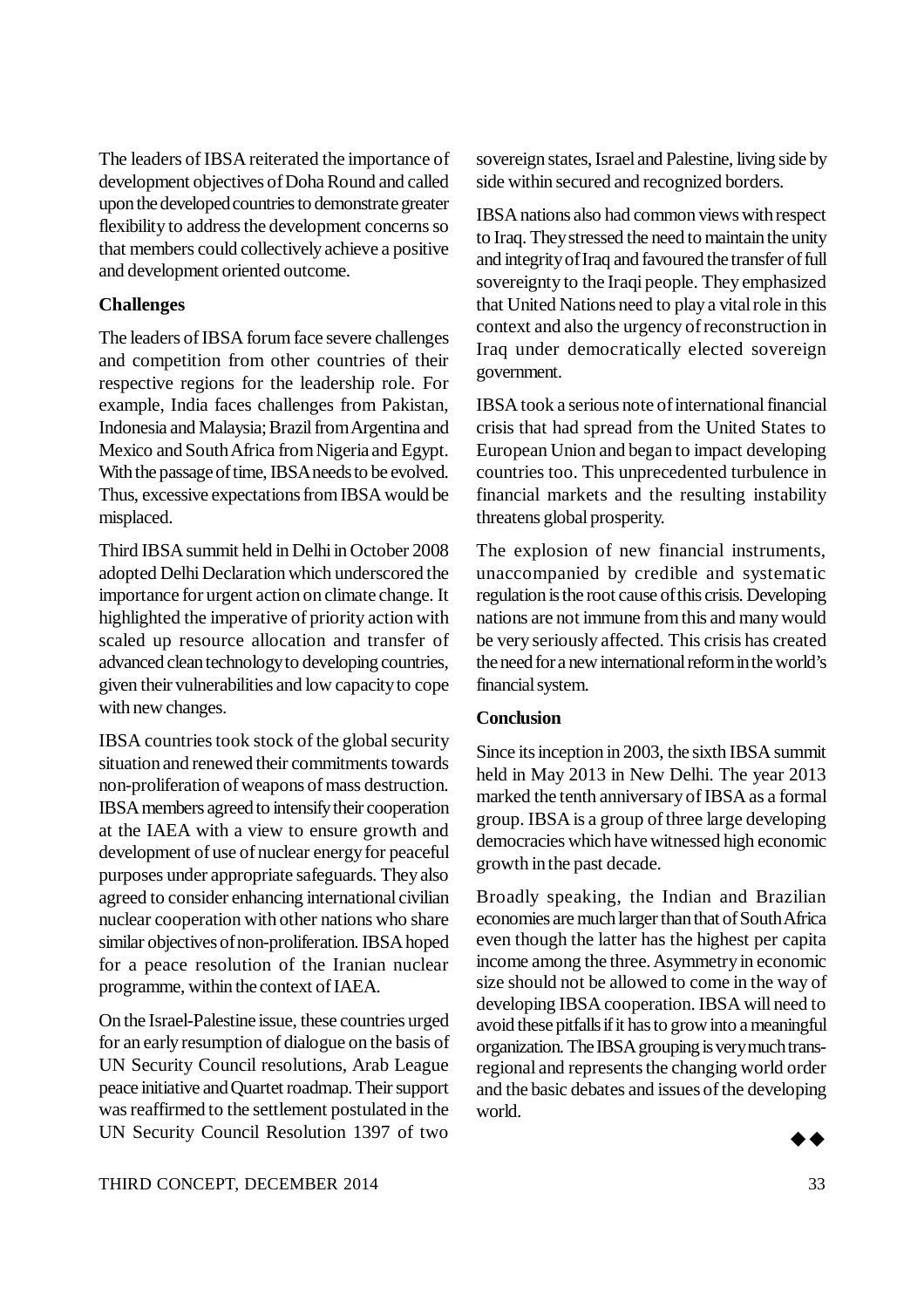# **Impact of Corruption on Indian Economy**

Dr. Jayanta Kumar Dab\*

[*Corruption has deeply struck roots in every soil from macro to micro level .The literal meaning of corruption is moral deterioration of fraudulent activity which comes from the Latin word "corrupts." The term denotes all forms of improper or selfish exercise of power and influence attached to a public office or to the special position one occupies in public life.]*

cording to World Bank and Transparency<br>International, corruption is operationally<br>defined as the misuse of entrusted power<br>for private gain or the use of public office for private ccording to World Bank and Transparency International, corruption is operationally defined as the misuse of entrusted power gain. In fact it is a multi-faceted evil, which gradually kills a system. It is considered to be one of the greatest impediments on the way towards economic progress and development for developing countries like India.

Corruption in India has become pervasive and cancerous which distorts welfare goals, marginalizes development process and material progress, and brings disaster to the wellbeing of the country. Extensive academic research over many years and across many countries supports the view that corruption in its many forms is an evil which negatively impacts overall economic development and hurts the poorest of those in our societies.

In India, economic growth and development is affected negatively by corruption activities such as bribery, fraud, stealing in public resources, nepotism, misappropriation, patronage and seizure of public assets for private use etc. in a number of ways. A mistrust of government will have negative consequences for 'international trade relationships' and 'Foreign Direct Investment' (FDI) , both of which are key drivers of long term economic growth, especially in developing and emerging economies.

At the same time corruption within the government sector encourages greater bureaucratic hurdles that lead to an overall rise in the burden of conducting business-- contrary to the view of some commentators that it can serve to 'grease the wheels

of commerce.' However, from the point of view of economic growth and development, there seems to be a clear cut correlation between corruption and the economic development.

## **Negative Impacts of Corruption**

Corruption in India is a serious issue as it adversely affects the country's economic development and achievement of development goals. It promotes inefficiencies in utilization of resources, distorts the markets, compromises quality and destroys the environment. It adds to the deprivation of the poor and weaker sections of the economy.

In this context, various attempts have been made to indicate the impact of corruption in quantitative terms. Some estimates show that government loses about Rs. 2 lakh crore annually due to tax evasion while about Rs. 40,000 cores is lost due to delay in projects. Transmission and distribution losses in the Power Sector are estimated to be about 50%, out of which about 30% is attributed to theft in connivance with the Electricity Boards employees.

According to one estimate if corruption was not there, the Public Sector Enterprises would have improved their profit margin by almost 20%. According to Paolo Mauro, a renowned economist, if corruption in India is reduced, then investment would rise by 12% annually and GDP would grow at an additional 1.5 per cent.

In the book *Corruption in India : DNA and RNA*, authored by professor Bibek Debroy and Laveesh Bhandari, it is stated that the public officials in India may be cornering as much Rs. 92,122 crore or 1.26 per cent of GDP, through corruption . The book estimates that corruption has virtually enveloped India

Asst Prof. of Pol. Sc., Tamralipta Mahavidyalaya, Purba Medinipur, West Bengal.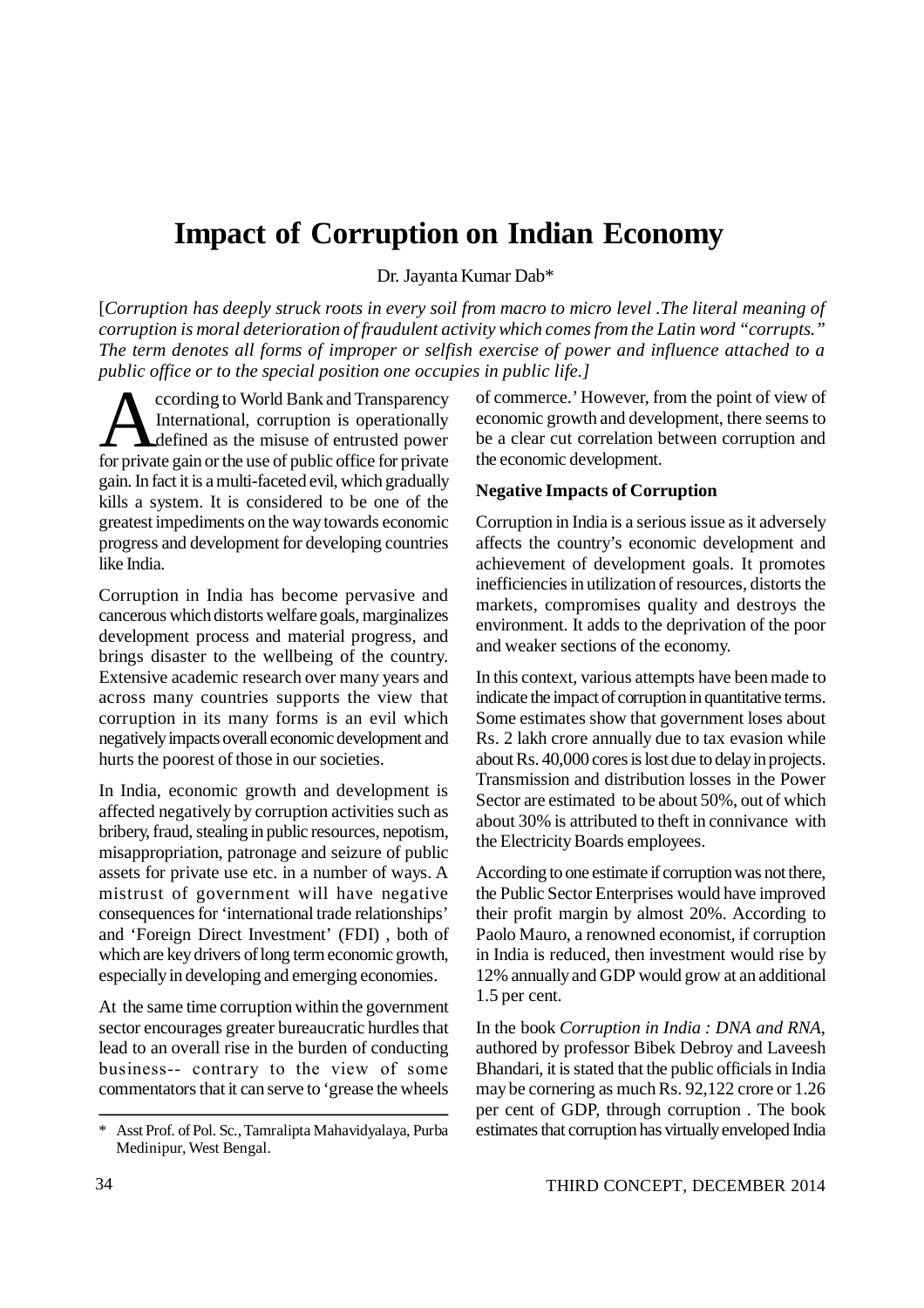growing annually by over 100 per cent and most bribery is accrued from the transport industry, real estate and "other public services".

Pegging the figure of bribery from "other public services" at Rs. 14,594 crore (\$2.92 billion), the authors say this is mainly accounted for by leakages from official welfare programmes. Side by side, real estate and related business services involving registration of property and stamp duties account for Rs. 12,534 crore(\$2.5 billion) in corruption, says two economic experts.

Bribery at multiple checkpoints and by revenue officials, police and customs in the transport sector generate Rs. 11,267 crore in corruption, the authors say. The book estimates bribery amount from illegal mining, theft from public mines and licensing at Rs. 9,578 crore (\$1.91 billion). This is followed by corruption in government procurement. Bribe-taking by inspectors, police and local bodies in unregistered manufacturing amounts to Rs. 6,600 crore.

On the other hand, a study conducted by 'Transparency International' (TI) in 2005 found that more than 62 per cent of Indians had first- hand experience of paying bribes or 'influence padding' to get jobs done in public offices successfully. In its study conducted in year 2008, TI reports about 40 per cent Indians had first- hand experience of paying bribes or using a contact to get a job done in public office. It is noted that most of the largest sources of corruption in India are entitlement programmes and social spending schemes enacted by the Indian government.

A few examples in this regard include 'Mahatma Gandhi National Rural Employment Guarantee Act' (MGNREGA) and 'National Rural Health Mission' (NRHM). In this connection, it can undoubtedly be said that despite its best intentions, the MGNREGA is beset with controversy about corrupt officials pocketing money on behalf of fake rural employees. Other daily sources of corruption include India's trucking industry which is forced to pay billions in bribes annually to numerous regulatory and police agencies on inter- state highway routes. Indian media has widely published allegations of corrupt Indian citizens stashing trillions of dollars in Swiss Banks.

#### **Recent Situation**

It is true that the list of scams and scandals in our country is endless. In recent years India has earned a place among the three most corrupt countries in the world. Side by side, in 2013, India ranked 94th out of 177 countries in Transparency International's 'Corruption Perception Index (CPI), tied with Colombia, Greece, Moldova, Mongolia and Senegal. The growing number of scams poses a serious development challenge. In this connection, the recent situation in India may be classified in the following categories:

I. As on 9 January 2011, according to the information of S.Y. Qureshi, the former Chief Election Commissioner of India, in the 15th Lok Sabha 2009, 162 of 543 parliament members were accused of crimes, under India's 'First Information Report' procedure wherein anyone can allege another of committing a crime.

Many of the biggest scandals and scams in India since 2010-11 have involved very high level government officials, including Cabinet Ministers and Chief Ministers, such as in the 2G Spectrum scam, Coalgate scam, S-Band Distribution scam, Adarsh Housing Society scam, Military Instruments import scam, mining scandal in Karnataka, cash for vote scam and Rs. 2 Lakh crore foodgrain scam in Uttar Pradesh etc.

II. As per 2009 study by 'Transparency International,' the leading economies of Asia, revealed 'Indian Bureaucracy' to be not just least efficient out of Singapore, Hong Kong, Thailand, South Korea, Japan, Malaysia, Taiwan, Vietnam, China and Indonesia. Further it was also found that working with India's civil servants was a 'slow and painful' process.

Corruption among Indian civil servants found not only in one or two departments but also in many departments like Health, Income Tax, Sale Tax, PWD, Electricity and now even in Education etc. Likewise, taxes and bribes are common between state borders; TI estimates that truckers pay annually Rs. 25,000 crore (US \$ 5 billion) in bribes. Government regulators and police share in bribe money, each to the tune of 43 per cent and 45 per cent respectively.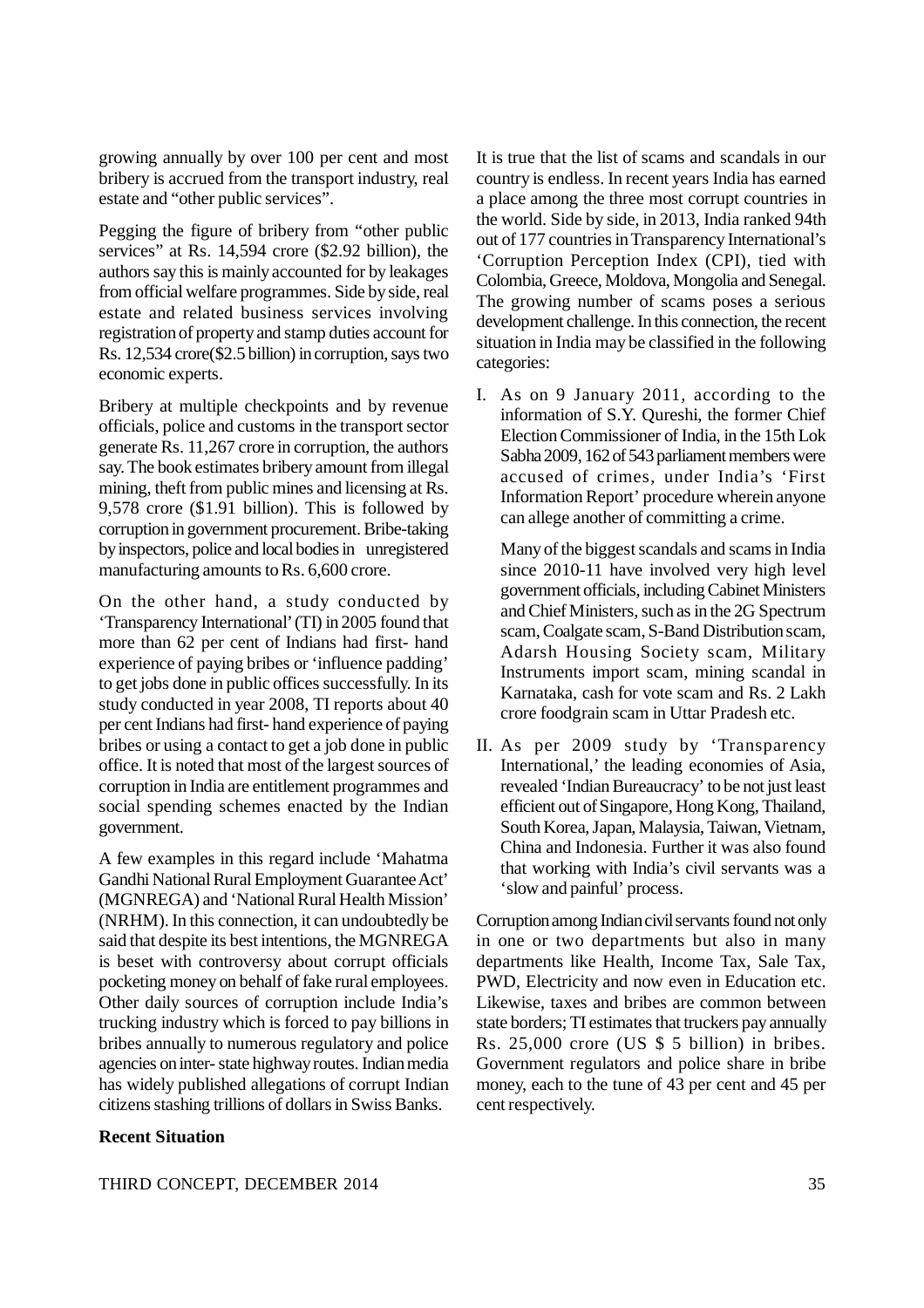- III. In a recent telecast of 'Aaj Tak' news channel, it was observed that hundreds of tonnes of wheat, to be distributed among the poor through PDS shops, go to flour mills in Delhi.
- IV. Officials are alleged to steal state property. In Bihar more than 80% subsidized food aid to poor is stolen. In cities and villages throughout India, mafia raj consisting of municipal and other government officials, elected politicians, Judicial officers, real estate developers and law enforcement official, acquire, develop and sell land in illegal ways.
- V. In government hospitals corruption is associated with non-availability of medicines or duplicate medicines, getting admission, consultations with doctors and availing diagnostic services. There have been cases of diversion of medical supplies from government hospitals and clinics as well as supply and distribution of medicines of inferior quality.

On the other hand, 'National Rural Health Mission' (NRHM) is another healthcare- related government programme that has been subject to large scale corruption allegation. This social spending and entitlement programme has been managed since 2005 by the 'Ministry of Health', hoped to improve healthcare delivery across rural India.

- VI. Government officials having discretionary powers in awarding contracts engage in preferential treatment for selected bidders, display negligence in quality control processes. Many state-funded construction activities in India, such as road building, are dominated by construction mafias, which are groupings of corrupt public works officials, materials suppliers, politicians and construction contractors. Shoddy construction and material substitution (e.g. mixing sand in cement while submitting expenses for cement) result in roads and highways being dangerous, and sometimes simply washed away when heavy monsoon season arrives.
- VII. Corruption is rampant in the judicial system of India as well. According to 'Transparency International' judicial corruption in India is attributable to factors such as ''delays in the

disposal of cases, shortage of Judges and complex procedures, all of which are exacerbated by a preponderance of new laws.''

VIII. The 'Indian Armed Forces' have witnessed corruption involving senior armed force officers from the Indian Army, Indian Navy and Indian Air Force. Many officers have been caught for allegedly selling defense stores in the black market in the border districts of Indian states and territories. In this regard, a number of scandals during 2000-2010 damaged military's reputation, and such scandals included skimming of armed forces money, re-selling of government property, and faking combat missions.

## **Indian Black Money in Switzerland**

Black money is referred to the money which is unaccounted for and untaxed cash. It affects the economic, social and political progress of the entire nation. Continuing generation and accumulation of black money poses a grave threat to our economy and is likely to threaten the very security and survival of the country. However, black money refers to money that is not legitimately the property of the 'owner'.

A white paper on black money in India suggests two possible sources of black money. The first includes activities not permitted by the law, such as crime, drugs trade, terrorism and corruption, all of which are illegal in India. The second, more likely source is that the wealth may have been generated through a lawful activity but accumulated by failing to declare income and pay taxes. Some of this black money ends up in illicit financial flows across international borders, such as deposits of tax-haven countries.

But what about the amount of black money deposited by the dishonest businessmen, politicians and corporate bosses in foreign banks by defrauding the people and the public exchequer? No official figures are available. A November 2010 report from the Washington- based 'Global Financial Integrity' (GFI) estimates that over a sixty year period, India lost US \$ 225 billion in 'illicit financial flows' beginning in 1948, adjusted for inflation, this is estimated to be \$ 500 billion in 2012, or about \$ 8.5 billion per year. The report also estimated the size of India's underground economy at approximately US \$ 640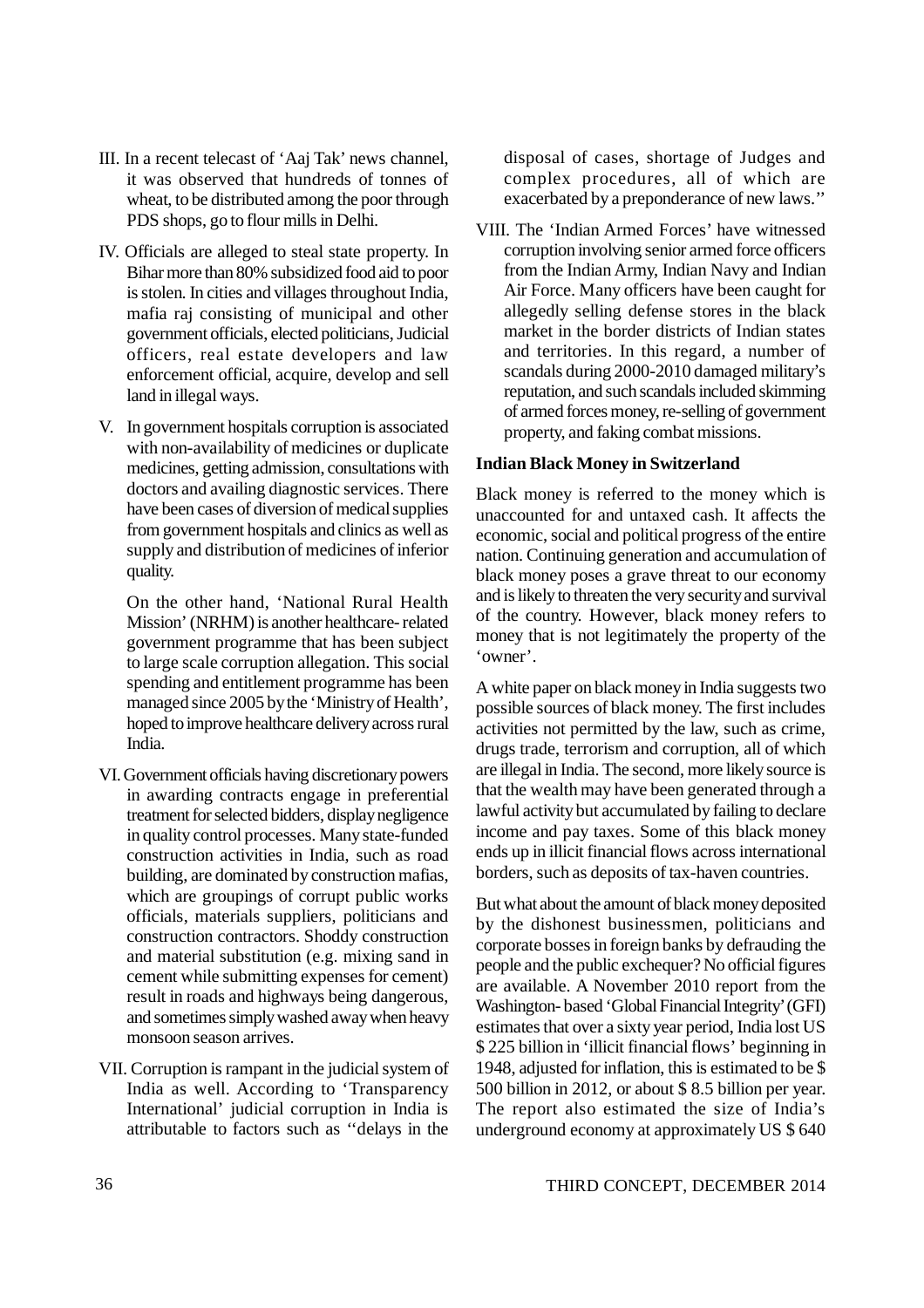billion at the end of 2008 or roughly 50 per cent of the nation's GDP.

It is noted that if corruption levels in India were reduced to the levels in the developed economies such as the United States, India's GDP growth rate could increase by an additional 4-5 per cent, to 12- 13 per cent each year. In this connection, C.K. Prahalad, the management guru, estimates that the lost opportunity cost caused by corruption, in terms of investment, growth and jobs for India, is over US \$ 50 billion a year.

According to a 2010 article in *The Hindu*, unofficial estimates indicated that Indians had over US \$ 1456 billion in black money stored in 'Swiss Banks'. While some news reports claimed that data provided by the 'Swiss Banking Association (SBA) Report' (2006) showed India had more black money than the rest of the world combined. However, a more recent report quoted the SBA's Head of International Communications as saying that no such official Swiss Banking Association statistics exist.

Another report said that Indians owning Swiss Bank account assets are worth 13- 15 times to country's national debt. Once this huge black money comes back to India, the entire foreign debt can be repaid in 24 hours. In this context, James Nason of Swiss Bankers Association in an interview alleged that "The black money figures were rapidly picked up in the Indian media and in Indian opposition circles, and circulated as gospel truth. However, this story was a complete fabrication".

Another report said that Swiss officials had told the Indian government that in 2006, Indians held about Rs.23,000 crore in banks there. In 2010, as India pushed Geneva to share information about Indians who held allegedly illicit bank accounts in Swiss banks, nearly Rs. 14,000 crore were moved out of those bank accounts and the amount fell to Rs. 9,000 crore.

Some reports also indicate that the average balance in these accounts is about Rs. 40-50 crore and then at best, the government can hope to recover about Rs. 3,000 crore, including penalties. But in June, 2014 the ASSOCHAM came out with an estimate which put the amount of black money abroad at \$1.9 trillion or Rs. 120 lakh crore. A mind-boggling figure indeed!

At present, India stands at top in ranking for black money in the world and most of its part is dumped in Swiss Banks. In this connection, it is interesting to know that the list containing names of the 'patriotic' Indians who had stashed black money abroad was stolen from HBSC in 2008 and it reached India via France. According to media reports, the so-called holders of black money might have closed their accounts as of now. Significantly, the Hon'ble Supreme Court has ordered urgent scrutiny of 627 Indians who had accounts at HBSC in Geneva.

However, the intervention of the Hon'ble Supreme Court and the International treaties of Indian Government with various foreign countries and also the recent initiative of Narendra Modi Government have created new hopes for bringing back this black money in the country.

#### **Impact on the Economy**

India has witnessed paradigm shifts that paved way for tremendous economic growth and development ever since it adopted the policy of economic liberalization. According to figures backed by the 'International Monetary Fund' (IMF) published in a 2012 report, the Indian economy is the 10th largest economy in the world by Nominal GDP and is the 3rd largest economy by 'Purchasing Power Party' (a theoretical concept used to value currencies).

Corruption has also emerged across these two paradigms. License raj acted as an incubation period for the sort of graft we see today. Of course, it has escalated to such a level that it has infiltrated every social sphere, directly and indirectly hampering our growth and development as a country.

There are two types of corruption that exist at different levels: Retail corruption that has pervaded every stratum of the society and wholesale corruption, the kind of graft our politicians and bureaucrats are getting infamous for. Yet, retail corruption is much harder to track as this form of graft is systemic that requires change in the system and polity.

Black money stems from bribery by those holding public office such as granting of business, leakages from government social spending programmes, 'speed money' to circumvent or fast- track procedures, black marketing of price- controlled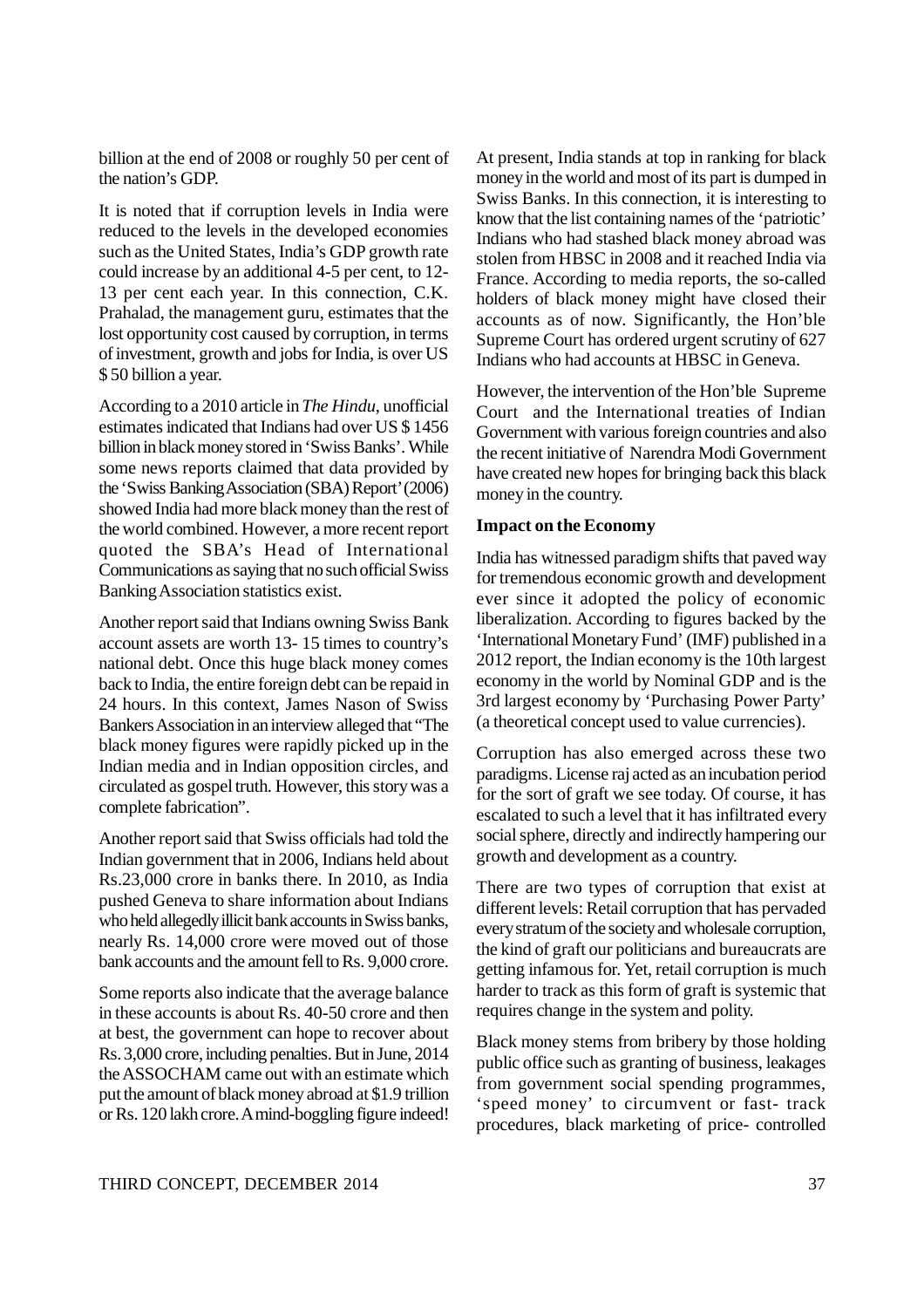services and altering land use to regularize unauthorized construction.

Corruption adversely affects the socio-economic system in the following manner: Corruption indirectly affects every other citizen. The widening divide between the rich and poor can also partially be blamed on corruption. The economic programmes, which are meant to alleviate poverty among citizens, usually get mired in corruption as politicians end up pilfering large sums of money allotted by the government.

For example 'National Rural Employment Guarantee Act' (NREGA)scam in which the money allocated to create job opportunities for the under-privileged across the country was embezzled by corrupt officials in the state of Uttar Pradesh, Gujarat, Odisha, and M.P., as was revealed by an evaluative study conducted by V.V. Giri National Institute.

Substandard and inadequate infrastructural facilities in our country are another factor dampening the mood of a foreign investor who intends to invest in our country; and this again can be blamed on corruption. Funds allocated to build roads; government building and logistics are siphoned off indiscriminately. The 'Taj' corridor scam displayed precisely this in which U.P. Government was caught pilfering Rs. 175 crore meant to build a shopping corridor next to the 'Taj Mahal'.

Corruption has a snowball effect on the entire system. It acts as a fodder for the various economic imbalances such as inflation. The country then experiences disturbance even in the political circle with one party slinging mud at the other for their respective involvement in some corruption scam or the other, resulting in adversarial politics. Such rampant corruption can repel investors from investing in our economy owing to instability plaguing the whole system, leading to stunted economic growth.

Corruption manifests itself in the form of tax evasion. High tax rates lead corporates fending off taxes causing a great loss to the state exchequer. Companies liable to pay taxes skirt the payment by projecting incorrect profit and saving statements. An estimate shows that government loses about Rs. 2 lakh crore annually due to tax evasion.

Side by side, the government introduced 'Minimum Alternative Tax' (MAT) to levy taxes on company's book profits. On the other hand, people have got into the habit of evading taxes and do not want to pay any taxes. Instead, they bribe the politicians, bureaucrats and other concerned officers and this results in proliferation of black money. If this practice does not come to an end, the accumulation of black money cannot be stopped.

However, there are various factors that have contributed to the country's dismal state of economic affairs, flawed economic policies, the inability to check and control spiralling rates of corruption, cutthroat competition in the corporate sector fueling the growing corruption rates. Arriving at a definite cause and effect relation may not be viable. However, keeping corruption rates low in all its forms will certainly give the Indian economy a chance to redeem its growth rates as witnessed in 2006- 07.

#### **Conclusion**

 From the foregoing analysis it is clearly evident that the greatest challenge mankind is facing today is that of economic development. In this era of globalization we are shifting towards market economy and in it, development depends on investment. But the rise in corruption obstructs the initiatives that create opportunities. Corruption discourages investment from both internal and external sources.

In place of raising the level of capital inflow, corruption helps in capital fight. In this way corruption lowers total investment in infrastructure and social services. Obstruction by corruption to the market mechanism and investment perpetuate low productivity, low income, low viable employment and ultimately low level of development.

Should we not treat financial corruption and scams as an act equal to treason? Is it not exigency of the present times? Do we not deprive the common people of their rights by allowing corruption? We all know that a sizeable amount of money is stashed away in Swiss Banks, the recovery of which can help solve most of the problems facing the poor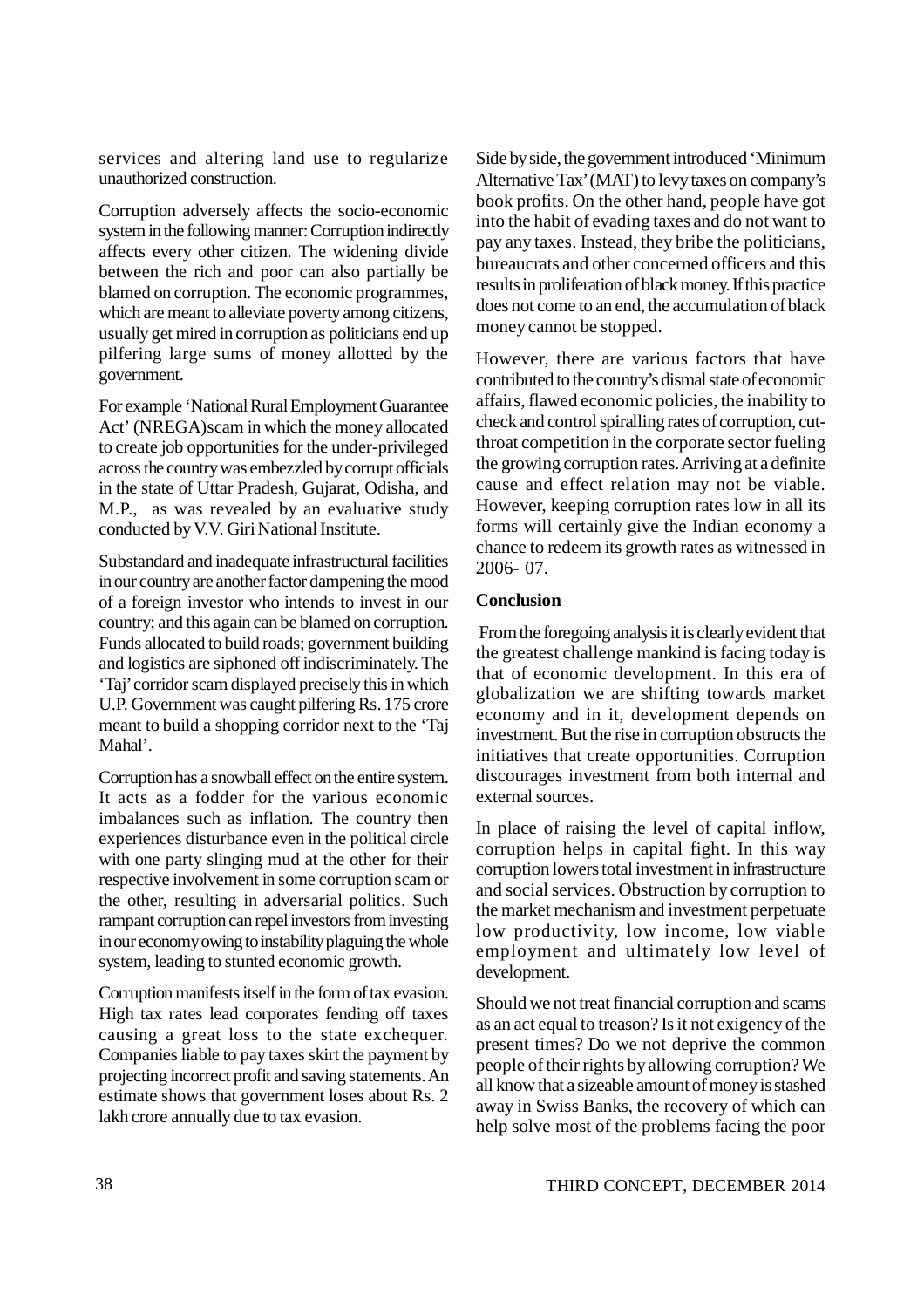masses languishing in shanties and on the roads in India.

A significant fact is that many of the ambitious plans are not executed for the simple reason of paucity of funds. We are not able to provide even basic facilities to our poor countrymen due to lack of funds. A very large chunk of our population is living below the poverty line even after 67 years of Independence. Is it not a national shame?

It is high time that these scams were declared to be in category of treason and the people involved, especially the kingpins were meted out the same treatment which is prescribed for such acts. As per a survey report, in the Gulf countries, the rate of crime is very little in comparison with that in other countries of the world. The reason cited is the severity of punishment for such crimes. Can our country not frame such laws that can make difference between the petty crimes and scams of such a big dimension?

Therefore, today it is needed that if corrupt persons fiddling with public money are punished strictly according to the degrees of their crimes, nobody can dare indulge in corrupt practices. In order to think of doing so we will have to first include scams into the category of treason. In the public interest, such scamsters and corrupt politicians or bureaucrats should be brought under the purview of strict laws like TADA and POTA.

 They need to be punished in order to convince the masses that the law of the land does not make any difference on the basis of social or political status. In this regard, we are hopeful that the introduction of Lokpal mechanism will be helpful in combating corruption effectively.

Side by side, it can be said that corruption can be ceased and economic growth can take place when some of the requirements for fast economic growth like strong institutions, political stability, fast and reasonable decision-making mechanisms are put in place. On the other hand, the problem of corruption can be resolved by listening to our inner voice and acting according to the conscience. All of us should remember the Atharveda sloka:

''The wealth through pious means flourishes; Those who earn through dishonest means are destroyed.''

THIRD CONCEPT, DECEMBER 2014 39

Let us take a pledge to make our governance transparent, participative and welfare oriented.

Finally, the main conclusion to be drawn is that undertaking reforms both economic and political by reducing institutional weaknesses offers the best hope to overcome corruption. The reforms will bring it under control and minimize its adverse consequences so that the country can proceed with its efforts to become a modern and developed nation with a good chance of attaining that goal.

Last, but not least, we can conclude with the saying that huge Indian money is outstanding in safe taxheavens abroad which needs to be brought back in to our country. It is not only important to bring back the ill-earned money smuggled out to the foreign tax-havens, but it is equally important to stop the constant generation of black money within the system.

With the total amount lying idle in the tax- heavens India can build huge world class infrastructure for its people. We can establish new IITs, IIMs, AIIMS and other premier institutes for imparting world class education. Today, everyone is talking about good governance, but instead of paying mere lip service and/or indulging in symbolic gestures, the time is most opportune for powers that be (and / or aspirants to the positions of power) to demonstrate their commitment to the cause by proposing to take concrete action.

It is now time for active citizenship to create awareness and raise its voice against the relentless menace of black money and evil manifestation stashed away in Swiss Banks. This means citizens must demand action from Parliament, judiciary, executive and civil society organizations – all of whom must advocate quick action from administration that will resolve this problem forever.

#### **References**

- *1. Ananda Bazar Patrika* (2011), 6(3), 10th January.
- 2. Babu, Kartik, ''Corruption in India: 2011''. Accessed from http: // civilserviceindia.com. Retrieved 07.05.2012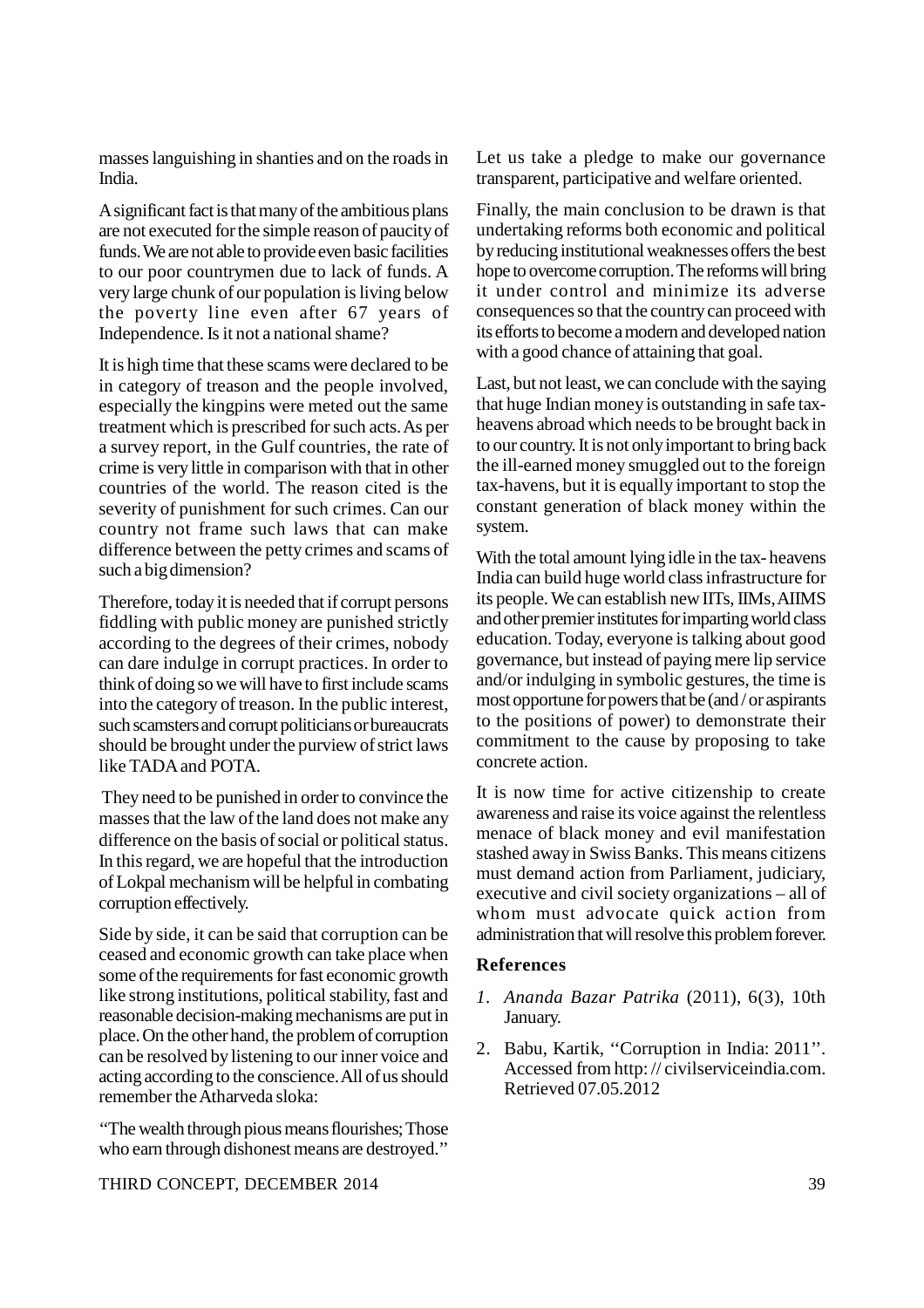- 3. Bardhan, Pranab (1997). "Corruption and development: A Review of issues", *Journal of Economic Literature*, 35(3); pp.1320-46
- 4. Bhattacharyya, D.C. (2007). *Indian Government and Politics*, Vijoya Pub. House, Kolkata, pp. 546-54.
- 5. Centre for Media Studies, *India Corruption Study 2005: To Improve Governance, Vol. I, Key Highlights*, New Delhi,
- 6. Transparency International India, 30th June, 2005.
- 7. Chandrasekhar, C.P. (2010). ''Capital gains'', *Frontline*, Vol. 27, No. 25, December 4-17, pp.4-7.
- 8. Colvin, Geoff (2011). ''Corruption: The highest threat to developing economies''. Accessed from http: // money. Cnn.com / 19-04-2011 / news / international / corruption developing – economics. fortune. Retrieved 07.05.2012.
- 9. Curcio, Karly (2010). ''Corruption in India Stifles Economic Growth, Fosters Violence against Whistle-blowers'', 13th September. Accessed from www. Financial task force. Org. Retrieved 07.05.2012.
- 10. Daniel, Kaufmann (2005). ''Ten myths about Governance and Corruption'' in IMF / World Bank, *Finance and Development*, September, p. 41.
- 11. Dasgupta, Barun (2014). "BJP's Volte Face on Black Money", *Mainstream*, Vol. LII, No.44, October 24-30, p.5.
- 12. Gray, Cheryl w. and Daniel, Kaufmann (1998). ''Corruption and Development'' in IMF / World Bank, *Finance and Development*, 35 (1), pp. 7-9.
- 13. Khan, Babuddin (2014). "Politics of Black Money" (Editorial) in *Third Concept*, Vol.28, No.333, November, p.5.
- 14. Krishna Murthy, T. S (2009). ''Electoral Corruption'', *Yojana*, January, pp. 29-31.
- 15. Kumar, Atul (2011), ''Society and Corruption: In Defence of Kalmadis and Yeddyurappas'', *The Statesman*, 24 August.
- 16. Lalwani, Ramesh (2011). ''The Cost of Corruption in India'', 19 April, Accessed from www. Economywatch. com. Retrieved 07.05.2012
- 17. Mathur, B.R. (2011). ''Combating Corruption: The Ethical Dimension'', *Mainstream*, Vol. XLIX, No. 36, 27 August.
- 18. May, R.J. (2006). "Combating Corruption: An Afterword" in R.J. May and Binayak Roy (eds.), *Corruption, Governance and Democracy in South Asia*, Towards Freedom, Kolkata, pp.163-74.
- 19. Mendiratta, S.K. (2009). ''Criminalization of Politics'', *Yojana*, January, pp. 32-35.
- 20. Mittal, J. P. (2011). *India's Fight against Corruption*, Atlantic Publisher, New Delhi, pp. 7-11, 18-19, 304-05.
- 21. Mukherjee, Arun, Prosad (2006). "Combating corruption: The Indian experience" in R.J. May and Binayak Roy (eds.), op.cit. pp.75-101.
- 22. ''No black Money statistics exist: Swiss Banks'', *The Times of India*, 13 September 2009.
- 23. Ramakrishna, Venkitesh (2010). ''Tainted System'', *Frontline*, Vol. 27, No. 25, December 4-17, pp. 4-7.
- 24. Sachar, Rajindar (2012). ''Menace of Corruption in India: The way out'', *Mainstream*, Vol. L, No. 50, November 30 – December 6, pp. 7-8.
- 25. Sen, Sankar (2006). "Corruption among the public servants in India" in R.J. May and Binayak Roy (eds.), op.cit. pp.103-24.
- 26. Subramaniam, T.S. (2010). ''Liberalization has led to mega corruption'', *Frontline*, op. cit., pp. 12-14.
- 27. Transparency International: The Global coalition against Corruption. Accessed from Transparency. Org. Retrieved 07-01-2011.



40 THIRD CONCEPT, DECEMBER 2014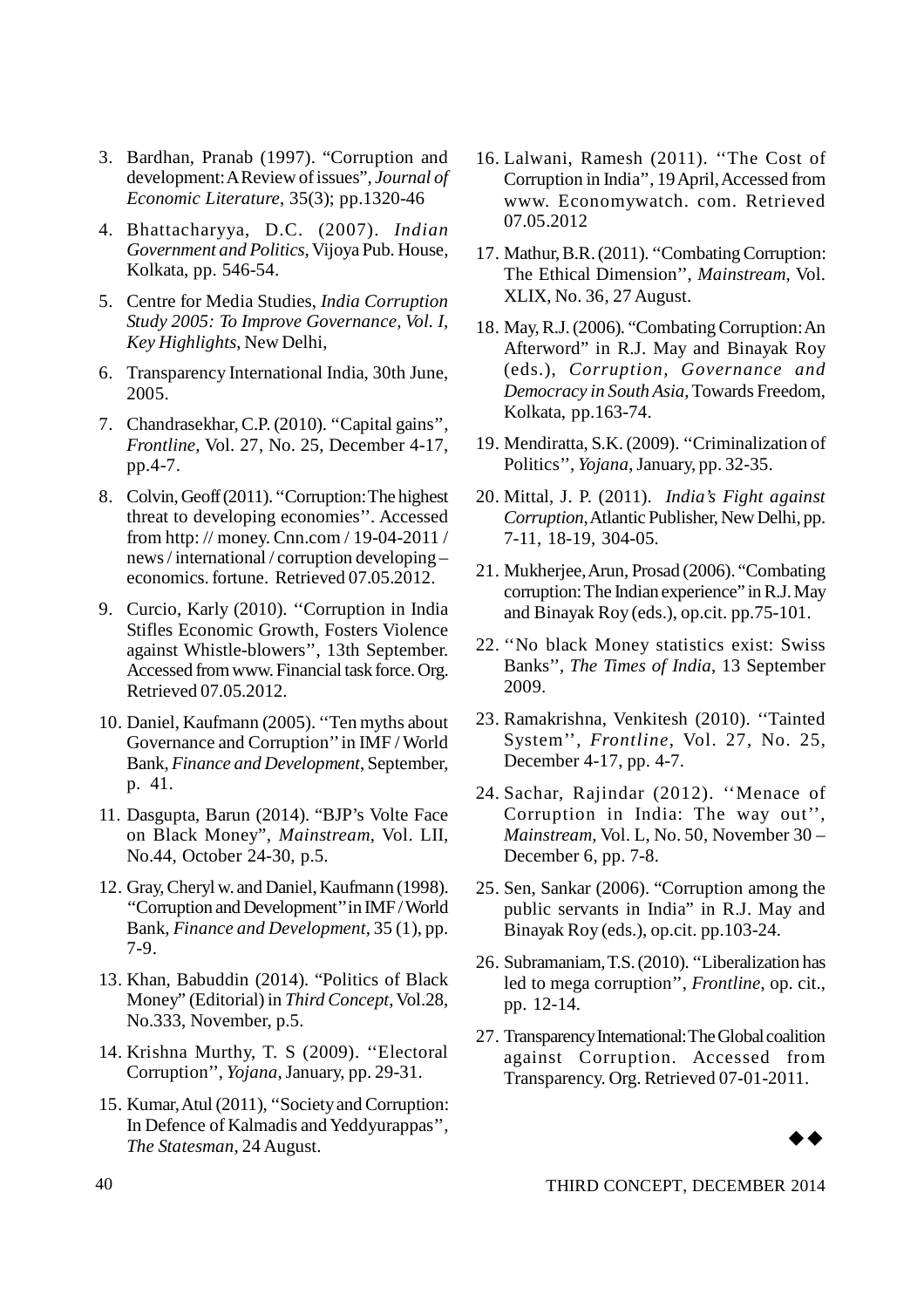## **Transforming Rural Societies via SHGs**

Dr. Pravati Dalua\*

[*There has been considerable debate over the success of micro finance institutions and SHGs in initiating transformations in rural areas. Varied responses have echoed this debate over the decades. One group of scholars argues that this is a magic bullet and has the power to alleviate poverty and empower women in rural societies. Others who defy the group approach are mainly apprehensive of its abilities as a panacea to cure all problems of rural development and women's empowerment.]*

This article seeks to discuss in detail the<br>meaning and importance of social capital<br>approach and its ability to bring out social<br>change in rural societies *vis-à-vis* women. The his article seeks to discuss in detail the meaning and importance of social capital approach and its ability to bring out social arguments are mostly based on analysis of some empirical success stories, which makes the importance of 'networks', 'group life' evident in creating a lively space for human societies.

### **Social Capital Approach**

Social capital has become a popular concept within social sciences (Dasgupta, 2000, Sibel, 2002).But why is it so important and popular among social sciences? The answer perhaps lies with the works of a famous social science scholar Cox. According to Cox "Social capital is generally considered to be intrinsic to social functioning, in that it enables the members of a society to act collectively in solving the problems and working for this common good". (Cox: 2002:337).

For Colman (1990:302) Social capital is a property of social structures and social relations that help to facilitate social action and to get things done. Even Durkheim who is better known as the father of sociology, in his account of solidarity and Tonnies in his account on Gemeinschaft and Gesellschaft as twin axis of group life have discussed about it long ago.

The concept of social capital is mainly used in two senses in social sciences, one is positive and the

other is negative social capital. Portes has convincingly argued, 'we find negative and positive types of social capital in every society and even as two qualities within the same network' (Portes,1998:20).

The present work concerns with highlighting the positive aspects of social capital approach to explain social change in rural societies in relation to women appliqué workers. According to Portes (1998:10), positive social capital is a real, potential resource available for concrete individuals implying positive socioeconomic outcomes from rule enforcement and bounded solidarity. The case of informal economies holds key to the understanding of micro finance and social capital approach vis-à-vis women.

Despite the measures taken by the state after independence, still the rural society is undergoing through problems like gender disparity, discrimination, poverty, illiteracy, low purchasing power, poor health status and low level of empowerment in the family as well as society for women and so on. That is why a fair number of criticisms have emerged regarding development policies for women contrary to the statements made by the state officials, neither their views nor the interests of grassroots women have been taken into consideration at the time of policy formulation (Rajagopal & Mather, 2000: 2910).

Thus, it is argued that 'people have to look at it as the fundamental resource and not as problems for

<sup>\*</sup> Asst Prof., Dept of Sociology, Kamala Nehru College, New Delhi.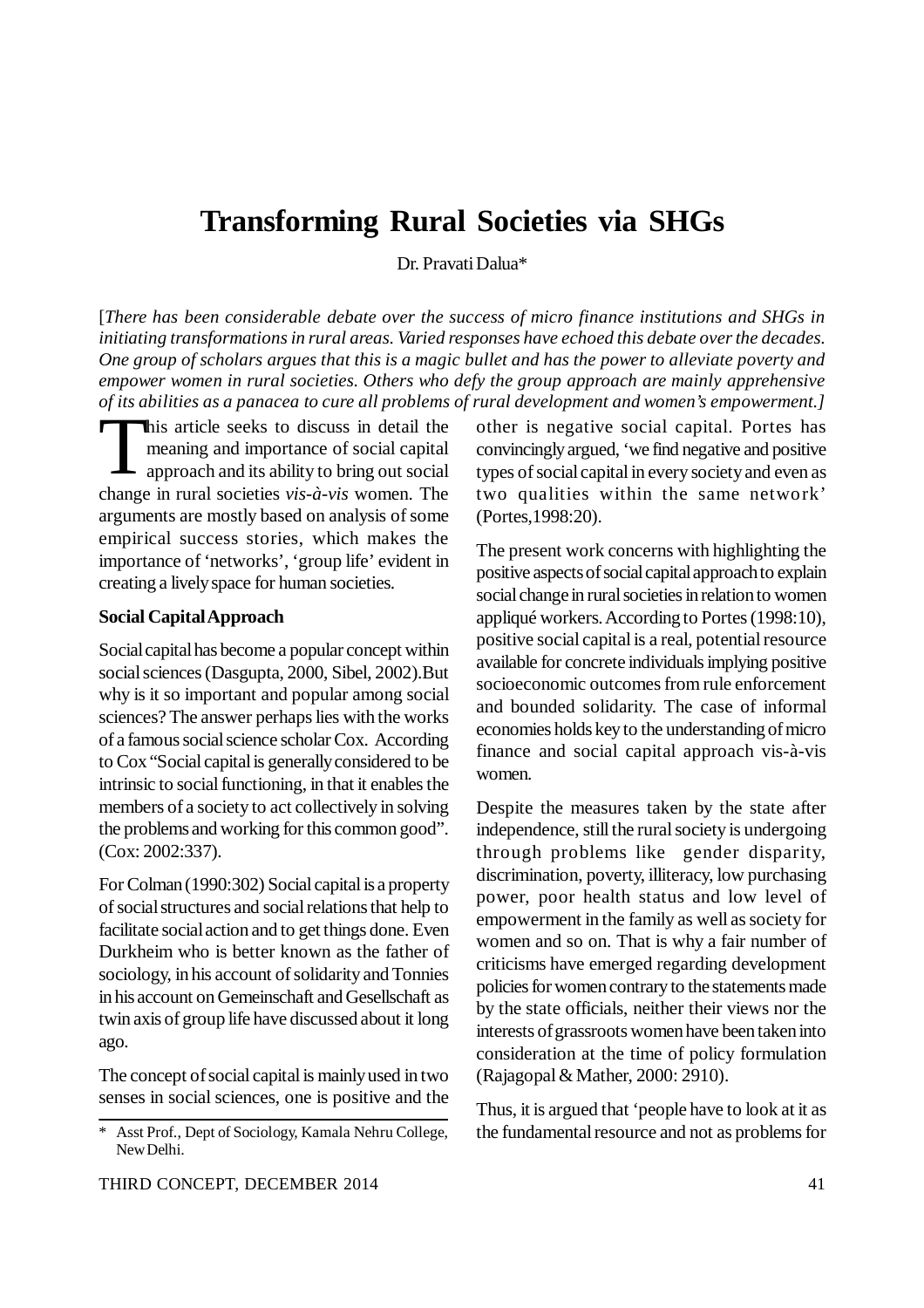which planning is devised (Bandhyopadhyay et al, 2002:2558). The operationalisation of this approach through SHGs can enable the rural women in India to make sense of their agency and capabilities. Many success stories are testimony of this transformation in some parts of rural India and many parts of Bangladesh. The need is thus to take up such approach to every village in India and to bring a transformation in the overall lives of women and in society.

Right from one's birth, each person becomes a part of a network. The immediate network of nearly born human being is the family and kin groups, and then the network grows simultaneously with age to encompass organizations, associations. These networks are more over are enabling structures rather than a constraining structure which if used by the individual agency can bring about positive social consequences. SHGs are based on these principles and thus have the capacity to bring out positive social consequences.

## **SHGs Initiatives: some success stories**

The success stories which have been the source of inspiration for the present paper are drawn from secondary and my primary observations at field sites while carrying out my field survey on appliqué craft making communities of Pipili, Odisha, for my PhD thesis. Appliqué is a technique by which the decorative effect is obtained by superposing patches of coloured fabrics on a basic fabric, the edges of the patches being sewn in some form of stitchery (Mohanty 1980).

This technique of craft making is mostly visible in other parts of India like Gujarat, Rajasthan and Tamil Nadu and so on. Odisha1 appliqué crafts however stand out unique on account of its long association with religious festivals and processions. More importantly these art works are connected with the traditions of Lord Jagannath2, the presiding deity of Odisha.

Historians believe that appliqué crafts of Odisha date back to the 12th century, when the temple of Lord

Jagannath was built at Puri (Patnaik 1993, Mohanty 1980). This craft is traditionally practiced by a caste of professional tailors, known as *Darjis*, who are largely concentrated at Pipili which is 40 kilometers away from the Puri temple.

Craft making is a hereditary occupation of these *Darji* communities and their occupation has a religious affinity with the Jagannath temple at Puri. A series of rituals and festivals are carried out for the three deities at Puri temple all over the year. For specific rituals of the deities particular servicemen (*sevayats*) get appointed on hereditary basis. As with other services of the Lord, *Darji seva*3 or the supply of appliqué items are rendered by these communities, in return for which they receive certain portion of the daily offering or '*Bhog'* from the temple(Mohanty 1980). All this is regulated by the record-of-rights of the Jagannath Temple.

The industry has undergone tremendous changes in recent years with the integration of Indian economy with global economies. Rising demands for craft in the tourist and urban consumer market has enabled many non-traditional craft makers to enter into this industry as profitable business ventures. Similarly the government also looks at these industries as instruments of development, poverty eradication, and employment generation in the countryside.

The micro finance institutions have thus been promoted and women's participation in these institutions is also taken well care of by the state in recent years. Though my objectives were different during my field investigation but I could not escape from the changes that are taking place by the organisations of SHGs. Few of my experiences along with secondary literature surveys are cited here to explain the role of micro finance institutions and importance of women's networking in empowering these rural women.

Most of the SHGs members in the region engaged in appliqué craft making are from the lower socio economic background. It becomes handy for them to take loan and stitch the appliqué pieces at home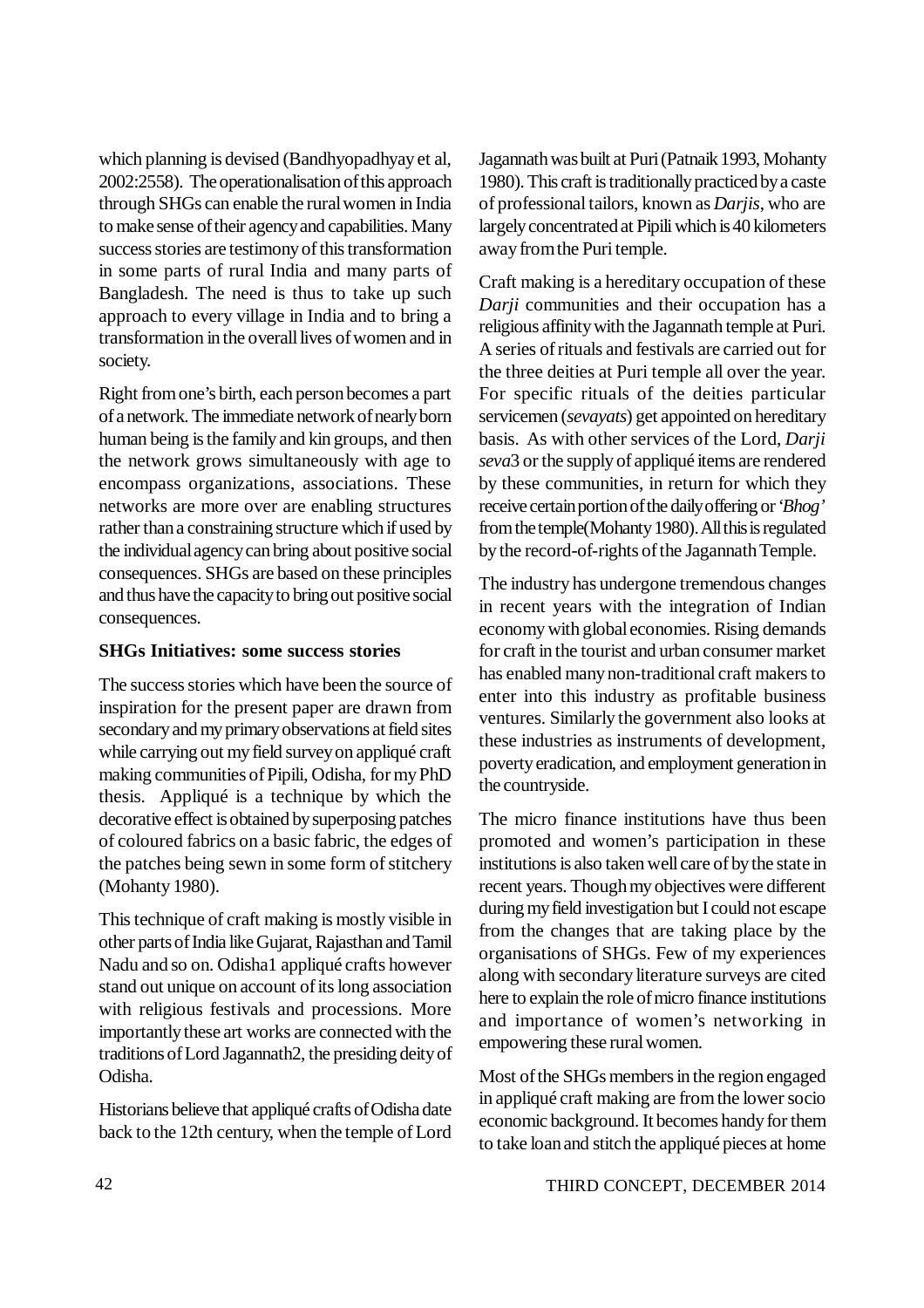during their leisure time. They also occasionally take bulk orders on complete pieces of appliqué crafts to supply to a big merchant artisan at Pipili. Otherwise they are mostly engaged in stitching of these crafts on piece rate basis.

There are many SHGs in the peripheral regions of Pipili who act as business entrepreneurs like the traditional craft makers of Pipili. They own their own workshop, visit marketing places, exhibitions, craft melas sponsored by government agencies. All most all those who work as entrepreneurs or as piece rated workers, whom I visited agreed, on the fact that this business means a lot to them. They narrate stories of their bad days when they used to depend on their husband for their own and their children's expenses. Many proudly say that they now contribute towards family expenses along with their husband.

Apart from financial resources, it has also impacted their life in many ways. The ways in which these groups address and respond to social problems like alcohol, atrocities social evils, drudgery, health etc. in their area makes the case of micro finance institution and group approach a valid case for rural development.

Reddy's findings are absolutely true to the appliqué craft workers of Pipili. Reddy wrote: "In some villages, women groups have collectively fought for their rights; and in a few cases, they have systematically exposed the corrupt practices of the local officials and bank officers, (Reddy, 2002: 529).

My field observations at Pipili revealed that informal way of saving through which appliqué SHGs raise funds has given rural women the autonomy to handle and utilise the funds on their own. Even though many SHG groups also complained about the alleged harassment of male NGO officials during the initial period of their group formation, but later on I found that they have been able to award punishments to those members in the form of informal sanctions to their family members.

Gossiping and criticising the person in public meeting constitutes a strategy of these SHGs members to punish the culprit. Schuler et al.'s (1998) study can be brought to discussion here. Her study shows that economic independence through the micro credit programmes can reduce women's vulnerability to men's violence by strengthening their economic roles and by making their lives more public. They also say that when women challenge gender norms this sometimes provoke violence in their homes specifically in the attitudes of husbands.

By putting resources into their hands, credit programmes may indirectly exacerbate such violence; but they may also provide a context for intervention since they are economically independent .During the field visit I was reported by many of SHGs that how they protest the acts of violence and brutal beating of their drunkard husbands. They even proudly narrated their successful endeavours of shutting down the liquor shops, handing over the drunkard husbands to the police.

Sidney et al (1997) in their study of Bangladesh society found how the women's access to credit provided by the Grameen Bank and the Bangladesh rural advancement committee (BRAC) facilitates the use of contraceptives, family planning etc. Some other case studies suggested positive links with SHGs and children's health, particularly if the programme participants are women (Pitt et al, 1999).

According to Sheel and Krishna, economic ties among women can also provide social bonding. In meetings, the focus was on problem solving, exchange of business tips, loan repayment strategies as well as on family matters. As part of the group organisation, women learn to develop sustainable linkages with formal and informal institutions such as banks, courts, and district offices beyond the immediate village environment. Group solidarity provides adequate confidence for task.

Conventional approaches, which regard women as targets and not as agents of change, have been thus

#### THIRD CONCEPT, DECEMBER 2014 43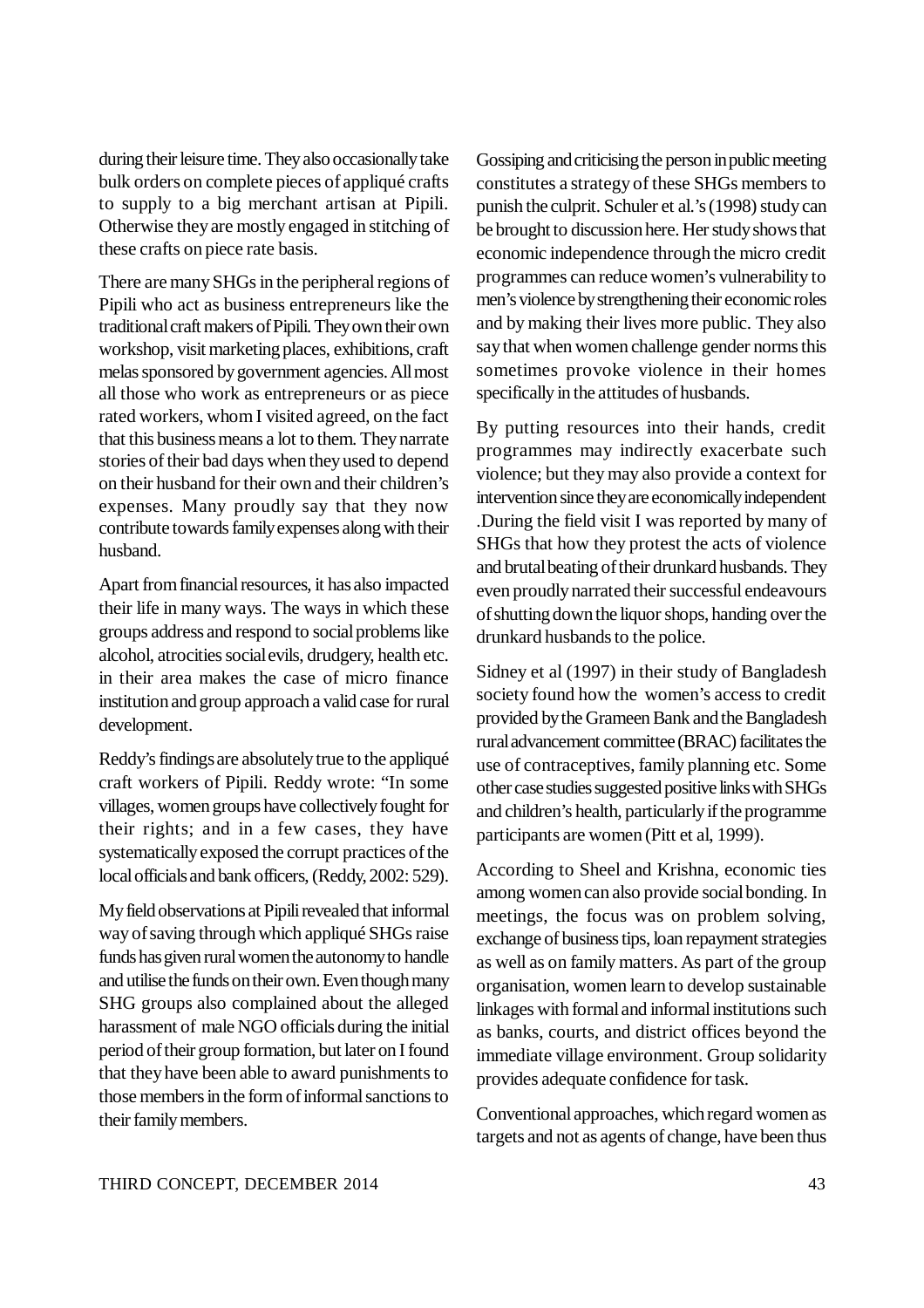proved wrong. They also found out that by participating in group activity women learn to understand the structure of the group, and about assuming leadership skill etc, whereas the later could find the changing aspects of the perceptions of the involved member of the SHGs.

They have shown that the perceptions regarding the education of the girl child and about the health etc are changing. They all have shown higher level of awareness on the issues on social development as well.

Economic empowerment has not only the ability to challenge the violent behaviour of men but it also provides the rural women to be more decisive. It gives them the ability to take decisions not only in their own lives but also in the lives of their children in matters related with their health, education etc which are traditionally only decided by the male members of the household.

SHGs provide a stage where rural women can talk about their personal problems; they can put forth their views, their opinions in a public sphere. They organise various meetings, share each other's experiences and help each other in their time of need. This makes it possible to revert their only stereotypical role i.e. 'Domestic role', which confined them in the four walls of a house in the past.

The ways in which they articulate and raise their voice and demand their share after working as members of SHGs makes a possible conclusion that the microfinance institutions are really magic bullets.

In the following narration I quote of a woman after being a part of SHG: "Initially I feared every one. Today I do not fear my husband or the police. I am a group leader. I have the collective strength of my group, other groups as well as of the community. With regular savings, we women are also able to withstand most problems. All has been possible due to organized solidarity..." Ranjana Sheel and Sangeeta Krishna (2002:23)

## **Conclusion**

Social capital approach to understand women's empowerment process is both a real and potential factor of social change in rural India. The working of these groups has not only changed some traditional beliefs, values and behaviour of the rural women but also other members of the society. The overwhelming success of this 'group approach' and 'networking' in rural women's development once again reminds us the famous saying "united we stand and divided we fall".

The success of this group approach also tells us the validity of Gandhian philosophy today. The concept of cooperativisation, the basic building block of Gandhian philosophy, has been reinforced in recent years by the group approach in rural development schemes essentialised in contemporary concept of social capital, civic engagement and networking in India (Lahiri et al, 2006:286).

Formation and functioning of Self-help groups are based upon such principles. In other words, SHGs are the operational expression of such approach. The acceptance of this dominant paradigm through SHG formation has not only resulted in poverty reduction but also all-round social change in rural society.

The working of these groups as seen in the case of appliqué workers has aroused awareness among these women regarding their rights, responsibilities of others in society. These changes have largely helped them to come out of the four walls of the house and to raise voice against injustice. Moreover, they have realised their agency by the help of mutual cooperation and group solidarity, which definitely came from the institution of microfinance.

However, caution needs to be taken in generalising the success rates among all women in rural societies which is still highly stratified on the basis of caste and class. Most of my observations show that the group approach has been beneficial for women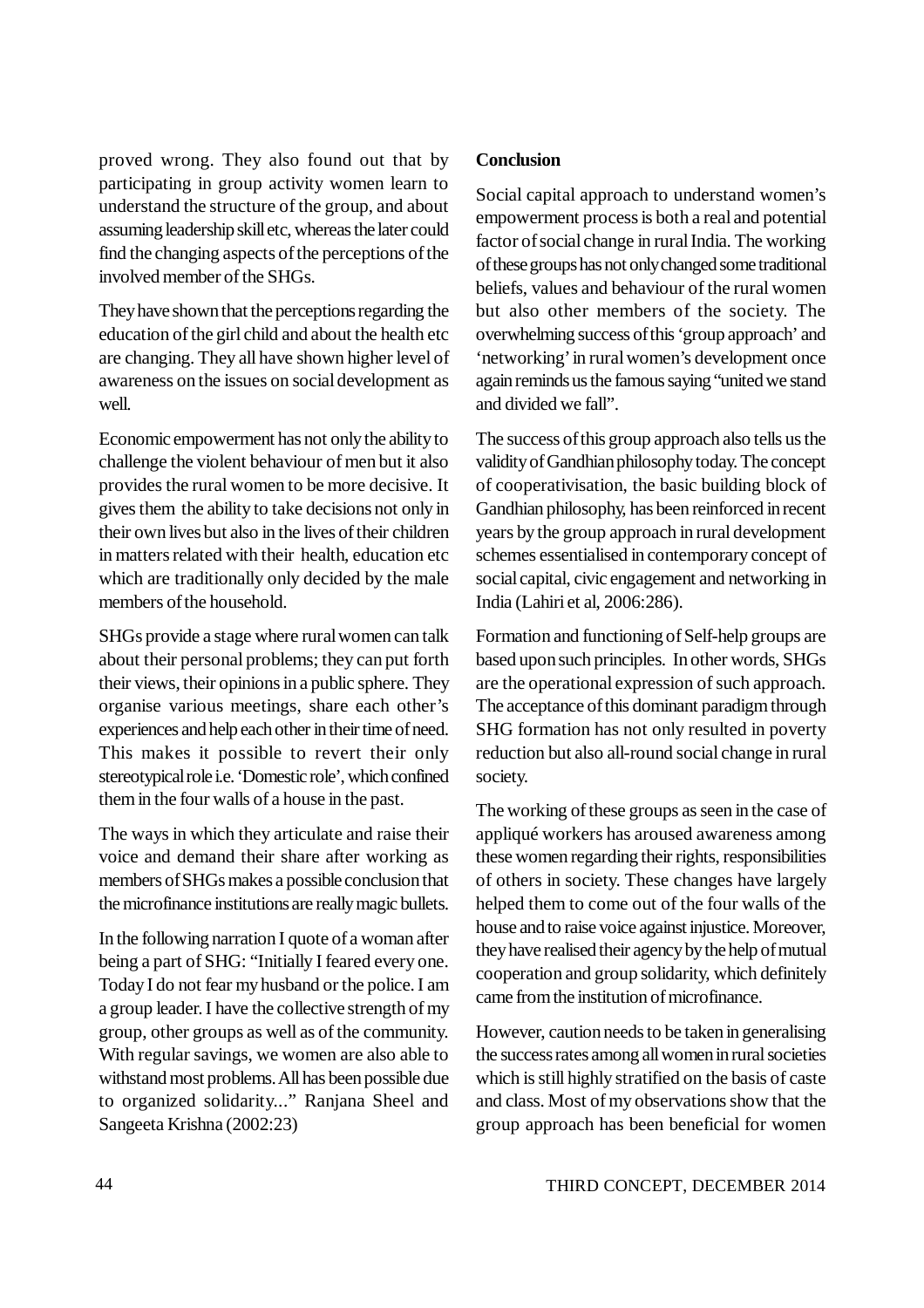coming from the lower socio-economic background. I could not see any group where the constituent women members are drawn from high caste and classes.

## **References**

- 1. Portes (1998) "social capital: origin and applications", *Annual Review of sociology*, Vol. 24, pp1-24.
- 2. Cox (2002), "Australia: making the Lucky country" In Putnam, R.D, ed., *Democracies in a Flux*, OUP :Oxford,338-358.
- 3. Colman (1990) *Foundations of Social Theory:* Cambridge: Backnap.
- 4. Rajagopal & Mather, (2000), "Women empowerment through state benevolence" in *EPW,* 37(26), pp-2556-2561.
- 5. Bandopadhya (2002) "Convergence programmes by empowering S.HG and PRIs", *EPW* 37(26).
- 6. Schuler, S, Hashemi, S.M, Badal, and S.H (1998) "Men's violence against women in rural Bangladesh: undermined or exacerbated by microcredit programme?" *Development in Practice,* 8(2): 148-157.
- 7. Sidny R, Hashemi, S.M, Riley, et al., (1997). "The influence of women's changing roles and status in Bangladesh's fertility transition: evidence from a study of credit programme and contraceptive use", *World Development,* 2(4): 563-575.
- 8. Pitt et al, (1999) "Credit programmes for the poor and nutritional state of children in rural Bangladesh." Providence Brown University, Population studies and training centre (PSTC Working paper Wp98-01)
- 9. Karmakar, K.G, (2002), *Rural Credit and Self Help Groups: Micro finance Needs and Concepts in India*, Sage: New Delhi
- 10. Sheel & Krishna, (2002), "Towards Women's Empowerment role of Self Help Groups and

Micro Credit", *Philosophy and Social Action* 28(3)

- 11. Reddy Nrayana, (2002), "Empowering women through self help groups and micro credit: the case of NIRD action research projects", *Journal of rural Development*, Vol. 21(4), pp.511-535.
- 12. Thekkamalai, SS, (1983), *Rural Development and Social Change in India*, D.K Publications, New Delhi.
- *13. The Hindu*, 1 November 1990.
- 14. Lahiri-Dutt K., Samanta G (2006), "Constructing social capital: Self-help groups and rural women's development in India", *Geographical Research*, 44 (3): pp:285-295.

### **(Footnotes)**

- 1. The name of Orissa was officially changed to Odisha and its language from Oriya to Odia in 2010 following presidential assent on a bill proposed in this regard in 2008 by the ministers of state assembly.
- 2. Jagannath temple at Puri is one of the historical and religious monuments of Odisha. It is located near the Bay of Bengal Sea. It is famous as a Vaishnava temple with marvelous architecture. This temple is dedicated to the trinity of gods viz., Jagannath, Balabhadra and Devi Subhadra. But popularly it is known as Jagannath Temple. The Temple was constructed probably by Ananta Varman Chodaganga Deva, the illustrious king of the Ganga Dynasty in 12th century A.D. Presently; this temple is a centrally protected monument under Archeological Survey of India, Bhubaneswar Circle, since 1975 which is responsible for its upkeep, maintenance and preservation etc.
- 3. Services rendered to Jagannath temple are recorded in a service record and the servicemen as a matter of right get remuneration from the temple treasury.

 $\rightarrow \rightarrow$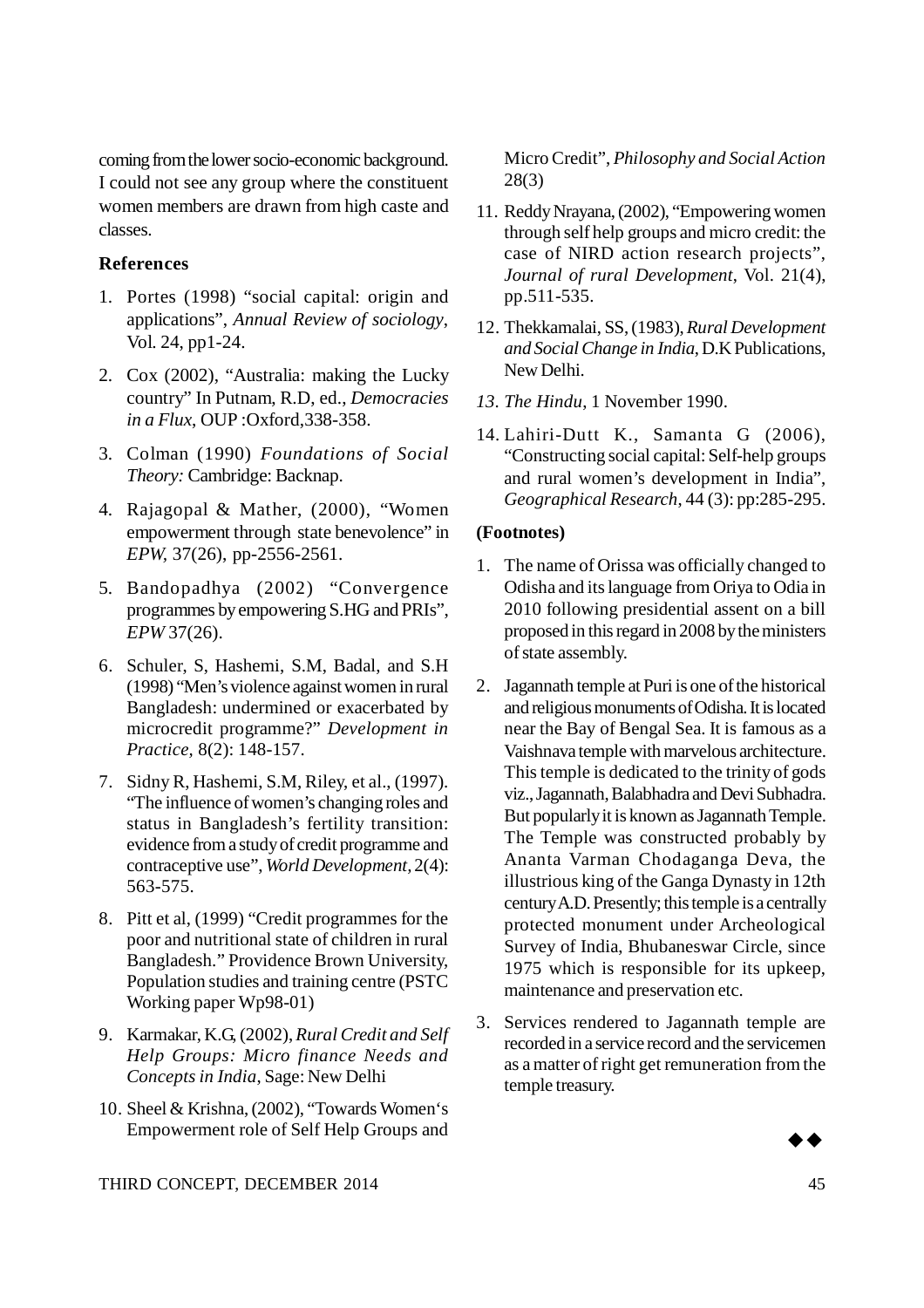## **Indian Parliament and Declining Celebrities!**

Dr. Gopal Sharma\*

**P** possible' which needs no<br>professionalism. Different political parties –<br>whether national or regional – have chosen<br>some declining celebrities as their candidates to olitics is the 'art of possible' which needs no professionalism. Different political parties – whether national or regional – have chosen contest the elections in the recently held 16th Lok Sabha elections. For examples, this time, actress Nagma from Meerut and Cricketer Md. Kaif from Phulpur were the candidates of Indian National Congress. Actress Hema Malini from Mathura, musician Bappi Lahiri from Serampore, and singer Bulbul Suprio from Asansol were the candidates of Bharatiya Janata Party.

Moonmoon Sen from Bankura, Sandhya Roy from Midnapore, Dev from Ghatal, Biswajit Chatterjee from Delhi, singer Indranil Sen from Behrampore, footballer Bhaichung Bhutia from Darjeeling were the candidate of Trinamul Congress to contest the general election.

It seems that politics in India has become a 'fashion' or 'pastime' or 'second career or option' for those declining celebrities who were once star in their respective fields.

With the passage of time, Indian democracy is maturating. This time it was very hard to predict which political party would form the government. It was observed that the concept of one-party dominance was going to become history in India, which had been experiencing coalition form of politics for the past two decades. In a coalition form of government, the stability debate and discussion in the parliament is always necessary.

The coalition partners cannot reach the final destination until and unless a healthy consensus is arrived at. Only healthy debate and discussion can produce good and fruitful legislation and governance. It is a fact that celebrities are always

busy with their assigned and primary activities and often remain absent when their presence which is felt necessary in the parliament.

For them, politics is optional. But, politics is the highest form of social activity. It should not be treated as optional. The ends of the political parties should not always be victory in the election. One should respect the people's aspirations, demands and needs and work for redressing their grievances.

In choosing the celebrities as party candidates for the election purposes, sometime the Supremo of the party may be guided by his/her vested interests. Because of the lack of knowledge and experiences of the celebrities in the field of politics they will not oppose any decision of the party. So, whatever the Supremo desires or thinks becomes the last word.

It is true that parties hiring celebrities as candidate may gather more and more people at the time of election campaigns, but it should be kept in mind that people go to the election rallies to see the celebrities and not to listen to the main agendas. More than this, there are some provisions in the Constitution of India whereby some candidates may be nominated as parliamentarian by the President of India from the different field of social activities.

Is choosing celebrities not the sign of disrespect of the political parties towards their followers? Is there any general concept that only celebrities can produce a positive result in the election? Why celebrities and why not social activists?

Now-a-days the concept of professionalism is increasingly pervading every sphere of life. The time has come to think that even in the field of politics we can introduce professionalism. If the politics is the highest form of social activity then it should be treated as such. As a parliamentarian a representative has many responsibilities and challenges and regular updates of his knowledge and skills is necessary.

Asst Prof., Dept of Pol. Sc., Sitalkuchi College, Cooch Behar, West Bengal.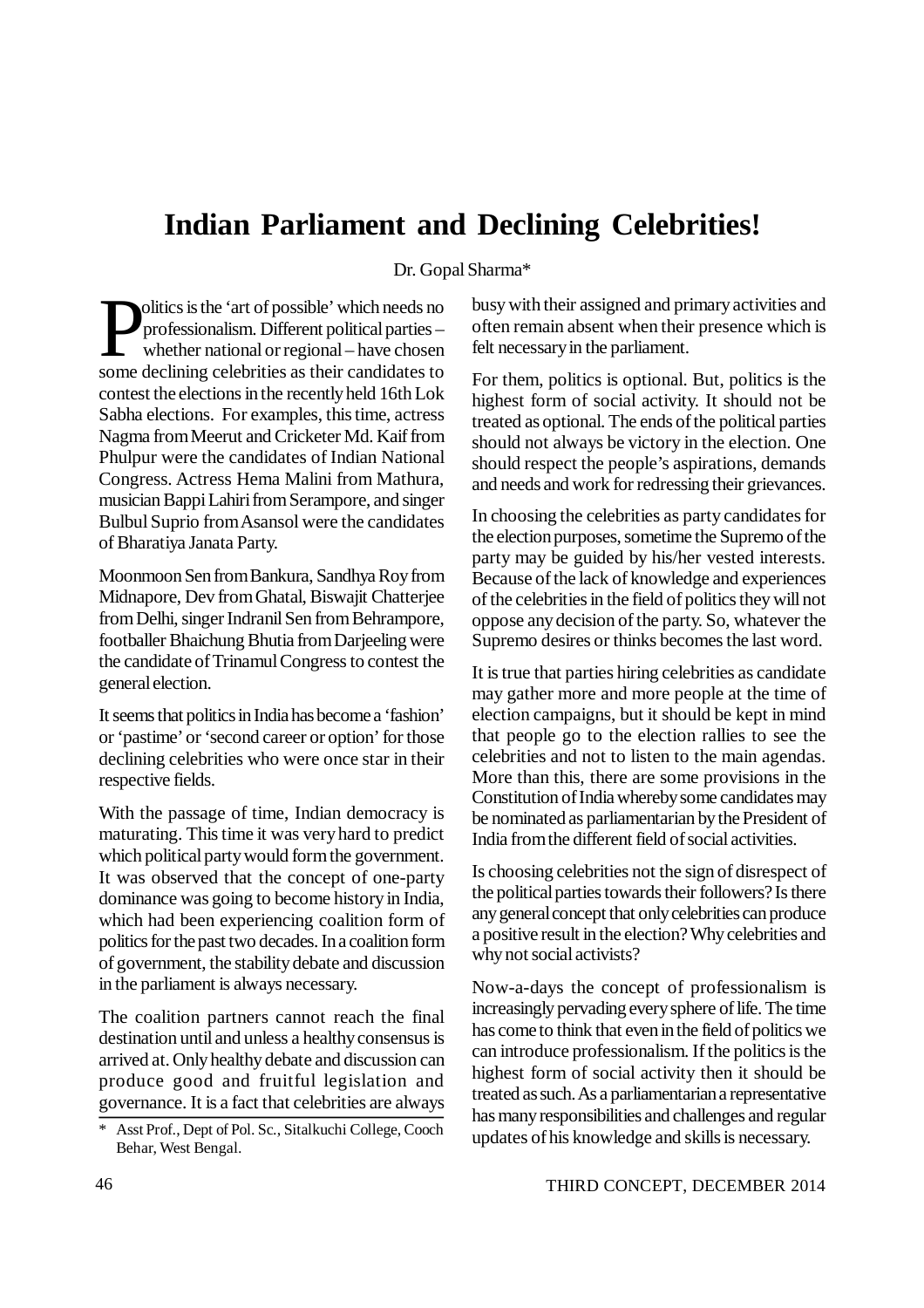Time has come to think of amending the People's Representation Act. To win the election it is not necessary for any political party to choose celebrities as candidates. The Delhi Legislative Assembly elections concluded in December 2013 is the prime

example. The different candidates contesting election under the banner of Aim Admit Party were not celebrities. The Aim Adami Party thoroughly utilised their field experiences.

 $\rightarrow \rightarrow$ 

## **Failure of Regional Party in Assam-An Overview**

Dr.Dibakar Ch.Das\*

[*This brief article presents the electoral history of the Asom Gana Parishad (AGP) of Assam from the period of its formation to the present time, accounting for its coming to power for two terms and its unceremonious ouster. In his appraisal of the AGP, the author raises pertinent question about the need for a regional party and what contributes to its rise and decline.* Ed.]

Sam has been able to have a regional party<br>as a result of age-long agitation on<br>Governments to detect and deport the foreigners ssam has been able to have a regional party as a result of age-long agitation on  $\blacktriangle$ foreigners' issue demanding the who came either from Bangladesh or from any other countries. The Assam agitation which had brought a tremendous change in the political sphere of Assam lasted more than half a decade and it could be able to give birth to the regional political party viz. Assam Gana Parishad (AGP) in 1985.

Most of the members of this party were no other than the leaders of the then All Assam Students Union (AASU). In the late 70's, the members of the AASU were leading the Assam agitation in which all the people of Assam irrespective of caste, creed, religion etc. used to cooperate as they came to know very well that the influx of illegal immigrants in a continuous flow would definitely engulf the entire Assam in social, economic, political, cultural aspects.

Not only that, the native Assamese feared that would be in minority and they might lose their identity. Anyway, the people felt exceedingly happy and proud to have a regional party which was expected to fulfill the basic needs of the people of Assam.

### **Why Regional Political Party?**

In general, for the existence as well as the emergence of regional political parties, there are some important causes and factors. One of them is for the solution of local problems to which the Centre pays no heed to take any action. Experiences ironically reveal the fact the Centre and the national political parties are found to be indifferent to the local problems of a region and Assam is also not an exception.

In short, the parties at national level put no emphasis on the solution of any of the local problems. Secondly, as economic imbalance among different classes prevails especially in the remote villages of India and it stands as an obstacle on the way to development but the national parties are found nonattentive to utter any words for these problems which they most likely consider minor ones only.

If so, which party comes forwards to find out any means for solving these problems and it is certainly the regional party. Thirdly, it is needless to mention that one of the characteristics which have made India a Unitary is the supremacy of the Centre even over the administration of provinces also. Here In India, there is more centralization than decentralization system and under this system of centralization, the

Head, Dept of Pol. Sc., Sipajhar College, Dist. Darrang, Assam .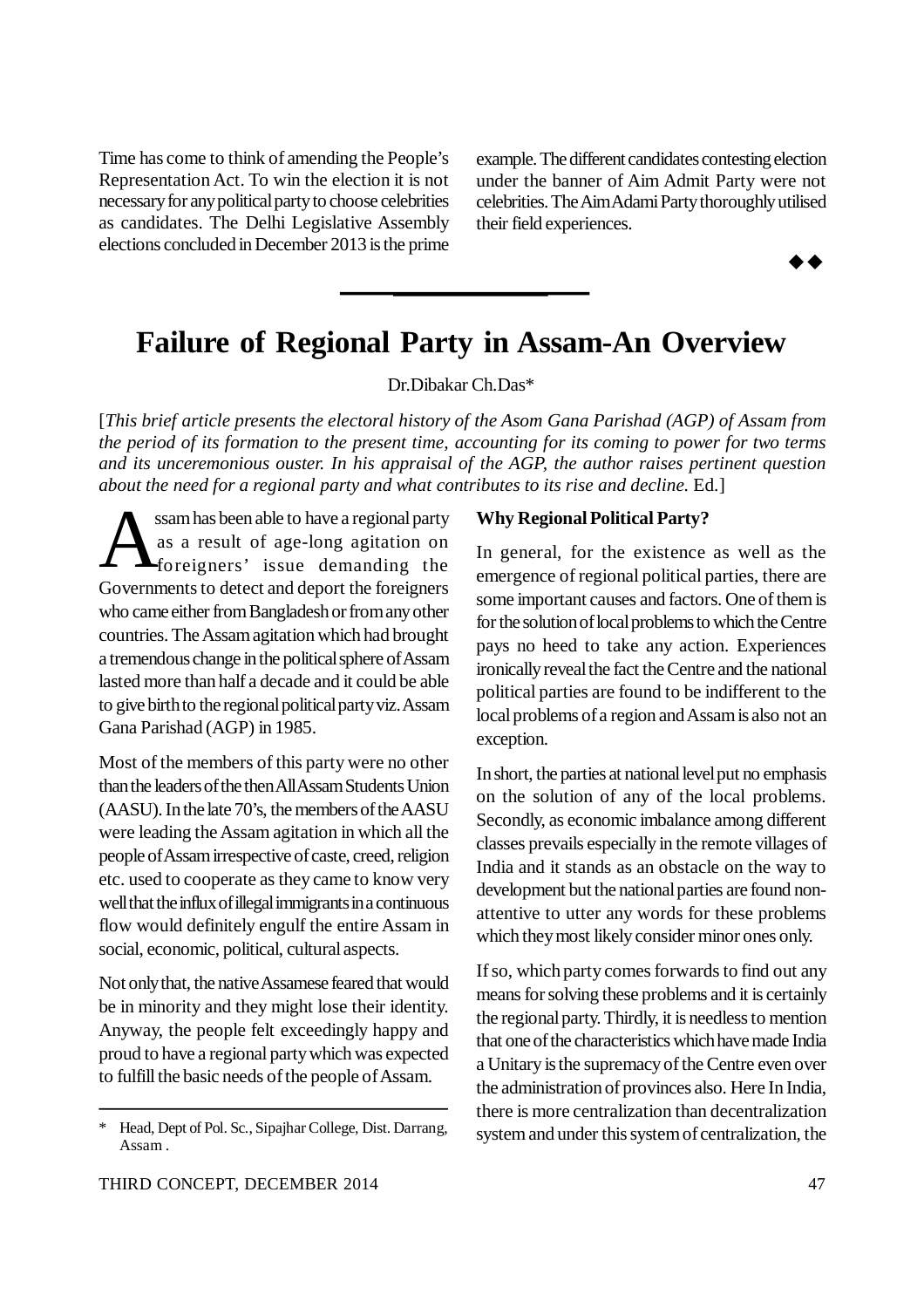Centre is allowed to exercise much more power to interfere with the legislation of the provinces.

As a result, many of the local problems remain unsolved owing to dependence on the central authority. Most agree with the fact that only regional political parties compulsorily desire to undertake plans and policies in order to solve these problems. Fourthly, the regions have been deprived of many of constitutional opportunities which were promised to reach every nook and corner and neither national parties themselves have time to discuss nor they are desirous of placing the prevalent step-motherly attitude towards the local problems before the Parliament.

So far as the regional political party of Assam is concerned, in addition to these common reasons, there are a number of genuine local grounds which require regional political party to discuss the problems like floods, influx of illegal immigrants, unemployment etc. to which the Government led by the parties at national level is found unresponsive.

So, definitely the people of Assam had come to feel the necessity of a regional political party i.e. Assam Gana Parishad which had brought a change in the political field of Assam. Again, it should be mentioned that the Assam Gana Parishad, the only regional party, is the offspring of the Assam Accord which was signed on 14 August 1985 between the former Prime Minister, Late Rajiv Gandhi and the leaders of AASU.

In the long run, the AGP came into existence with the consent and support of the people, through the Assembly Election in 1985, and the party was able to form the government. The people were very happy to have their own government expecting to get all desires fulfilled which the Central government used to ignore.

It was Prafulla Kr. Mahanta, the then President of AASU, who along with other members of his ministry completed the five-year term but

unfortunately, paid no attention to the interests of the people of Assam.

People never forgot to think that in order to place them in the powerful chair i.e. Ministry, thousands of people from the remote villages had come out of their houses and huts to cast their votes with a dream which the previous government led by the Congress had failed to turn into reality.

Thus in the wake of AGP's victory, the people of Assam were very happy for the first time and they enjoyed the taste of their own government under the AGP and with a firm belief they looked to the very government to solve certain problems viz. foreigner's issue, unemployment problem, flood problem etc. However, in practical terms the new government failed to come to the expectations of the people who had reposed their trust in the young leadership.

Anyway, in this way, the AGP-led Government completed the first term (1985-1990) during which not a single promise was fulfilled. Still the people having simple and liberal attitude, were prepared to reelect them for another term through the Assembly Election held in 1996 and thus the Gana Parishad could be able to form the Ministry headed by Mr. Prafulla K. Mahanta as the Chief Minister for the second term (1996-2001).

But this time also, the AGP-led Government treacherously cheated the people of Assam who were patiently waiting for their own leaders to look into the major issues. But unfortunately, during this term also, the regional party-led government failed to translate the will of the Assamese. Majority of the people then started losing their faith and good impression towards the government and thus got it ousted from power.

 In this way, the Assam Gana Parishad has been reduced to such a minimal position that it even lacks the status of opposition and since then its decline has started. Most agree with what one says that the regional party i.e. Assam Gana Parishad has lost its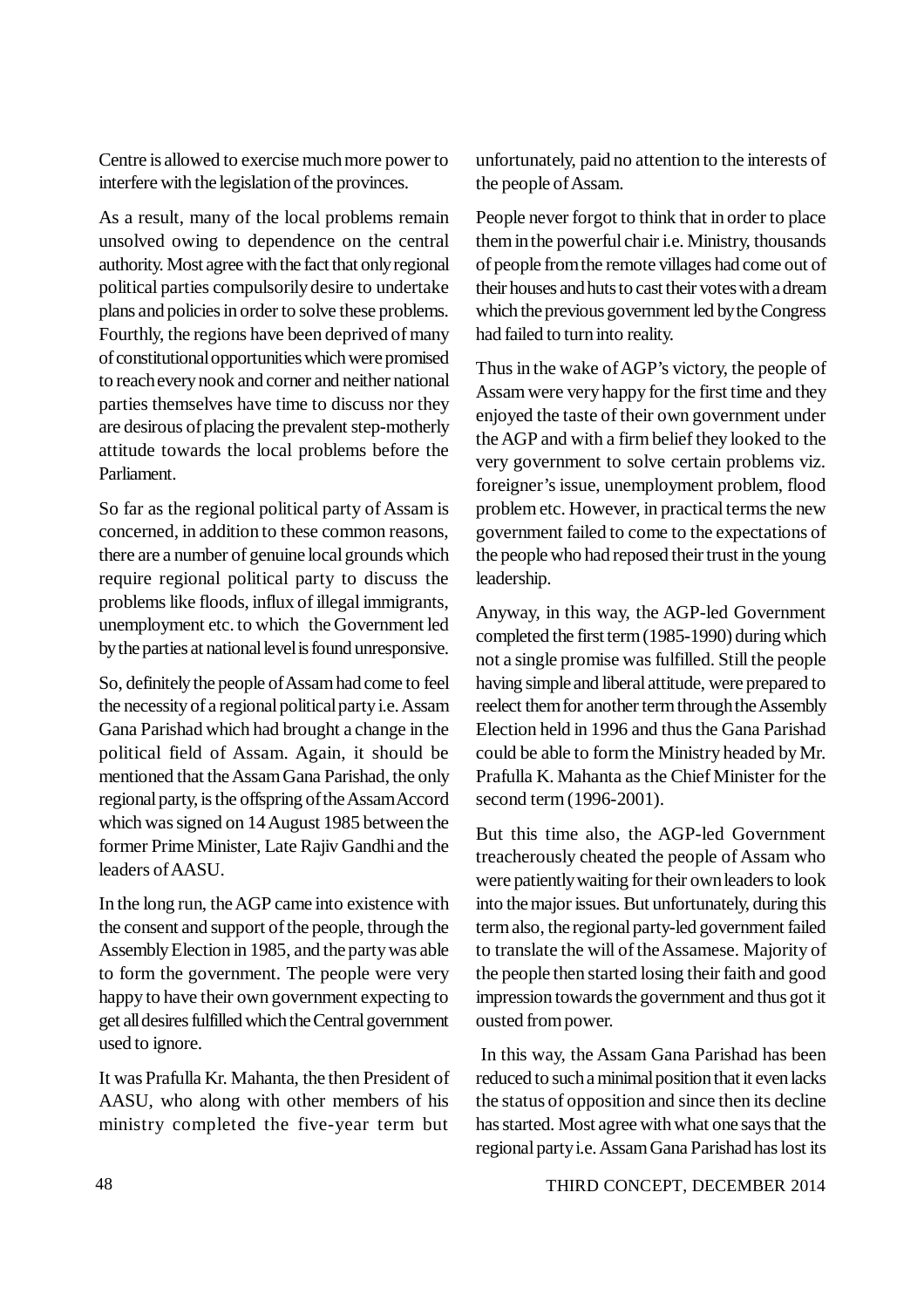popularity and failed to oust the dominating party which has been claimed to give little importance to the people of Assam.

Since 1985, or so to say, in the twenty-five years old political history of Assam, six terms of Assembly elections have been held so far but gradually the Assam Gana Parishad has been losing its status as well as popularity for its own faults.

Let us discuss its fall down in descending order on percentage wise vote cast for the Assam Gana Parishad(AGP) and the Congress which gives a clear account for comparative analysis: Election(1985), AGP 34.54% while Congress secured 23.48% ; election(1991) the AGP reduced to 18.07% but the Congress raised to 28.98% ; election(1996), fortunately AGP could be able to raise its percentage by 29.70% but the Congress also raised to 30.56% since the election held in 1996, inauspicious days for AGP began.

Its popularity has been decreasing from the 2001 Assembly election to the recent one held in 2011. In the election, the AGP had secured 20.13% while the Congress 39.60%; likewise, in the election held in 2006, AGP secured only 25.69% but Congress got 32.62%. But this time, the percentage of vote secured by the AGP wais unfortunately very low to utmost 13.07% by 10 seats out of 126 while on the contrary Congress had been able to secure 43.48%, the highest number of seats i.e. 78 seats defeating not only AGP but all the other political parties viz. BJP,BPF,AUDF along with others.

Congress had got absolute majority and thus needed no help from others to form the Government which constitutionally requires only 64 seats, the so-called the magic number of Assam. AGP has even lost the status of opposition party. The fewest elected members belonging to AGP have to sit in the Assembly just simply as ordinary members.

As mentioned earlier, people want a regional party really to represent the entire region showing

eagerness to solve various problems important for the development of the region. But when it fails to do so, the people will stop giving support. And the same has been case with the Assam Gana Parishad.

The collapse of AGP is attributable to many factors. One of the most important requirements for a regional political party is its internal strength, unity, cohesion and close affinity with the native people at the grassroots level. However, these parameters were not maintained by the AGP. It lacks hierarchy and party discipline which has resulted in weakening of the foundations of the Party.

Another deficiency is the failure to unite all the people of Assam irrespective of caste, creed, religion etc. Thirdly, the party has failed to be responsive to the burning issues i.e. foreigners' issue and it cannot but be admitted that the influx of illegal immigrants is going to engulf the entire Assam in all aspects.

Fourthly, the leaders of the AGP were found selfinterest oriented. In other words, individual interests were preferred to the public interests and as a result, the people began to lose their faith as well as good impression about the regional party. In addition, one of other factors is habit of the party leaders about speaking ill of those activities done by the existing government in the name of development through various schemes and policies but not what they failed to do for welfare of the people.

So the practical experiences explicitly reveal the amount of development which party has been able to go ahead. If so, why is it necessary for the people to form the regional political party? To speak the truth, the principle' No work for the people, but for own' stands behind the fall of the party. For its defeat, Assam Gana Parishad itself is the only cause and it need not blame others or the ruling party i.e. Congress which could be able to secure absolute majority by virtue of its performance in spite of corruption charges leveled against it.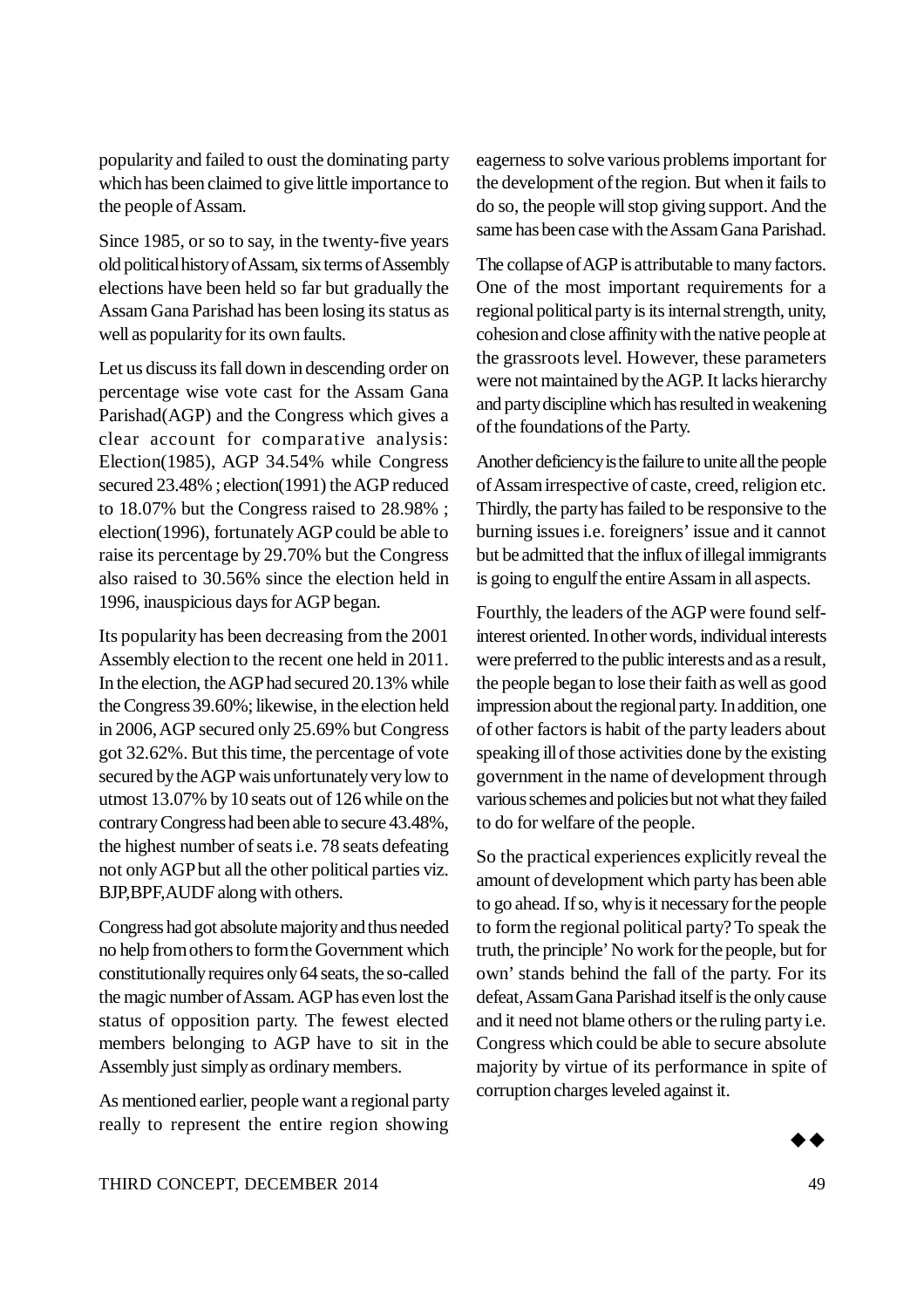## **Recent Trends in Indian Dairy Industry**

Dr. P. Murugesan\*

Ven as agriculture holds the central stage in<br>the rural economy and the allied sectors<br>namely, Animal Husbandry, Dairying and<br>Fisheries activities play an important role in national ven as agriculture holds the central stage in the rural economy and the allied sectors namely, Animal Husbandry, Dairying and economy and in socio-economic development of the country. These activities have contributed to the food basket, nutrition security. Dairying has become an important secondary source of income for millions of rural families and has assumed the most important role in providing employment and income generating opportunities particularly for landless, marginal and women farmers.

India is the world's largest milk producer, accounting for more than 13 per cent of world's total milk production. It is the world's largest consumer of dairy products that consumes almost 100 per cent of its own milk production. This represents sustained growth in the availability of milk and milk products for our growing population. The per capita availability of the milk has reached a level of 290 grams per day during the year 2011-12, which is more than the world average of 284 grams per day.

Several measures have been initiated by the Government to increase the productivity of milch animals, which has resulted in increasing the milk production significantly from the level of 102.6 million tonnes at the end of the Tenth Plan (2006- 07) to 127.9 million tonnes at the end of the Eleventh Plan (2011-12). The Annual growth rate for production of milk is about 5% in 2011-12 compared to 2010-11.

## **Performance of Production (1950-51 to 2012- 13)**

The Indian Dairy sector has acquired substantial growth momentum from 9th Plan onwards and achieving an annual output of about 127.9 million tonnes of milk during 2011-12 compared to 121.8 million tonnes in 2010-11. About 14.78 million farmers have been brought under the ambit of 1,48,965 village level dairy cooperative societies up to March 2012.

## **Table 1**

**Volume of Milk Production in India**

| <b>Period</b> | <b>Milk Production (In million</b><br>tonnes) |
|---------------|-----------------------------------------------|
| 1950-1951     | 17.0                                          |
| 1960-1961     | 20.0                                          |
| 1970-1971     | 22.0                                          |
| 1980-1981     | 31.6                                          |
| 2000-2001     | 80.6                                          |
| 2010-2011     | 116.2                                         |
| 2011-2012     | 127.9                                         |

Source: Department of Animal Husbandry & Dairying, Ministry of Agriculture, Government of India

It could be understood that the milk production in India has been continuously increasing over time (1950-51 to 2011-12). The volume of milk production in India increased from 17 million tonnes in 1950-1951 to 31.6 million tonnes in 1980-1981, and it went up to 127.9 million tonnes in 2011-12. Despite the increase in population and demand for more milk in India, the co-operatives, corporate bodies and local vendors are able to achieve tremendous output, with no fluctuations in milk production.

Asst Prof., Dept of Business Admn, Kamaraj University College, Madurai.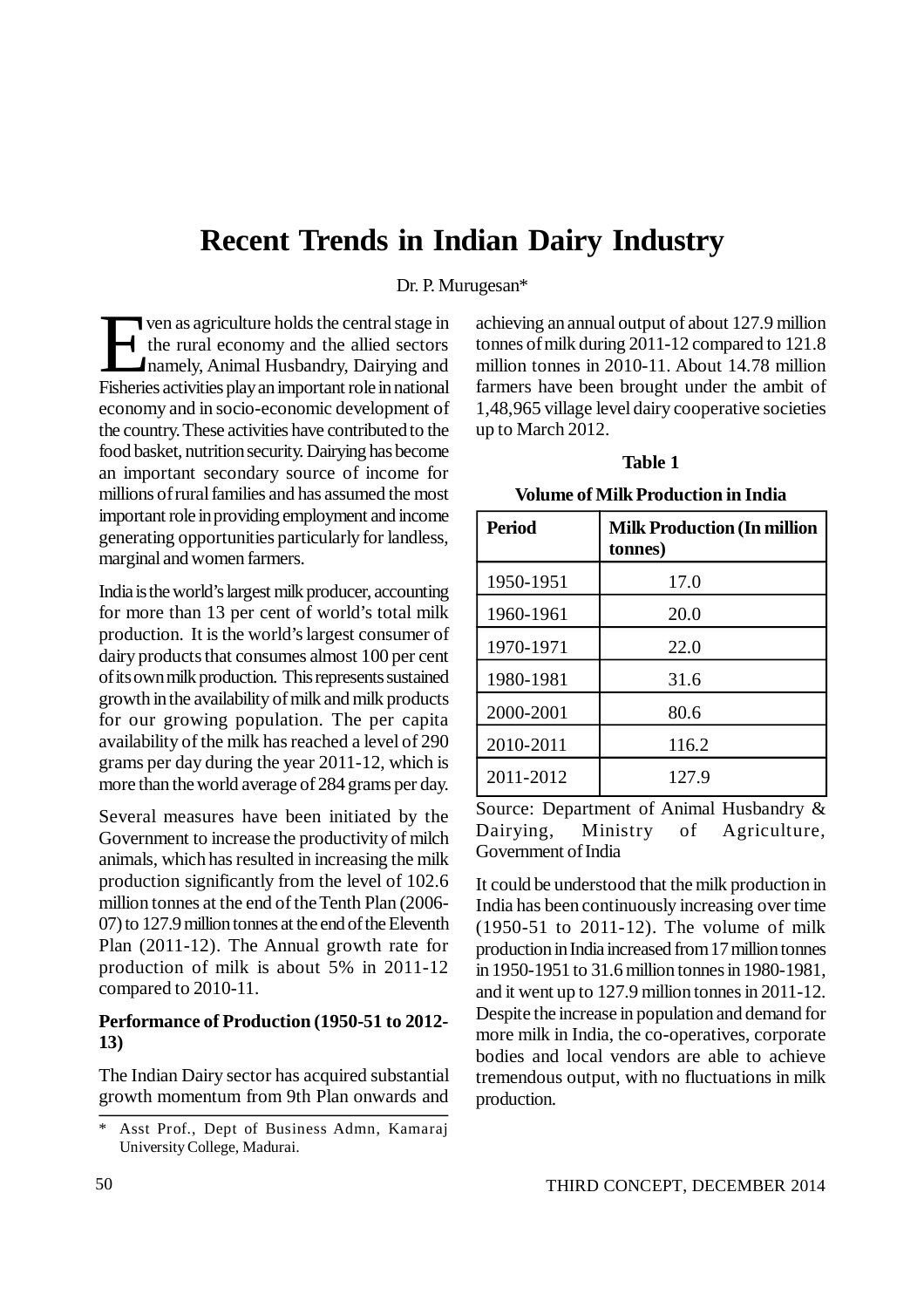

### **State-wise Relative Share of Milk Production**

To study regional imbalance, major fifteen states of India have been selected since state level aggregation in considered as a meaningful level of regional aggregation. The states Andhra Pradesh, Bihar, Gujarat, Haryana, Karnataka, Madhya Pradesh, Maharashtra, Punjab, Rajasthan, Tamil Nadu Uttar Pradesh and West Bengal have been selected for the study. These states together have contributed 89 per cent of total milk production of India during 2009-10.

Further comparative growth performance has been investigated across states and across time. The study period has been divided into three sub-periods namely, 1991-92 to 2000-01 and 2001-02 to 2009-10.

| <b>Name of the State</b> | Period (Per cent) |           |           |
|--------------------------|-------------------|-----------|-----------|
|                          | 1991-1992         | 2001-2002 | 2009-2010 |
| Andhra Pradesh           | 5.64              | 6.84      | 9.26      |
| <b>Bihar</b>             | 5.84              | 3.08      | 5.44      |
| Gujarat                  | 6.61              | 6.58      | 7.85      |
| Haryana                  | 6.41              | 6.01      | 5.36      |
| Karnataka                | 4.48              | 5.70      | 4.28      |
| Madhya Pradesh           | 8.82              | 5.90      | 6.37      |
| Maharashtra              | 7.00              | 7.25      | 6.82      |
| Punjab                   | 9.83              | 9.64      | 8.34      |
| Rajasthan                | 8.14              | 9.24      | 8.48      |
| <b>Tamil Nadu</b>        | 6.33              | 6.18      | 5.13      |
| <b>Uttar Pradesh</b>     | 18.18             | 17.19     | 17.95     |
| West Bengal              | 5.46              | 4.30      | 3.82      |

| וחו<br>я<br>ı |  |
|---------------|--|
|---------------|--|

## **State-wise Relative Share of Milk Production in India**

Source: Department of Animal Husbandry & Dairying, Ministry of Agriculture, Government of India

It could be understood that an increasing trend has been observed in the state of Andhra Pradesh, Bihar, Gujarat and Madhya Pradesh during 2009-10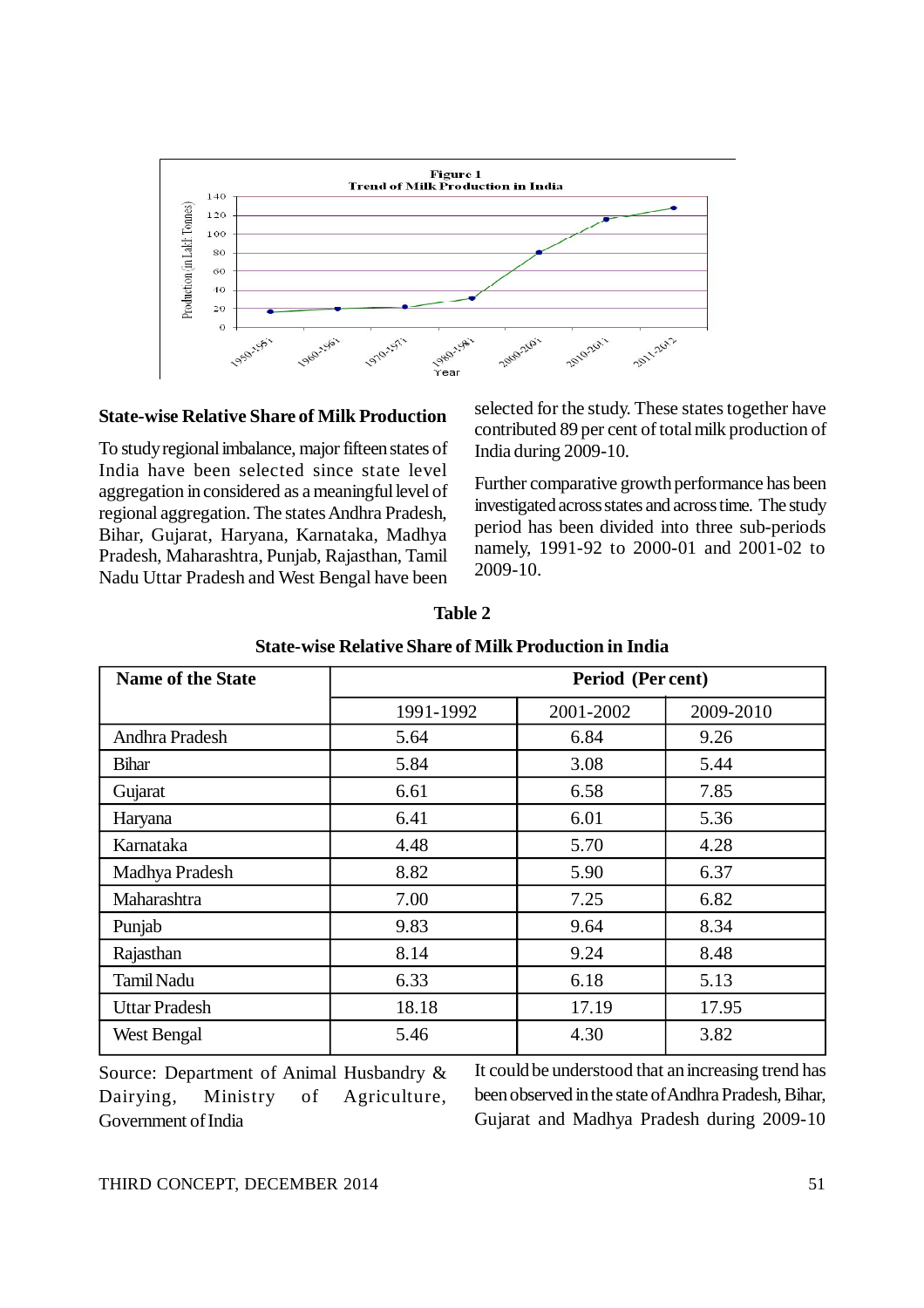compared to the year 2001-02. The decreasing trend has been found in the states of Haryana, Uttar Pradesh and West Bengal over the period. However, changes in relative contribution in total output for the states have been marginal over the period. Uttar Pradesh still stood ahead of other states in terms of relative percentage share of output for all the periods. However, decreasing trend has been found over the period.

## **Conclusion**

Dairying has become an important secondary source of income for millions of rural families and has assumed the most important role in providing employment and income generating opportunities particularly for landless, marginal and women farmers. The results of the present study exhibits the total milk production in India has been increased to nearly seven times in the last 6 decades. Uttar Pradesh recorded the highest contribution of the India' total milk production and one fifth of total output of milk in India was accounted during 1991- 92 and also subsequent periods.

In addition to that, the better performance in terms of growth of milk production had been attained by the states Andhra Pradesh, Bihar, Gujarat, Madhya Pradesh, Uttar Pradesh and West Bengal during the period 2001-2010.

## **References**

- 1. Alexpandi M, (2014) "Indian Dairy Industry Paradigm Shift", Kurukshetra, Vol.62, No.7, May, 2014.
- 2. Banarjee, A. "Challenges and Opportunities in the Dairy Sector for 2020", Indian Dairyman, Vol.50, No.2, 1998.
- 3. Benni, B. S. (2005) Dairy Co-operatives: Management and Practice, New Delhi; Rawat Publications.
- 4. Das, N., "Planning for Dairy Development after Trade Liberalisation", Yojana, Vol.44, No.7, July, 2000.
- 5. Karmakar, K. G., and Banerjee, G. D. (2006) "Opportunities and Challenges in the Indian Dairy Industry", Technical Digest, Vol. 9, pp. 24 27.
- 6. Memoria C.B. (1979) Agricultural Problems of India, 9th Edition, Allahabad: Kitab Mahal.
- 7. Mian, RU, Fatema, J and Rahman, H, (2007) "Impact of Dairy farming on Livelihood of Participating Women under Grameen Bank in Selected Area of Rangpur District in Bangladesh" Indian Journal of Agriculture Economics, Vol. 62, No.2, pp. 259-271.
- 8. Rajendran, K. and Mohanty, S. "Dairy Cooperatives and Milk Marketing in India: Constraints and Opportunities", Journal of Food Distribution Research, Vol.35, No.2, 2004.
- 9. Singh, R, Chauhan, AK and Sharma, SP, (2006) "Economic Analysis of Milk Production in Tribal Area of Udaipur (Rajasthan)" Indian Journal of Dairy Science, Vol. 59, No. 5, pp.328-336.
- 10. Sirohi, S, Joshi, BK and Kumar, Y, (2007) "Economics of Milk Production: Variations across Productivity Level" Indian Journal of Dairy Science, Vol. 60, No. 2, pp.124-128.
- 11. Tripathy K K and S K Jain, (2007) "Agriculture in the Post Reform Era-Issues, Challenges and Policy Options", Kurkshetra, Vol. 55, No.9, July.
- 12. Virendra, P. Singh, "Milk Production during Operation Flood Programme in India", Agricultural Situation in India, February, 2000.

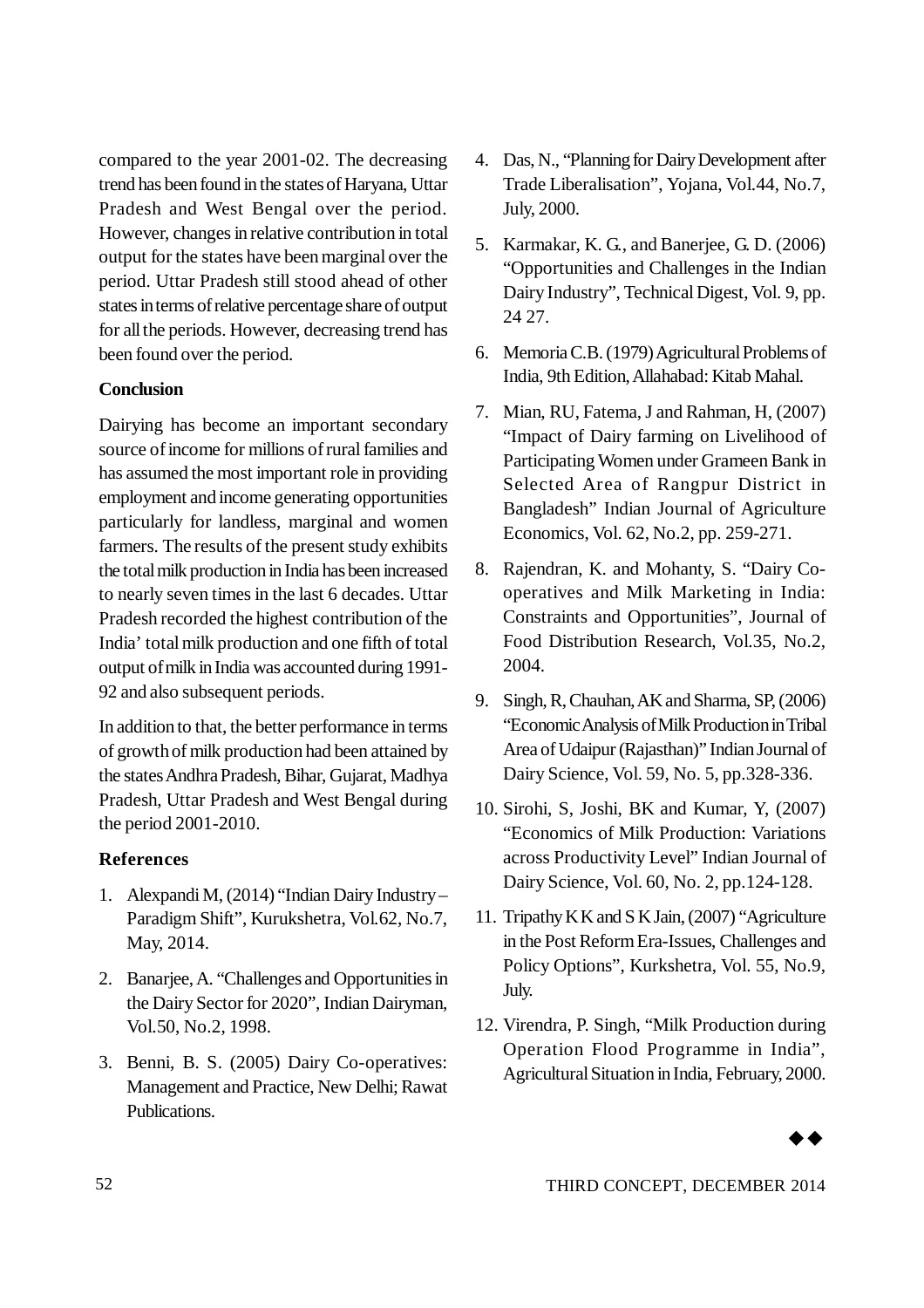# **Sweet Home Mississippi**

### Eddie J. Girdner

Clouds moved across the Mississippi Delta<br>sky slowly filling up the patches of blue<br>between them. The cotton had been picked<br>and baled and taken to market or stacked in ricks. louds moved across the Mississippi Delta sky slowly filling up the patches of blue between them. The cotton had been picked The rains came down in buckets-full with warnings of tornados. It turned colder. When the clouds moved away, the mornings were cool and crisp.

Ted did his work, taught his classes at the university. But he found himself hard up for emotional support and any female companionship. In that respect it was good that the constitutional law class and writing kept him so busy, filling up most of his weekends. Otherwise he would have gone nuts.

It was October 1988. The Presidential election campaign was on. Tacky cardboard signs littered the lawns around town. Almost all of them Republican. Mississippi was electing a new senator to replace an aging one. There was to be a campaign rally in the town following the fish fry. The catfish industry had recently emerged as a spark of economic hope for the area.

Brent Trott, the Republican candidate, was scheduled to be there and give a speech at the Veterans of Foreign Wars (VFW) building. Ted thought it was an opportunity to do some local soakin and pokin in Mississippi politics. Instructive for a political scientist.

He cautiously approached the crowd of locals at the venue on the north edge, the white section, of the town. There were businessmen in ties and coats, prosperous looking landowners and some working class. Cops with heavy guts and guns on their hips. He spotted just a couple of blacks. That was all.

He got some catfish, and felt silly, eating Brent Trott's catfish, almost guilty, but he was operating undercover. Just curious. He had to slip around, being one of those Volvo-driving pinkos with a beard. And a professor too. He was not going to be fooled by anything. There was endless smoking which irritated Ted, especially when some red neck blew the smoke right into his face. His eyes began to burn. Lumpen elements, he thought.

There was no doubt that Trott was going to be elected, but he would not get a majority in the Delta, with its majority black population. The blacks would vote for Dwayne Dandy, the Democrat. Ted didn't like either one of them, but Dandy was a little more socially progressive. The state went way beyond being conservative, to absolutely reactionary in Ted's view.

He joined the crowd in the VFW Hall, sitting well back, to observe the happenings. The affair opened with the pledge of allegiance. He played along. What the hell.

Then a group of young kids, all male, all white, "sons of Mississippi," from a local high school, were brought out to sing the national anthem.

"Oh beautiful, for spacious skies, for amber waves of grain..." Instead of beauty here, Ted only saw polluted skies and fields of cotton.

This was followed by a prayer, in which celebrating Christopher Columbus was combined with the directive that the audience pray for Brent Trott. It would be more appropriate to pray for his victims, Ted thought.

Then there was a singer from the Lawrence Welk Show who assured the audience that Brent Trott would "ensure your future. Brent Trott, from Tupelo, for Mississippi."

"He is a good man. Get everybody to go out and vote for him. We should be running him up to Washington." "Now everybody clap your hands to this song."

<sup>\*</sup> Fethiye, Turkey.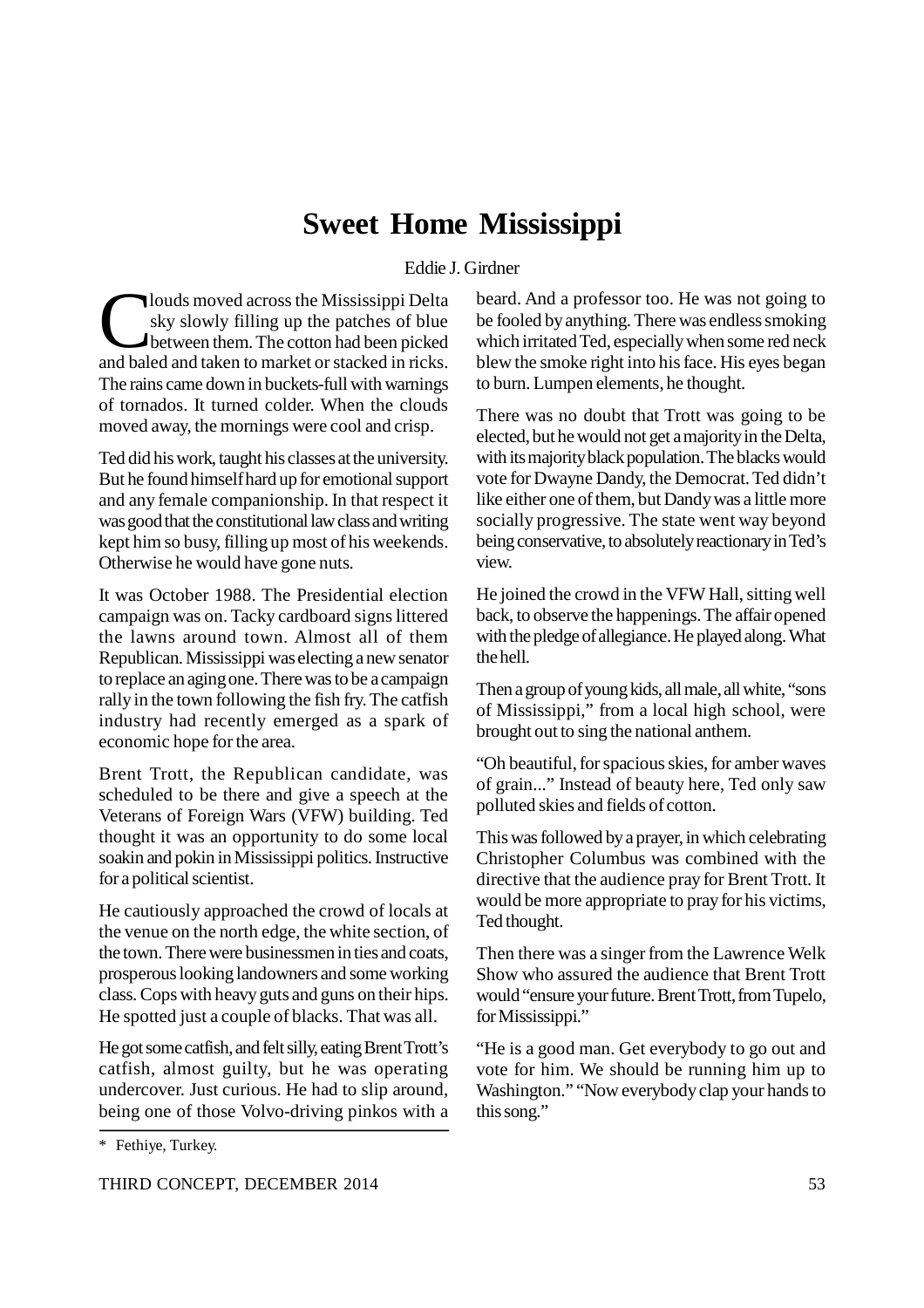"I'm from Tupelo and I love Mississippi. He's the one, Mississippi, He's the one. He's the one. He's the one Mississippi I see. He's the one. Brent Trott for Senator, He's the one. We're worried about tomorrow. The world's out of hand. There's nothing we can do. Oh yes there is. Get out and vote often then for Trott. Mississippi deserves a Trott. Brent Trott for Mississippi. Just like the Mississippi carries water to the Gulf of Mexico."

The driveling shit of the song ended, dying a deserved death. Not only could he not clap to that inane crap, Ted felt a sinking feeling. Ahh, Jesus, this shit is a lot worse than I imagined, he thought. A lot worse than the worst heart-burn he had ever felt. He felt quite ill. But he had to go on with it now.

Well, it was instructive for a political scientist. This was, after all, politics, American style. Pollyticks. Polly means many and ticks are blood sucking animals, as Utah Phillips used to say. Politicians are so crooked, they have to screw their socks on in the mornin'.

"When Mississippi elects a Senator, they elect one for twenty-five years," the speaker intoned. And he wasn't shitting. The imbecile droned on.

"We need one who is conservative, like Brent Trott is. He was voted one of the six in the House most outstanding in the South. He wrote the budget that the US is operating under right now and a highly respected, great leader." Enough reason to make one ill, Ted thought. Oh God. This is a lot worse than I thought.

The man himself trotted to the microphone. Ted was amazed at his size. Like a little shrimp. Short. Jesus. That son of a bitch looks twice as big on TV, he thought. Amazing how the camera can transform the world. That little sawed off greaser. Slick. He could have made a good used car salesman or a lobbyist. Maybe that would be his future, once his lying was honed a little more sharply.

"Just thanks to everybody. There's nothing sweeter than young boys' voices till they start dropping off a cliff. I know where the Delta is. In l959, I came to the University of Mississippi in Oxford. What America is all about is friendship, the family, praying together, strong moral values. I want to preserve those things in Mississippi that are so valuable to you. That's what it's all about. To have the opportunity I had. Be able to go college.

We ought to think about blessings. America is at peace. No men and women at war. Sustained peace for twelve years, because we have built military strength. I was worrying about the strength of the military. We have rebuilt our strength. We need to remember how prosperous Americans are. The economy is growing."

The string of lies rolled off his slick tongue and out the sides of his lips as his southern drawl filled the room.

"I want to stay close to the people. Call Brent or write a letter. I am going to have an office in Northwest Mississippi, not just for political purposes. Get a message to Congress. Mississippi needs to move forward on the economy, need jobs, good paying jobs, and federal assistance. We are making progress on highways, industrial start-ups, airports, and will have a full time economic development assistant in Washington. We have to go for it to get industry.

I will be an active spokesman for the state. All people need is more opportunity. We need drug legislation. Must say no to gun control legislation. I am a strong supporter of the Social Security Trust Fund. I'm asking for your vote. It'll affect our lives for years to come. My father worked in the shipyards in Pascagoula."

Mercifully, the lies droned to an end. All boiler plate. Right-wing clap trap and empty promises that meant the opposite of the way they sounded. Ted had to get the hell out of that place. What the fuck was he doing in this place anyway? Well, there's American politics for you, he thought. He went home for the evening.

 A local law firm and some businessmen, the town establishment, had erected a large sign on the highway near the junction of the two main highways. It was mounted on an old wagon with George Bush signs all around it. At the top was a banner: "Save America, Vote for Bush"

Ted had seen the sign several times and it started to get under his skin. It was sending a not so subtle message to the locals, that any advance of the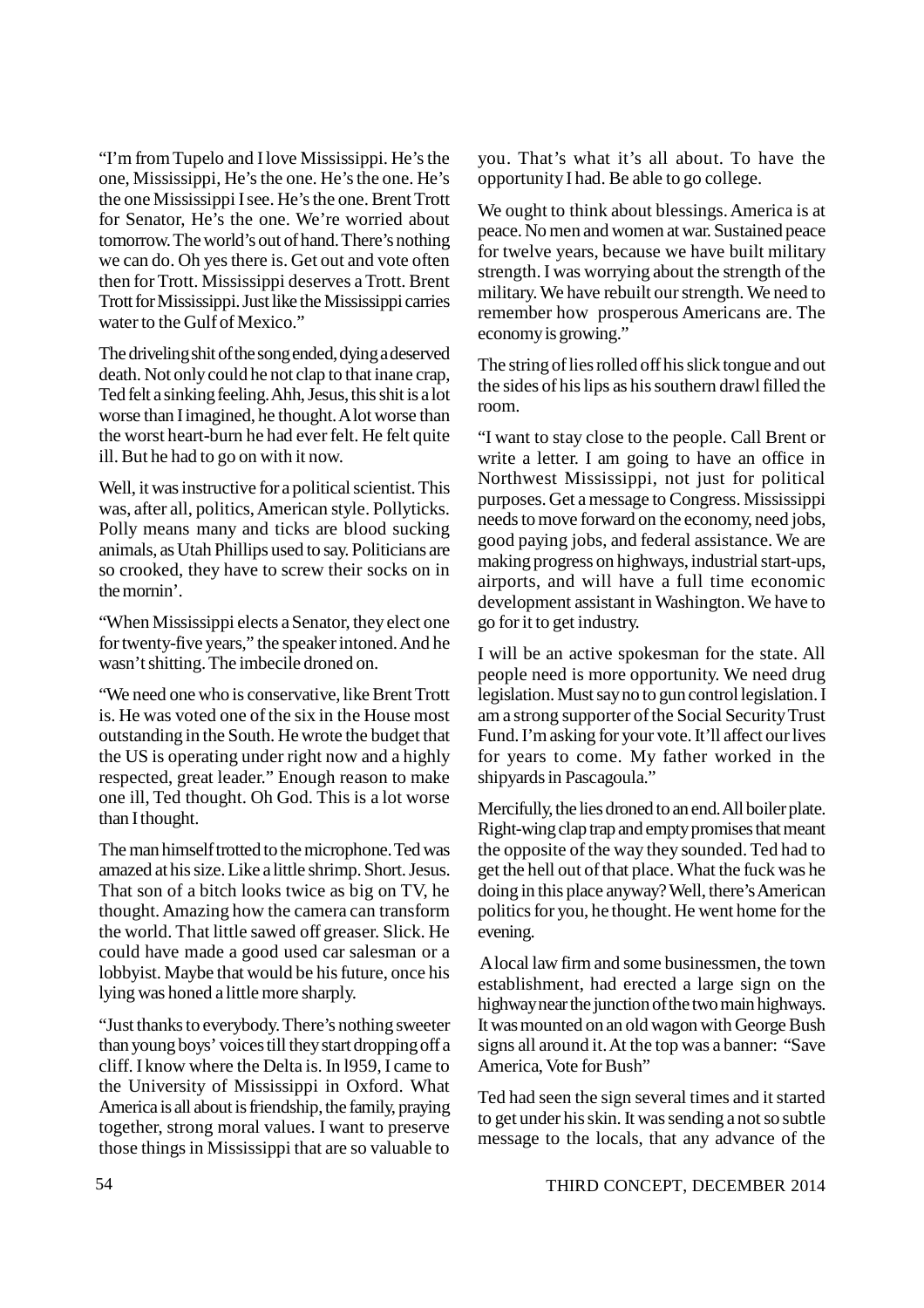underclasses of society was a threat to the ruling class. He had heard people referring to Dukakis, the Democratic candidate, as that "little Greek." It was racism and near-fascism, Ted thought. He wanted to expose if for what it was.

The instructor who tought criminal justice next door, Bernie Shaw, in his office was calling Dukakis "Zorba the Greek," "Jimmy the Greek," and "Jimmy the Beak." That's racist, Ted thought. Those people need to be exposed. It is so "unamerican" in spirit. Save America? What they really mean is "save racism, save fascism". In a way, it is true. They are saving it for the rich. The underclasses will never get their share of what they have produced. That is their real hidden agenda and what they intend to ensure.

The Jewish sociologist, Eric Goodman, was amused at Bernie's fulminations. "Tell me, Bernie,"he said, "why are you going to vote for Bush?

"I am going to vote for him just because he is a nice guy," Bernie said, in his southern drawl, sounding as dead serious as stupid. Straw for brains, Ted thought. What would one expect? Ted liked him ok, as far as that goes. A good old boy. A retired policeman. But who could trust him? No longer young, relatively harmless. Poor guy. Out to pasture.

Bernie had tortured blacks in the civil rights movement as a policeman in Jackson in the sixties. An older black student told Ted how he had arrested a group of blacks on a hot summer day and thrown them in the back of the police van with the heater going full blast. The student had been one of them.

Ted decided to go for it and wrote a letter to the local town paper. It would be a daring act to actually send it to the paper. But somehow, he couldn't just let the sons of bitches get by with that without getting whacked from some quarter. Oh God. The temptation was so juicy.

Sometimes he went a little too far. Way too far. It was not an open society. There was really no freedom and democracy there. He hated to go on the attack, but clearly somebody needed to do it. He was sure that the blacks felt hostile about that sign. He was going to get himself lynched yet in this fascist neck of the woods.

### **To the Burdick Times**

Can anything be done here that does not reek of racism? I am referring to the banner that has been hoisted above the Bush-Trott sign in Weaselville: "Save America, Vote for Bush." This must mean many things to many people, depending on ones particular prejuduces, such as, "save America from that subversive little Greek immigrant." Or "keep America in the hands of the whites. Don't allow a progressive like Dukakis to be elected that would expand opportunities for the underclasses. Vote for someone who will change nothing. Our heads will remain firmly planted in the sand forever. Amen."

Just what, I would like to know, is so American about that? I have always thought that one ideal in America was equality and opportunity for all, not for one race, class, sex, or ethnic group. We are a nation of immigrants, blacks, whites and everyone else except native American Indians. Only a racist argument could support the inherent rights of one group over those of another. But Bush is seen as a super patriotic "American." Dukakis is seen as a "Greek," in Mississippi. Does that not smack of a racist mentality? Obviously both candidates were born and raised in the United States and one is no more "American" than the other.

Our democratic institutions have roots in the political thought of the ancient Greeks and the system of direct democracy that was established in Athens. I hardly think that we need to fear that a "Greek" is somehow a threat to the American system by virtue of the fact that she or he is of Greek ancestry.

Dukakis, it is implied, will somehow lose America. How will Bush save it? Or it might be better to ask who will he save it for? I suggest for "the rich," that is unless the Japanese buy up the rest of it first!

The best evidence of this is seen in the Reagan-Bush Administration. Clearly the rich have gotten richer and the poor poorer. The national debt has skyrocketed to over three trillion dollars in 1988, so that America is now the largest debtor nation. Our trade deficits have grown to 170 billion dollars a year. Educational standards have fallen and the quality of the work force has declined, relative to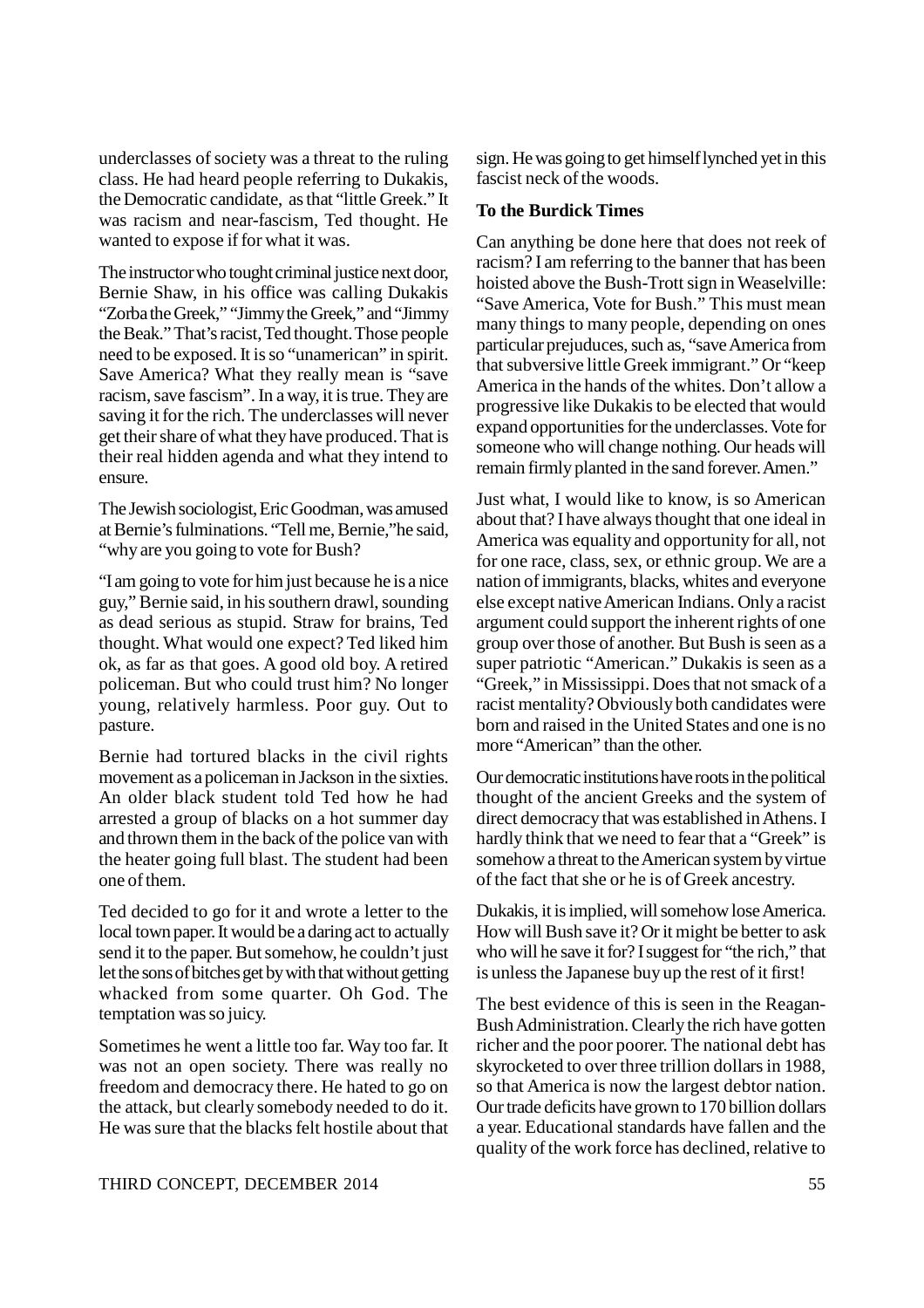Western Europe and Japan. Real hourly earnings have dropped more than four percent. There are eighteen nations with lower infant mortality rates than the US.

On the social front, the thrust of the Reagan-Bush Administration has been to steadily erode civil rights and economic opportunities for blacks, which were hard won during the l960s. This has solidly won Bush the white vote in the South. The Republican Party hears the drum beat of those who march beneath a racist banner.

But racism will not "save America" any more than it saved the South. Its stench portends the doom of nations and peoples wallowing in this cesspool of hate, whether in Weaselville, Mississippi or Pretoria, South Africa. Apartheid, though clad in (red, white, and blue) sheep's clothing, will be relegated to the scrapheap of history.

#### **Sincerely, Ted Grover**

#### **Professor**

He got a call from the editor asking him if he had written the letter. He confessed to the crime. He waited for it to appear. Waited for the shit to hit the fan. It would hit it somewhere. No shit.

A few days later the letter appeared, just as he had written it. He learned from a student in one of his classes that a group of lawyers were responsible for the sign and that one of them was the student's father. He said that he gave it to his father to read. Oh shit!

But there were also progressives within the pores of Mississippi society. A couple of people complimented him on the letter. A middle aged woman who worked in the library had his letter taped to her wall and said that she agreed with every word of it. She told Ted that every time she saw the sign, she just wanted to get out and tear it down.

Those God damned Republicans think that the American flag stands for racism and apartheid," Ted thought. "No one has replied at all to my letter. That shows how bankrupt they are. They are cowards and know that I'm right. They can only defend themselves with violence. That is the only way."

Huge raindrops were plumeting out of the sky, banging against the metal drain pipe, soaking the wooden railing around his little balcony and drenching the leaves of the little tree which were now turning yellow, orange and red in the autumn air. It was a lonely existence. He was in a world of shit. Sweet Home, Mississippi.



# **Perspectives on Agricultural Credit in India**

## Aneesh K. A\*

*Agriculture continues to be the backbone of Indian economy. The agriculture and allied activities constitute the main source of livelihood of the vast majority of rural population in India (about 58.2 percent of the working population). Even though the contribution of agriculture to Gross Domestic Product (GDP) of India is showing a declining trend (it is only 13.7 percent in 2012-13 compared to 51.9 percent in 1950-51); nonetheless, its capacity to encompass an extensive workforce reflects its importance in Indian economy.*

Indian agriculture is mostly a gamble of monsoon,<br>which sometimes shatters all wishes and hopes<br>of the majority of farm folk comprising small and<br>marginal farmers. So the farmers in India are always ndian agriculture is mostly a gamble of monsoon, which sometimes shatters all wishes and hopes of the majority of farm folk comprising small and in a vicious circle of problems and troubles.

These situations compel the Indian farmers to depend on credit for upholding their farming operations. So credit, in its adequate quantity and timely availability, constitutes a central input in Indian agriculture which plays a very decisive role in Indian economy. The food production and prices can disturb the economy by casting its reflections on other macro-economic variables. So, agricultural

56 THIRD CONCEPT, DECEMBER 2014

<sup>\*</sup> Research Scholar, CESP, School of Social Sciences, JNU, New Delhi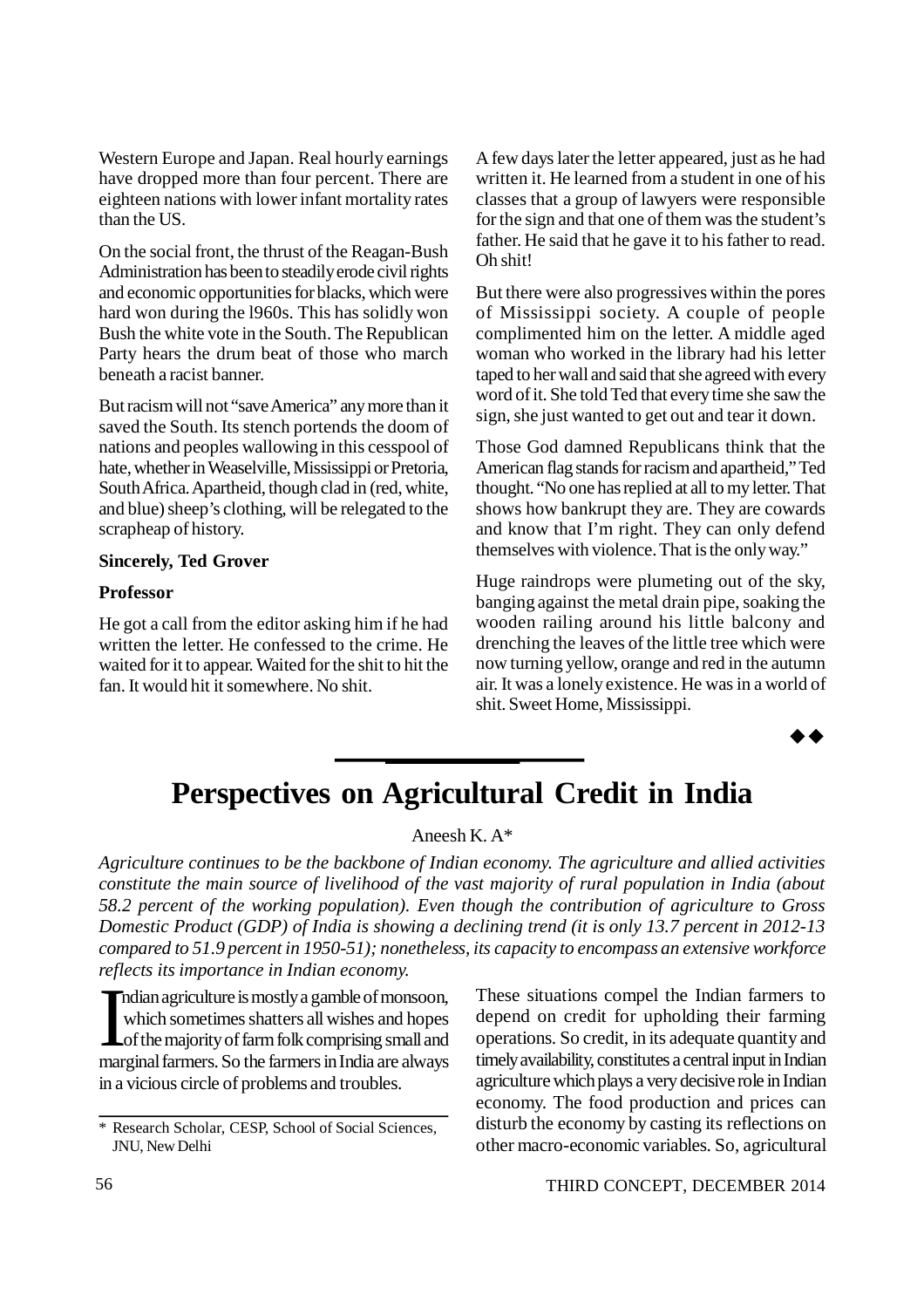credit remains a very sensitive and perceptive subject discussed ever by the government, politicians, policy makers and economists.

The development and strengthening of Indian agriculture was the major emphasis of the government after independence. The very first Five Year Plan (FYP 1951-56) implemented in India also emphasized on the same objective by setting a 2.1 percent target rate of growth in this field. The plan was very successful, which realized a high rate of 3.6 percent. The successive initiatives like green revolution (late 1960s), nationalization of banks (1969 and 1980), establishment of Regional Rural Banks (RRBs in 1975) and National Bank for Agriculture and Rural development (NABARD in 1982), etc provided a boost to agricultural credit flow to small and marginal farmers in India.

The year 1991 marks the opening of a liberalized era and introduction of reforms in the financial sector in India. A sudden and explicit reversal of the policy of social and developmental banking coupled with the reforms has created wide ramifications in rural India, especially in the agricultural sector. The agricultural credit flow has shown a substantial decline resulting in the debilitation of institutional framework for agriculture after reforms.

The wide ranging impacts of the above include increased sidelining of small and marginal farmers in the supply of agricultural credit, strengthening of the hold of money lenders on rural debt portfolios, the recurring instances of farmers' suicides, declining public capital formation and staggering growth rates in agriculture (Satish, 2007 ; Ramakumar and Chavan, 2008).

By realizing the very dismal picture of the Indian economy after the financial sector reforms the government of India and the Reserve Bank of India (RBI) have introduced a host of policy measures to boost the flow of credit to agricultural sector in India. Those policies were guided mainly by the considerations of ensuring adequate and timely availability of credit at reasonable rates through the expansion of institutional structure, its outreach and scale as also by way of direct lending (Golait, 2007).

An initial step in this regard relates to the direct and indirect finances. Since October 1993, both direct and indirect finances have been considered together for meeting the priority sector target, with some ceiling on the latter. The definition of 'indirect finance' has also been changed by the government gradually by incorporating a large number of beneficiaries.

Under Special Agricultural Credit Plan (SACP) introduced in 1994-95 for public sector banks, the banks are required to fix self-set targets for achievement during the year. The targets are generally fixed by banks about 20-25 percent higher over the disbursement made in the previous year. This mechanism was gradually extended to the private sector banks after 2005-06.

In 1989, NABARD introduced the Kisan Credit Card (KCC) scheme, as a unique credit delivery innovation for providing adequate and timely credit to farmers under a single window with flexible and simplified procedure. The key features of no collateral requirements; less stringent monitoring of actual use of loan and renewal facility after three years to good standing borrowers, make the scheme more popular and user-friendly among rural farmers (NABARD, 2013).

The Comprehensive Credit Policy introduced as an integral part of "New Deal for Rural India" promised by the United Progressive Alliance (UPA) government in 2004 aims to double the flow of credit to agriculture over a period of three years. The policy includes the commitment to raise agricultural credit flow by 30 percent every year; financing of 100 farmers per branch (thus, 50 lakh farmers in a year); two to three new investments in agricultural projects per branch every year and a host of debt relief measures, such as debt restructuring, one-time settlement and financial assistance to redeem loans from money lenders (Ministry of Agriculture, 2007).

Government of India announced an interest subvention scheme in 2006-07 to enable banks to provide short term credit to agriculture (crop loan) up to Rs. 5 lakh at 7 percent interest to farmers. Further, to incentivize prompt repayment, in the Union Budget for 2009-10, government of India